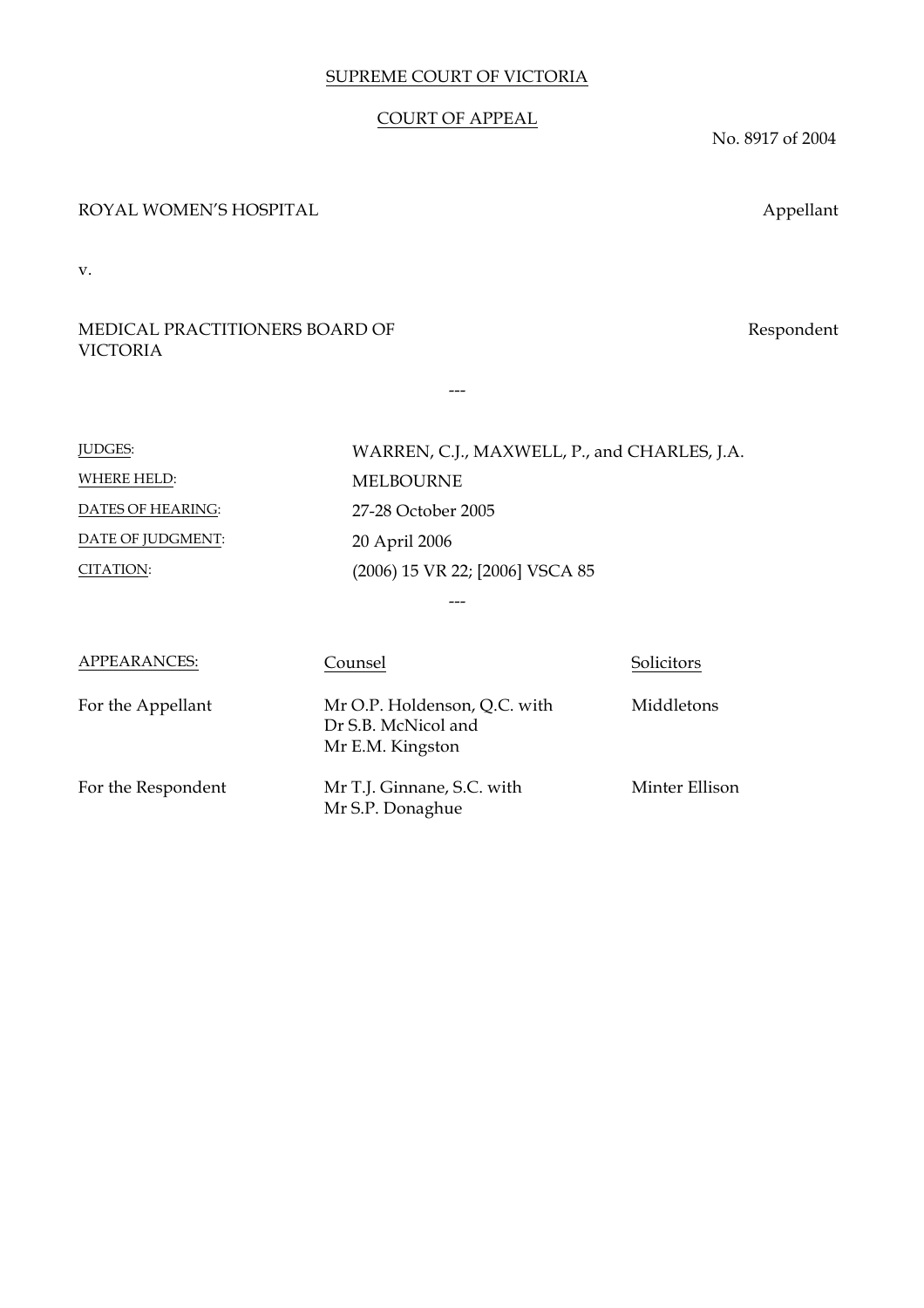## WARREN, C.J.:

## **BACKGROUND**

## *The Patient*

1 In January 2000, a woman – who will henceforth be referred to as Ms  $X^1$  – attended the emergency department of the Royal Women's Hospital (the "Hospital"), the appellant in this matter. Ms  $X$  requested that her pregnancy be terminated. At the time, Ms X was carrying a 32-week old foetus. Ms X had been informed, as a result of an ultrasound performed prior to her attendance at the Hospital's emergency department, that her foetus may have skeletal dysplasia, a condition commonly known as "dwarfism". The appellant referred Ms X for counselling and a further ultrasound was taken which confirmed the diagnosis of skeletal dysplasia. Ms X requested that her pregnancy be terminated.

According to the judge below:

"Mrs X [sic] became hysterical and suicidal and demanded that her pregnancy be terminated. She was referred to a psychiatrist for counselling and assessment and it appears that the psychiatrist some days later recommended termination of the pregnancy to preserve the psychiatric health and life of Mrs X. Various medical practitioners within the hospital were consulted and after consultation they concurred with the recommendation and in early February 2000 a foetal reduction procedure was undertaken and Mrs X delivered a female by stillbirth."2

## *Call for an Investigation*

2 On 8 May 2001, Senator Julian McGauran, a Senator for the State of Victoria, wrote to the Medical Practitioners Board of Victoria (the "Board"), the respondent in this matter, making allegations regarding the treatment of Ms X and the termination of her pregnancy at the Hospital. Senator McGauran alleged that the diagnosis was

<sup>1</sup> On 8 December 2004, Master Wheeler made an order pursuant to s.18 of the *Supreme Court Act* 1986 suppressing the publication of the names of Ms X and any treating medical practitioners involved in the complaint to the Board. A further such order was made by Maxwell P. and Harper A.J.A. in this Court on 12 August 2005.

<sup>2</sup> *Royal Women's Hospital v Medical Practitioners Board of Victoria* [2005] VSC 225 at [6].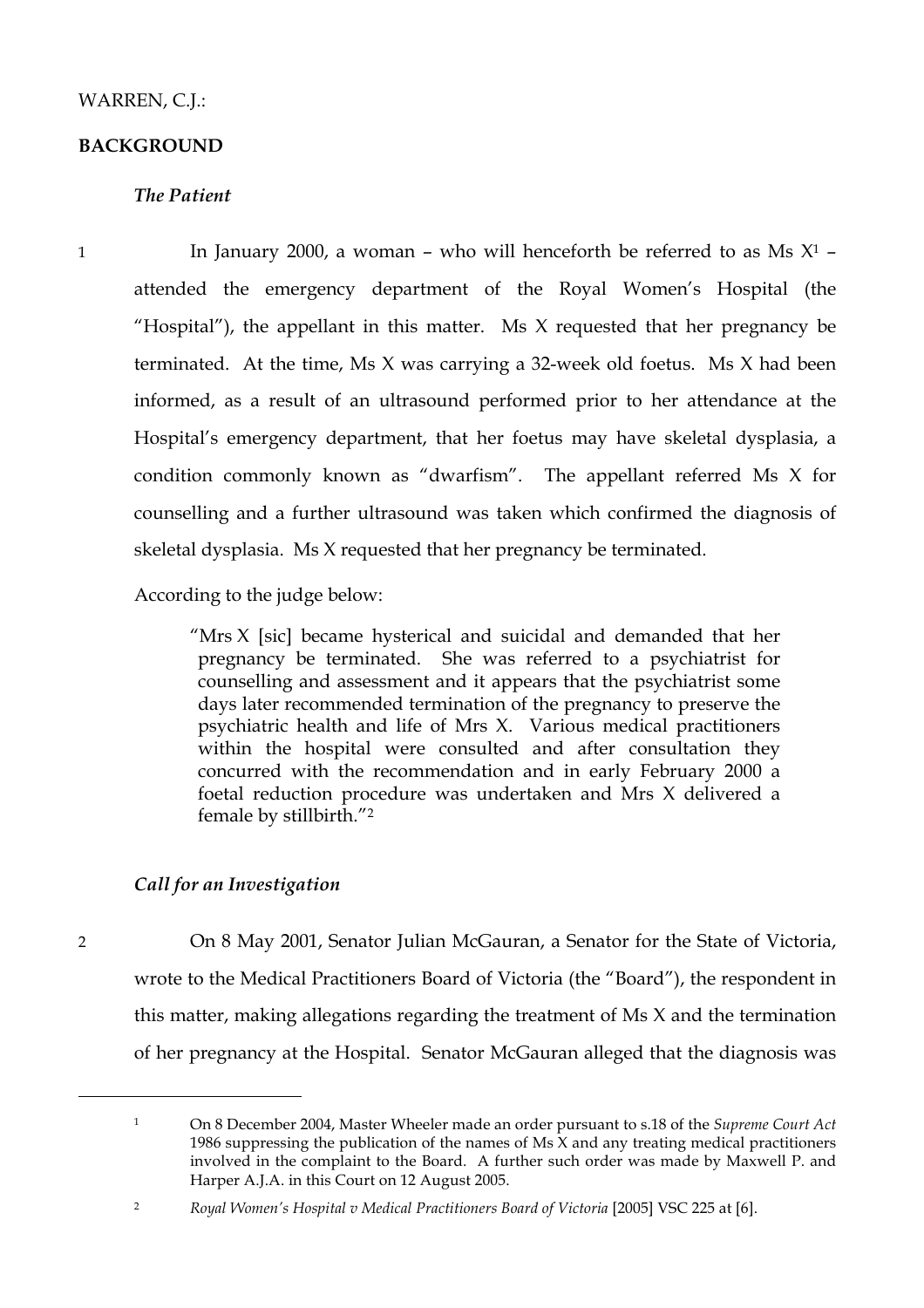a misdiagnosis and requested that the Board conduct an investigation into the matter. Further, on 8 February 2002, Senator McGauran provided information to the Board identifying the medical practitioners involved in the termination of the pregnancy and requested that the Board conduct an investigation into the professional conduct of those medical practitioners. Subsequently, on 18 April 2002, the Board determined to conduct a preliminary investigation into the professional conduct of the medical practitioners so identified and delegated its power to conduct a preliminary investigation to a sub-committee.

3 The parties to this matter agree, by way of their Summary of Facts filed in this Court on 20 October 2005, that:

> "To further the Respondent's investigation, the Respondent sought to access the patient's medical record. By letter dated 24 May 2002 the patient, through her solicitors, Grubissa White, advised the Respondent that she did not consent to the release of her medical records to the Respondent… [and that] on the basis of the patient's refusal to provide her consent to the release of her medical records to the Respondent, the Appellant and the medical practitioners involved in her treatment declined the Respondent' s requests for information in relation to the patient's treatment and the Appellant declined the Respondent's requests for access to the patient's medical records."

#### *Search Warrant*

4 The sub-committee of the Board carried out a preliminary investigation but was hampered by the lack of medical records concerning the treatment provided to Ms X. Consequently, on 26 June 2003, the Board obtained a search warrant from the Magistrates' Court of Victoria. This search warrant was executed and the requisite documents seized from the Hospital were lodged with that court. Upon application by the Hospital, an order was made by consent on 31 July 2003 that the documents be returned. However, on 28 October 2003, the Board applied for a further search warrant. This warrant was declined, although eventually, on 13 November 2003, a search warrant was issued by the Magistrates' Court and was executed on 18 November 2003. Upon the execution of this warrant, the Hospital applied to the Magistrates' Court seeking an order that the documents that were seized be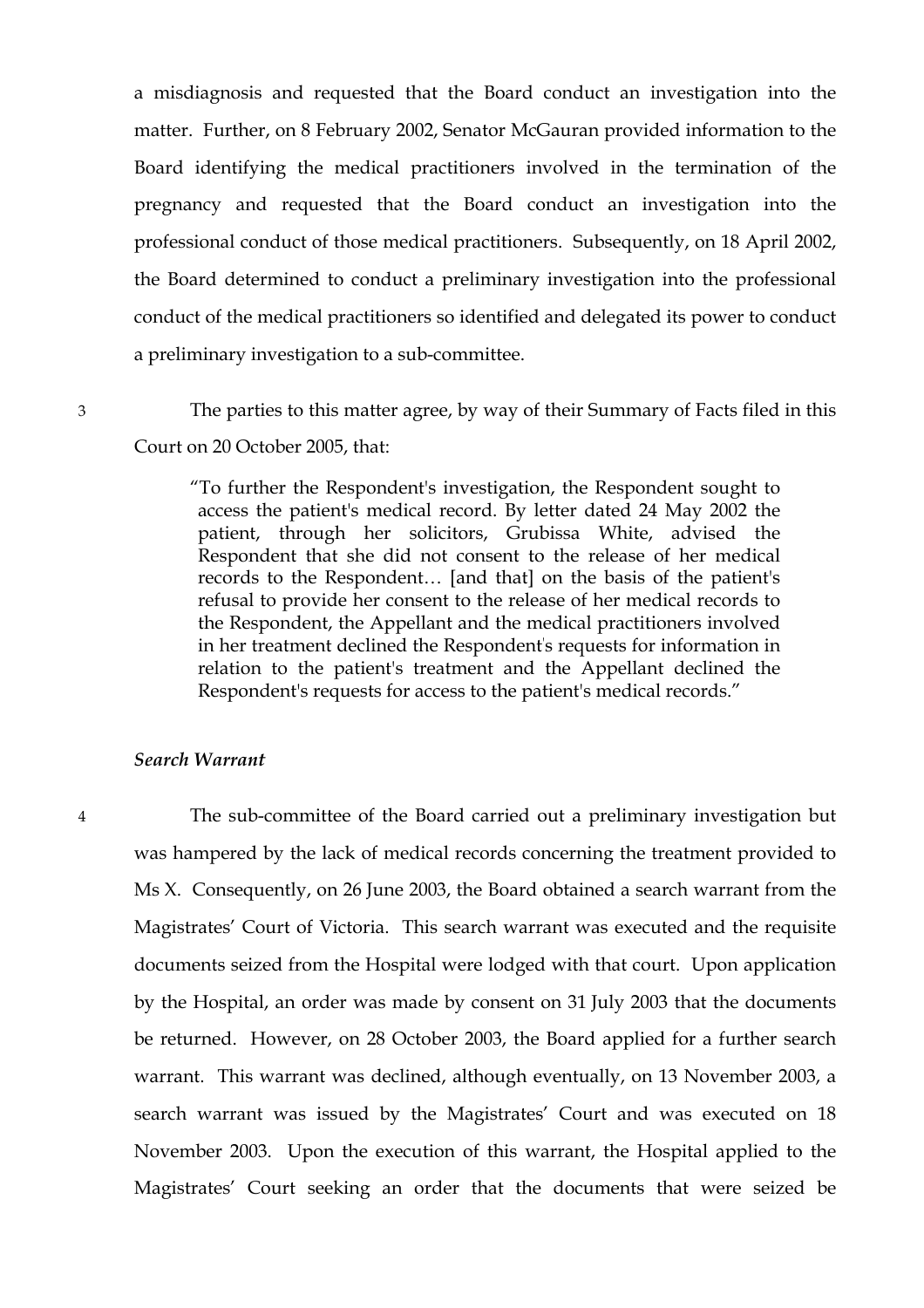### returned.

### *Magistrates' Court Hearing*

5 The matter was heard in the Magistrates' Court from 15 March 2004 to 19 March 2004. The principal issues raised by the Hospital related to statutory privilege and public interest immunity. The Magistrate published her reasons on 8 October 2004 and found against the Hospital in respect of all the issues which it had raised.

6 Her Honour found that s.28(2) of the *Evidence Act 1958* (Vic) and s.141(2) of the *Health Services Act 1988* (Vic) did not apply to the facts of the case. Her Honour also concluded that the doctrine of public interest immunity did not apply. Specifically, the Magistrate ordered:

- 1. That the documents seized pursuant to the search warrant be released to the Board;
- 2. That there be a stay of 30 days on the release of the documents; and
- 3. That the Hospital pay the Board's costs.

## *Appeal to the Supreme Court*

7 On 4 November 2004, the Hospital filed a Notice of Appeal under s.109 of the *Magistrates' Court Act 1989* (Vic). The Notice of Appeal appealed the whole of the Magistrate's judgment. The appeal was heard before a judge of the Trial Division.

8 As paraphrased by his Honour, the three grounds of appeal were:

"[T]hat the learned Magistrate was in error in failing to determine that the documents were subject to the protection of s.28(2) of the *Evidence Act* and s.141(2) of the *Health Services Act* 1988 and was also in error in failing to find that the documents were excluded from production by the principle of public interest immunity".3

9 His Honour further described the questions of law raised by the Hospital as being:

<sup>3</sup> *Ibid* at [16].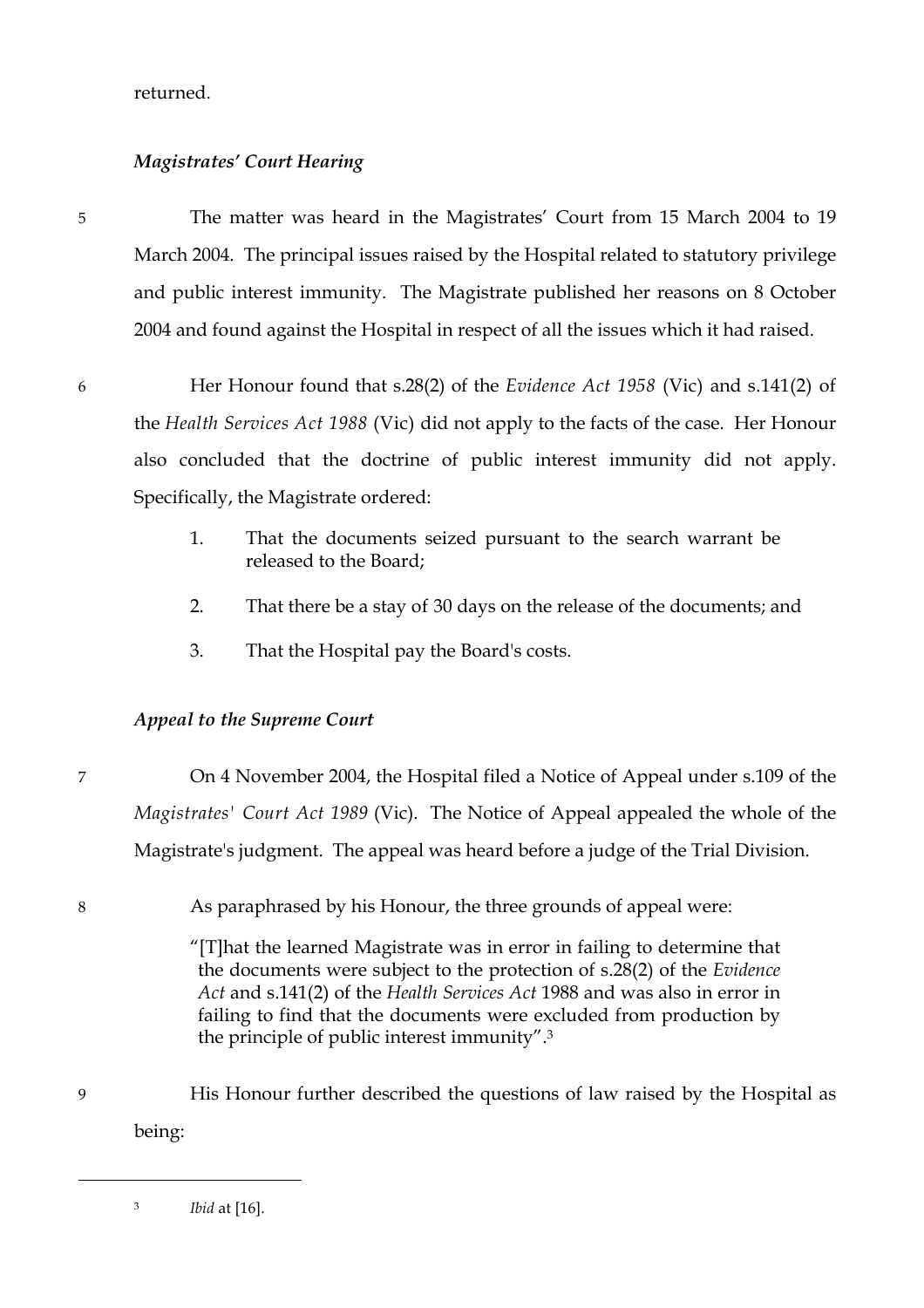"(i) whether the documents the subject of the search warrant were subject to the protection of s.28(2) of the *Evidence Act* 1958;

(ii) whether the documents the subject of the search warrant were subject to the protection of s.141(2) of the *Health Services Act* 1988; and

(iii) whether the principle of public interest immunity applied to the documents the subject of the search warrant as a class of documents, resulting in those documents not being required to be produced".4

10 On 29 June 2005, his Honour handed down his judgment and dismissed the appeal on all three grounds. His Honour ordered that:

- 1. The appeal be dismissed;
- 2. The appellant pay the respondent's costs of the appeal including any reserved costs; and
- 3. The Orders of the Magistrate be stayed until 4:30pm on 22 July 2005.

# *Application to Appeal to the Court of Appeal*

11 On 12 July 2005, the Hospital filed a summons in the Court of Appeal seeking leave to appeal the decision of the Trial Division. The proposed notice of appeal attached to the appellant's affidavit of 13 July 2005 supporting the leave to appeal application contained the following two grounds of appeal:

> "(a) That the [learned judge] erred in determining that the patient's medical records did not attract protection under Section 28(2) of the *Evidence Act* 1958; and

(b) That the [learned judge] erred in determining that the patient's medical records were not protected by a public interest immunity."

12 The application was heard by Maxwell P. and Harper A.J.A. on 12 August 2005. The Court granted the Hospital leave to appeal on its second ground only, namely, that the learned judge erred in failing to find that the documents that were the

<sup>4</sup> *Ibid* at [15].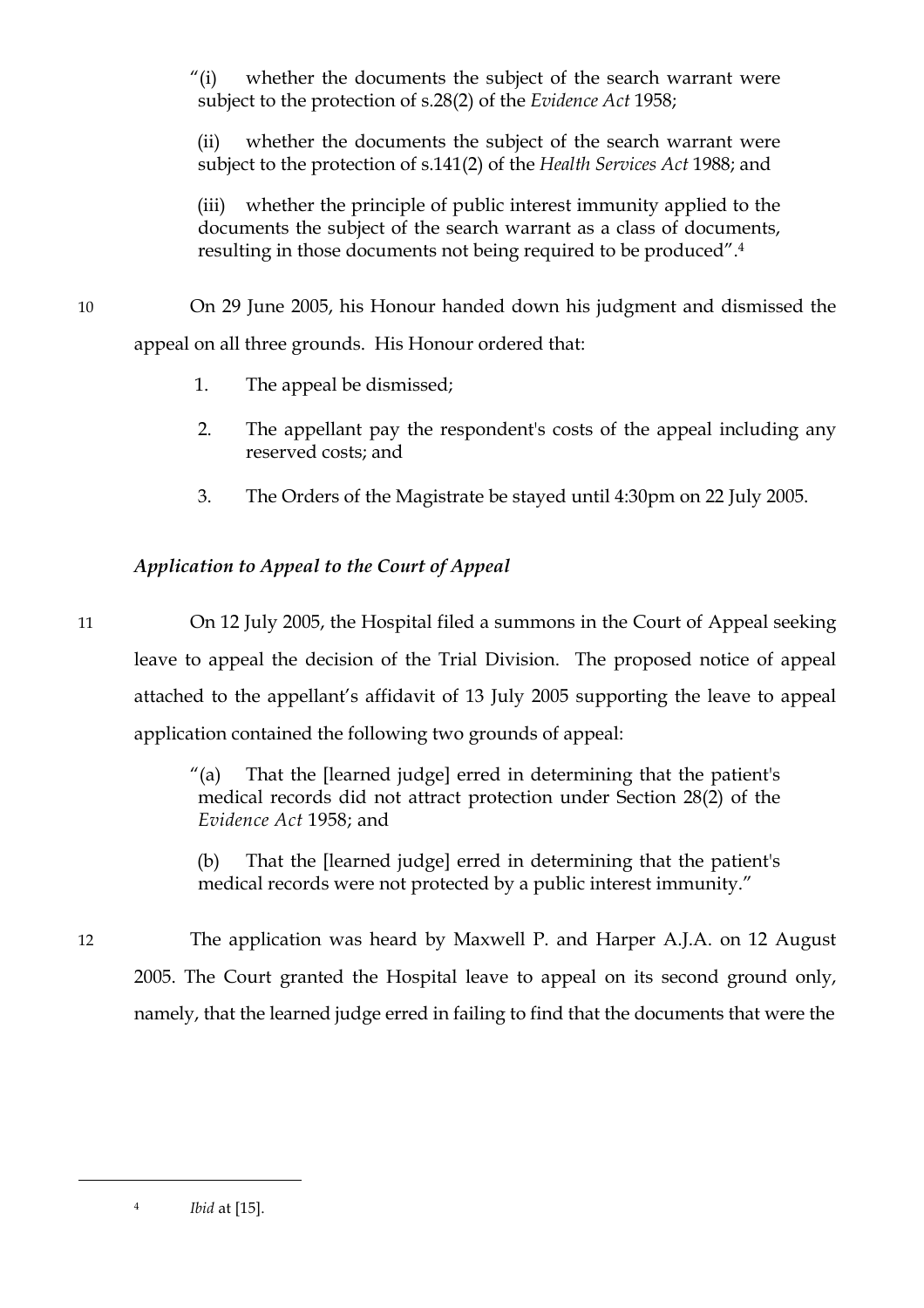subject of the search warrant should not be produced, since they should be regarded as being protected by the principle of public interest immunity.5

13 On 6 October 2005, the Board filed a Notice of Contention in which it asserted

that:

"(a) that public interest immunity operates to safeguard the proper functioning of the executive arm of government and the public service, and cannot prevent the disclosure of the medical records of a particular patient because the production of those records would not damage an interest that is governmental in character;

(b) that the law does not recognise the class of documents that the Appellant claims is immune from production on public interest immunity grounds (in any of the various ways in which the Appellant has formulated that class), meaning that it was not necessary for the Court to engage in any balancing of competing public interests in order to reject the public interest immunity claim; and

(c) that the Appellant did not demonstrate the existence of a public interest in the non-disclosure of medical records to the Respondent which will keep the records confidential and use them only for the purpose of regulating the medical profession and not disclose them to the world at large".

## **THE ISSUE ON APPEAL**

## **Public Interest Immunity**

14 As outlined, the sole ground to be determined in this appeal is whether or not the judge below erred in finding that Ms X's medical records did not attract the protection offered by the common law principle of public interest immunity.

15 The learned judge below was not convinced that a claim for public interest immunity was applicable in this case. However, his Honour nevertheless found that the Magistrate who issued the search warrant allowing Ms X's medical records to be seized from the appellant was wrong in failing to perform the requisite balancing

<sup>5</sup> *Royal Women's Hospital v Medical Practitioners Board of Victoria*, Application for Leave to Appeal (Unreported, Victorian Supreme Court of Appeal, Maxwell P. and Harper A.J.A., 12 August 2005).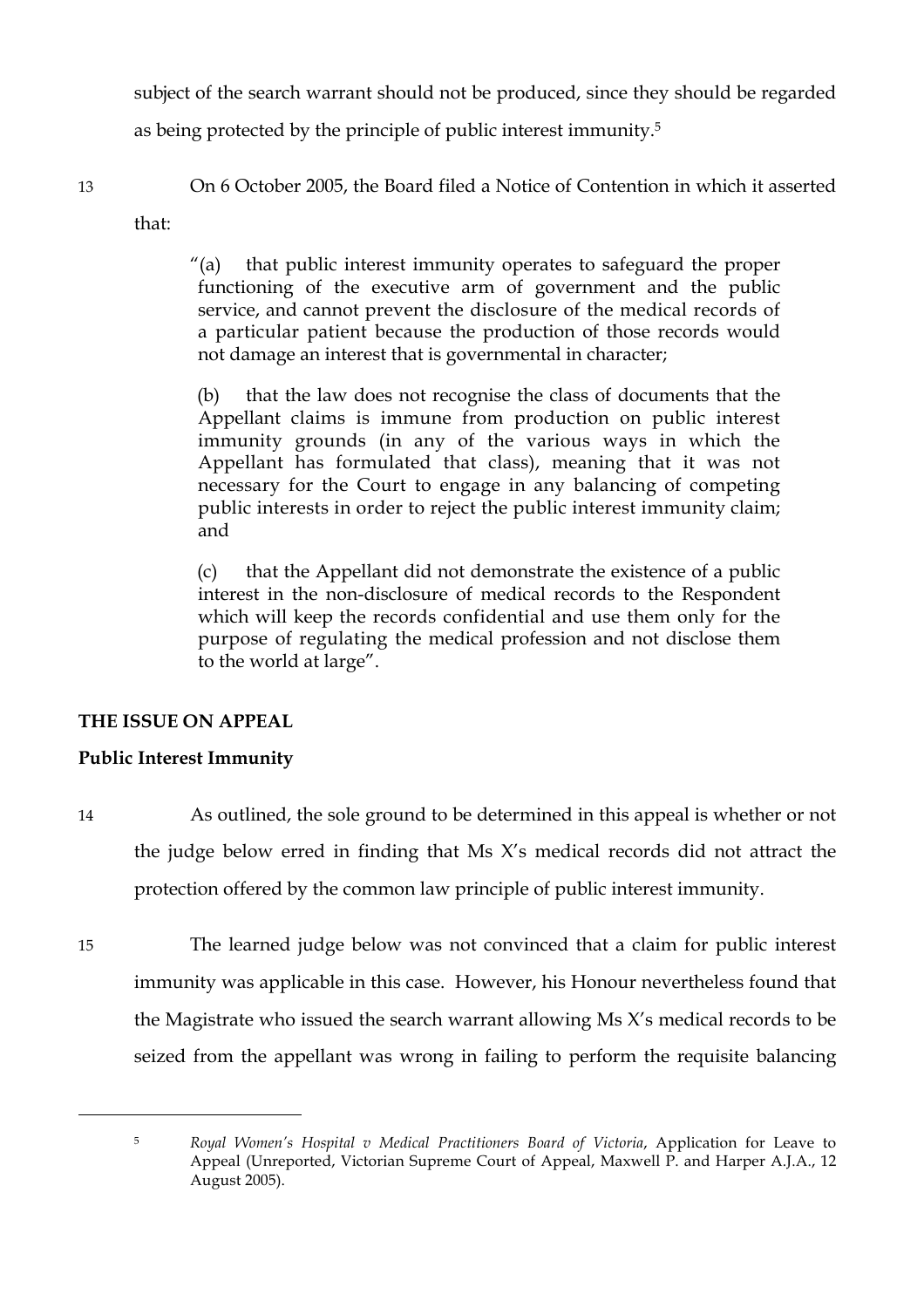exercise in assessing the presence of a public interest immunity, should such an immunity exist. 6 His Honour further determined that it was appropriate for him to perform the balancing exercise on appeal. 7

16 The principles relevant to the conduct of the balancing exercise were identified by his Honour as those that were enunciated by Gibbs A.C.J. in *Sankey v Whitlam*, namely:8

> "The general rule is that the court will not order the production of a document, although relevant and otherwise admissible, if it would be injurious to the public interest to disclose it. However the public interest has two aspects which may conflict. These were described by Lord Reid in *Conway v Rimmer* as follows:

'There is the public interest that harm shall not be done to the nation or the public service by disclosure of certain documents, and there is the public interest that the administration of justice shall not be frustrated by the withholding of documents which must be produced if justice is to be done.'

It is in all cases the duty of the court, and not the privilege of the executive government, to decide whether a document will be produced or may be withheld. The court must decide which aspect of the public interest predominates, or in other words whether the public interest which requires that the document should not be produced outweighs the public interest that a court of justice in performing its functions should not be denied access to relevant evidence. In some cases, therefore, the court must weigh the one competing aspect of the public interest against the other, and decide where the balance lies." [footnotes omitted]

 $\overline{a}$ 

17 However, while this seminal passage from Gibbs A.C.J. provides guidance as to how any judicial balancing exercise ought be performed, it also highlights a threshold problem for the appellant in this matter, that is, whether or not a public interest immunity can be claimed outside of the context of a "matter of state"9 or "the conduct of governmental functions".10 I shall return to this question shortly.

<sup>6</sup> *Royal Women's Hospital v Medical Practitioners Board of Victoria* [2005] VSC 225 at [101].

<sup>7</sup> *Ibid* at [89]-[102].

<sup>8</sup> (1978) 142 CLR 1 at 38; as cited in *Royal Women's Hospital v Medical Practitioners Board of Victoria* [2005] VSC 225 at [106].

<sup>9</sup> See, eg, s.130(1) of the uniform Evidence Acts.

<sup>10</sup> *R v Young* (1999) 46 NSWLR 681 at 693 (Spigelman C.J.).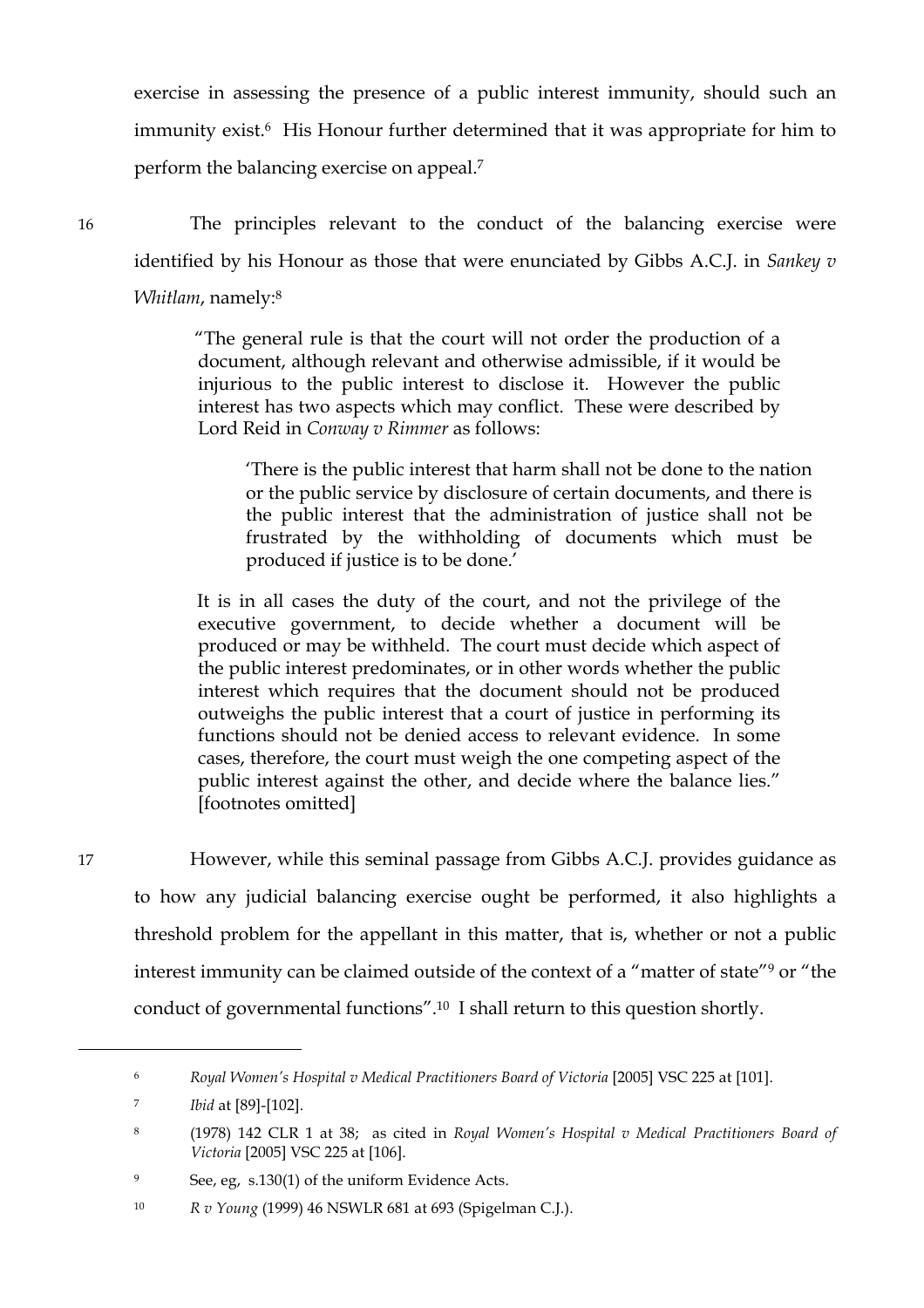18 As far as any balancing exercise in this case was concerned, the judge below

stated the critical question at issue as follows:<sup>11</sup>

"[D]oes the public interest in the proper investigation and determination of complaints made against registered medical practitioners outweigh the public interest in the confidentiality of the documents identified as a class, namely the medical records of women patients in public hospitals seeking advice and treatment about women's health and reproduction, and in particular obstetrics and gynaecological advice?"

19 His Honour found that it did. He further rejected the appellant's submission

that:

"[T]he breakdown of the confidential relationship will have adverse effects upon pregnant women approaching public hospitals or they will fail to look after their own interests when obtaining treatment from a public hospital because of non-disclosure of, or providing misleading, information".12

20 Central to his Honour's rejection of the appellant's argument was his view

that:

"Pregnant women will seek treatment if it becomes necessary, they will approach a public hospital if necessary, and will reveal all that is necessary to enable their treatment to be properly and carefully performed. The exigencies of the occasion will ensure this is so. Further, I am not persuaded that the disclosure of confidential information by the Hospital will adversely affect, hinder or interfere with the Hospital or any other hospital performing its functions whether statutory or otherwise".13

 $\overline{a}$ 

21 I do not share his Honour's optimism that the "exigencies of the occasion" will always ensure that pregnant women "will reveal all that is necessary to enable their treatment to be properly and carefully performed". Nevertheless, even if pregnant women are dissuaded from approaching public hospitals for treatment because they lack confidence that the confidentiality of their medical records will be protected, I do not believe that this fact, of itself, necessarily establishes the existence

<sup>11</sup> *Royal Women's Hospital v Medical Practitioners Board of Victoria* [2005] VSC 225 at [128].

<sup>12</sup> *Ibid* at [134].

<sup>13</sup> *Ibid.*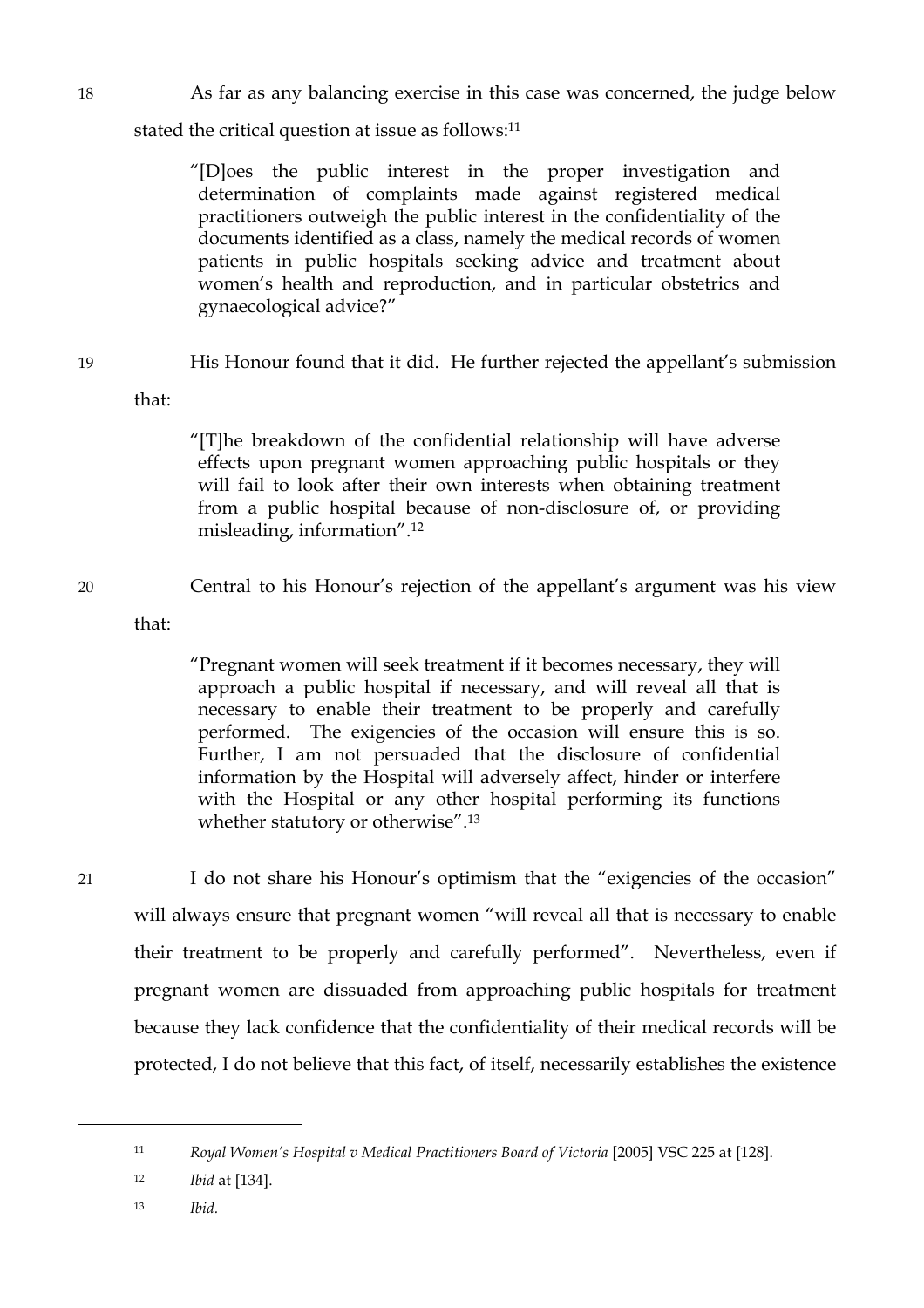of a public interest immunity with respect to the class of documents which the appellant argues should attract such an immunity.

22 It has been said – and I would agree, notwithstanding the further stipulations that follow in these reasons – that the categories of public interest immunity should not be regarded as intractably closed. For example, in *D v National Society for the Prevention of Cruelty to Children*, <sup>14</sup> the House of Lords recognised a category of public interest with respect to the reporting of confidential information on child abuse; while in *Aboriginal Sacred Sites Protection Authority v Maurice*, <sup>15</sup> Bowen C.J. and Woodward J. held that a public interest immunity could be recognised with respect to secret and sacred Aboriginal information and beliefs.16

23 Further, in *Australian National Airlines Commission v Commonwealth,* Mason J. said:17

> "[I]t would be an error to regard the categories of documents which attract privilege as necessarily closed. As time passes it is inevitable that new classes of documents important to the working of government will come into existence and that detriment to the public interest may occur in circumstances which cannot presently be foreseen."

24 The doctrine of public interest immunity is usually and most properly invoked to protect the functioning of government. So much is echoed by Mason J.'s above remarks, which also allude to the confusion that has sometimes been attached to concurrent discussions of "privilege" and "public interest immunity". Traditionally, public interest immunity was referred to as "Crown privilege". However, equating the two concepts is now considered imprecise. As Lord Pearson observed in *Rogers v Home Secretary*: 18

<sup>14</sup> [1978] AC 171.

<sup>15</sup> (1986) 10 FCR 104.

<sup>16</sup> The third member of the Court, Toohey J., held that the immunity did not attach to the documents claimed by the Aboriginal Sacred Sites Protection Authority, and in any event, on the facts of the case, Bowen C.J. and Woodward J. both determined that there was a greater public interest in disclosure of the relevant material.

<sup>17</sup> (1975) 132 CLR 582 at 591.

<sup>18 [1973]</sup> AC 388 at 406.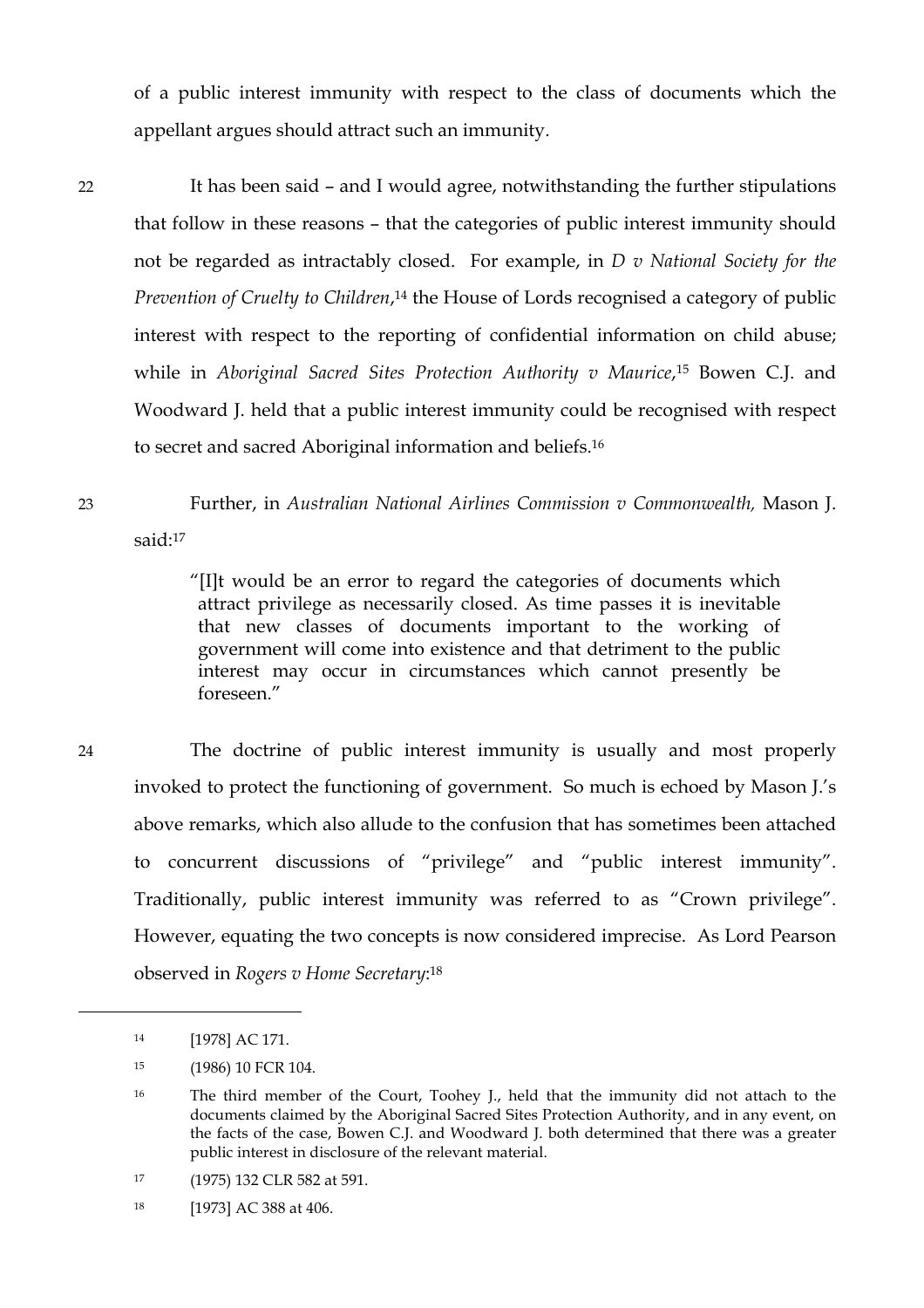"The expression "Crown privilege" is not accurate, though sometimes convenient. The Crown has no privilege in the matter. The appropriate Minister has the function of deciding, with the assistance of the Attorney-General, whether or not the public interest on the administrative or executive side requires that he should object to the disclosure of the document or information, but a negative decision cannot properly be described as a waiver of a privilege."

25 It is true that, on the English authorities at least, the common law doctrine of public interest immunity may not be restricted to claims for the protection of government and its functions. Instead, as Lord Hailsham describes it, there may be construed a more "flexible" approach and "a willingness to extend established principles by analogy and legitimate extrapolation".19 Conversely, the Australian approach to claims of public interest immunity appears more confined. For example, in *State of Victoria v Seal Rocks Pty Ltd*, Ormiston J.A. (with whom Phillips and Buchanan JJ.A. agreed), while suggesting that the immunity was broader than the Executive, nevertheless found as follows:20

> "In my opinion, therefore, public interest immunity in a document or other communication is a right by way of an immunity or a privilege which enures in the body politic and indeed in the nation (or relevant polity) as a whole, and not merely in the executive, *being designed to protect the operation of the instruments of government at the highest level and for the benefit of the public in general*, subject only to a court's reaching a conclusion to the contrary on sound grounds that no other public interest, especially in the administration of justice, should prevail in the particular circumstances." [emphasis added].

26 When Ormiston J.A. refers here to the expression, "for the benefit of the public in general", I understand his Honour to be inextricably linking that to the preceding exhortation, namely, "to protect the operation of the instruments of government at the highest level".

<sup>19</sup> *D v National Society for the Prevention of Cruelty to Children* [1978] AC 171 at 226.

<sup>20</sup> (2001) 3 VR 1 at 6-7.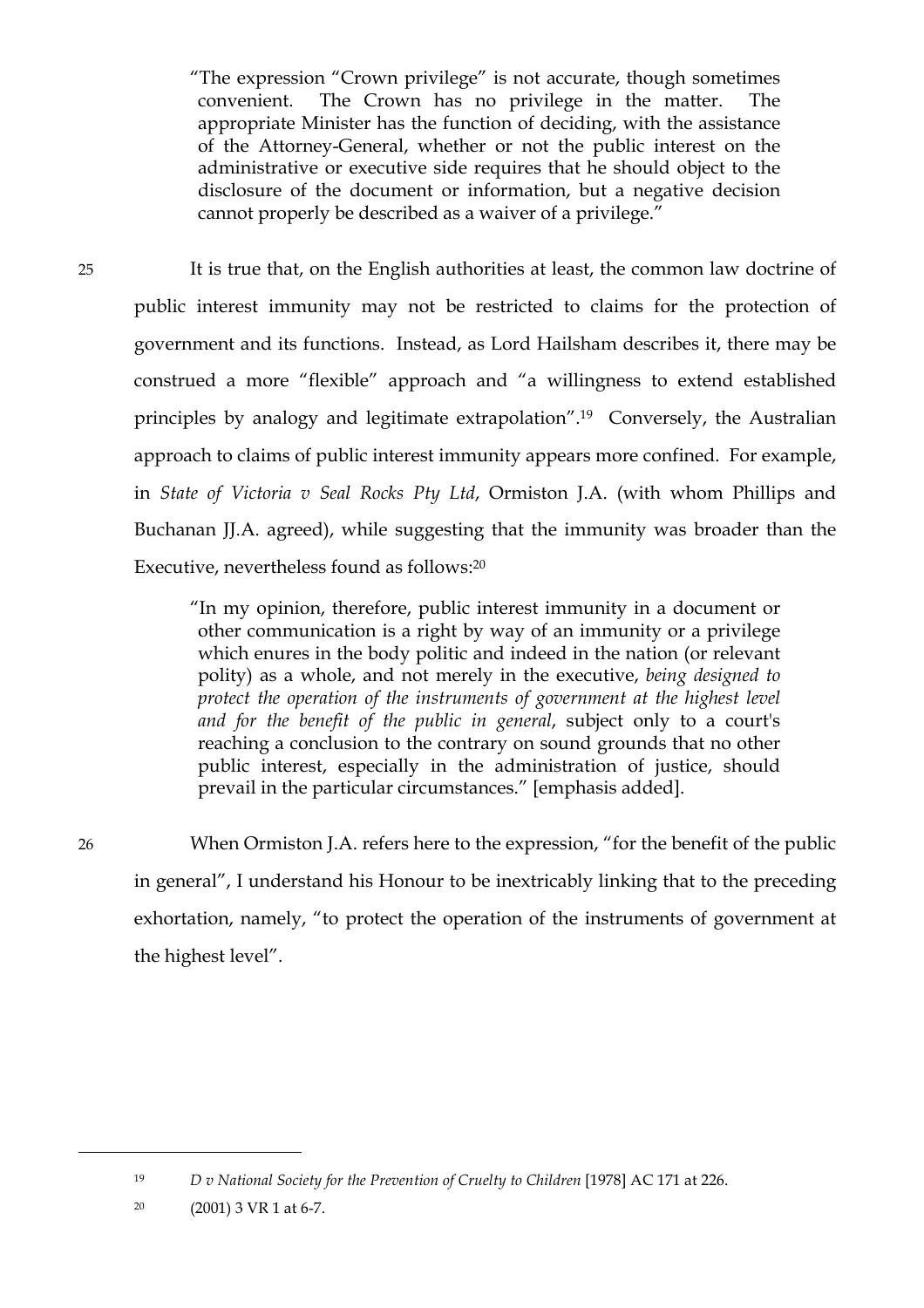27 It is difficult to see how the appellant can establish that the class of documents for which it invokes the immunity relate to the operation of government and its protection.

28 Analogous arguments were put before the New South Wales Court of Criminal Appeal in *R v Young*. 21 On that occasion, that Court, by a majority of four to one,<sup>22</sup> refused to accept that the sexual assault counselling records of a patient at a public hospital were protected by a public interest immunity. In *R v Young*, Spigelman C.J. said:23

> "The Court should not recognise a new category of privilege unless it represents a definite principle which the community as a whole has plainly adopted, for a significantly lengthy period to suggest permanence."

29 Abadee and Barr JJ.A. agreed.<sup>24</sup> Their Honours cited Gaudron and McHugh

JJ., in *Breen v Williams*, who held as follows:25

"Advances in the common law must begin from a baseline of accepted principle and proceed by conventional methods of legal reasoning. Judges have no authority to invent legal doctrine that distorts or does not extend or modify accepted legal rules and principles. Any changes in legal doctrine, brought about by judicial creativity, must "fit" within the body of accepted rules and principles. The judges of Australia cannot, so to speak, "make it up" as they go along. It is a serious constitutional mistake to think that the common law courts have authority to "provide a solvent" for every social, political or economic problem. The role of the common law courts is a far more modest one.

In a democratic society, changes in the law that cannot logically or analogically be related to existing common law rules and principles are the province of the legislature. From time to time it is necessary for the common law courts to re-formulate existing legal rules and principles to take account of changing social conditions. Less frequently, the courts may even reject the continuing operation of an established rule or principle. But such steps can be taken only when it can be seen that the "new" rule or principle that has been created has

<sup>21</sup> (1999) 46 NSWLR 681.

<sup>22</sup> Spigelman C.J., Abadee, James and Barr JJ.A. agreeing; Beazley J.A. dissenting.

<sup>23</sup> *Ibid* at 700.

<sup>24</sup> *Ibid* at 722.

<sup>25</sup> (1996) 186 CLR 71 at 115.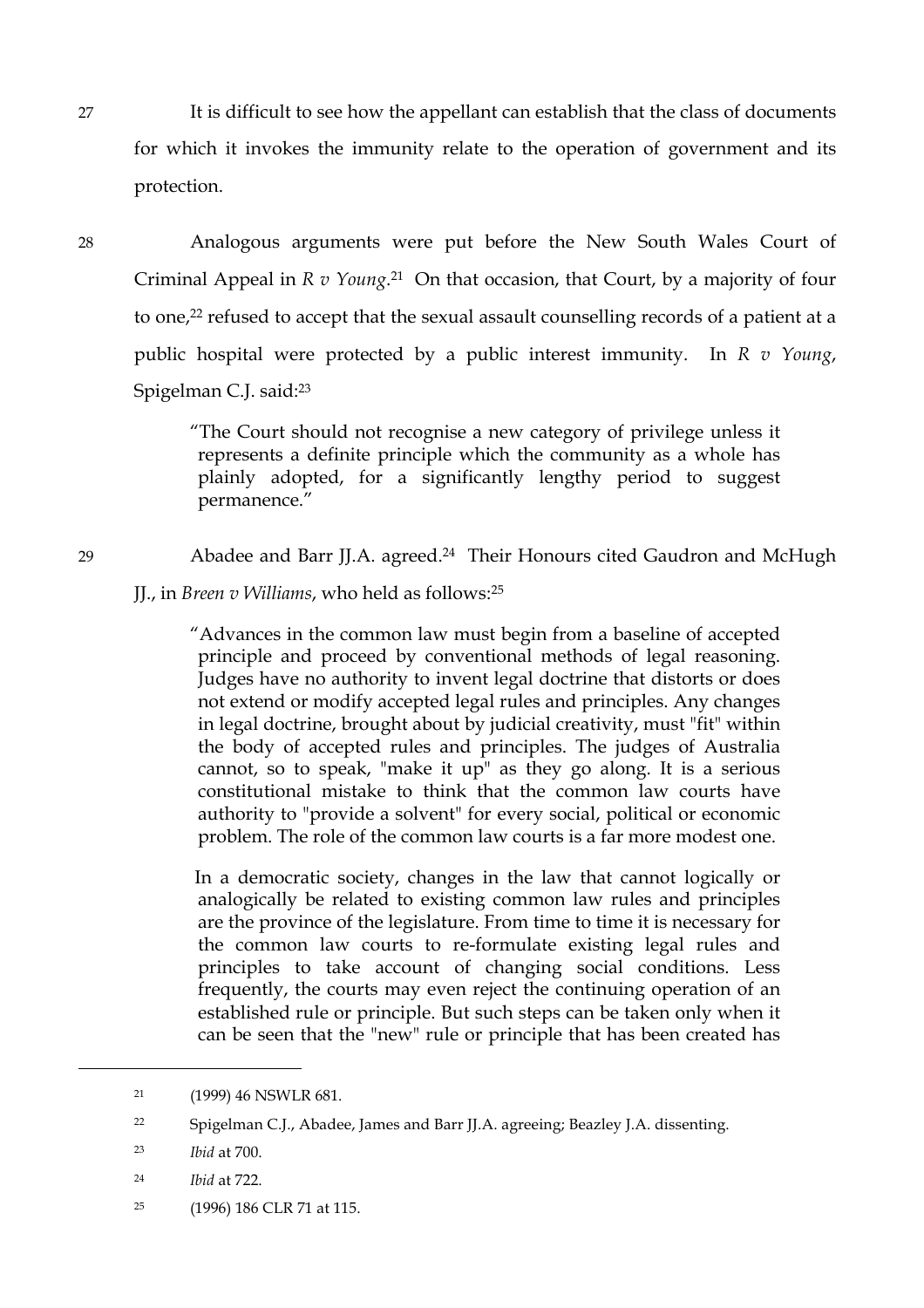been derived logically or analogically from other legal principles, rules and institutions." [footnotes omitted]

30 On the facts in *R v Young*, Abadee and Barr JJ.A. further said that:

"In our view, to establish the public interest immunity privilege contended for would be effectively to perform a legislative function and achieve what parliament has not on the true construction of the legislation achieved."

31 While the construct of legislation is not at issue in this appeal, there is, nevertheless, little legislative guidance to support the recognition of the category of public interest immunity sought by the appellant. On the contrary, current developments in legislative reform would suggest that the immunity is to be construed narrowly. For example, in their recent report, *Uniform Evidence Law*, the Australian, New South Wales and Victorian Law Reform Commissions state that:26

> "Claims for public interest immunity are most commonly made by the government in relation to Cabinet deliberations, high level advice to government, communications or negotiations between governments, national security, police investigation methods, and in relation to the activities of Australian Security and Intelligence Organisation (ASIO) officers, police informers, and other types of informers or covert operatives."

32 The Report further noted that s.130 of the uniform Evidence Acts applies the

public interest immunity to "matters of state",27 stating that:28

"The 'public interest' in s.130 has been defined as requiring 'a dimension that is governmental in character' (*R v Young* (1999) 46 NSWLR 681, 693). In *New South Wales v Ryan* ((1998) 101 LGERA 246), the Full Federal Court held that there was no relevant difference, in relation to a public interest immunity claim for Cabinet papers, between the common law, as determined in *Sankey v Whitlam*, and the provisions of s 130."

- 33 This narrow interpretation of the immunity was comprehensively analysed by Spigelman C.J. in *R v Young*, where he said: 29
	- <sup>26</sup> Australian Law Reform Commission, New South Wales Law Reform Commission, Victorian Law Reform Commission, *Uniform Evidence Law Report* (December 2005) at [15.154].
	- <sup>27</sup> *Ibid.*
	- <sup>28</sup> *Ibid* at [15.157].
	- <sup>29</sup> (1999) 46 NSWLR 681 at 693.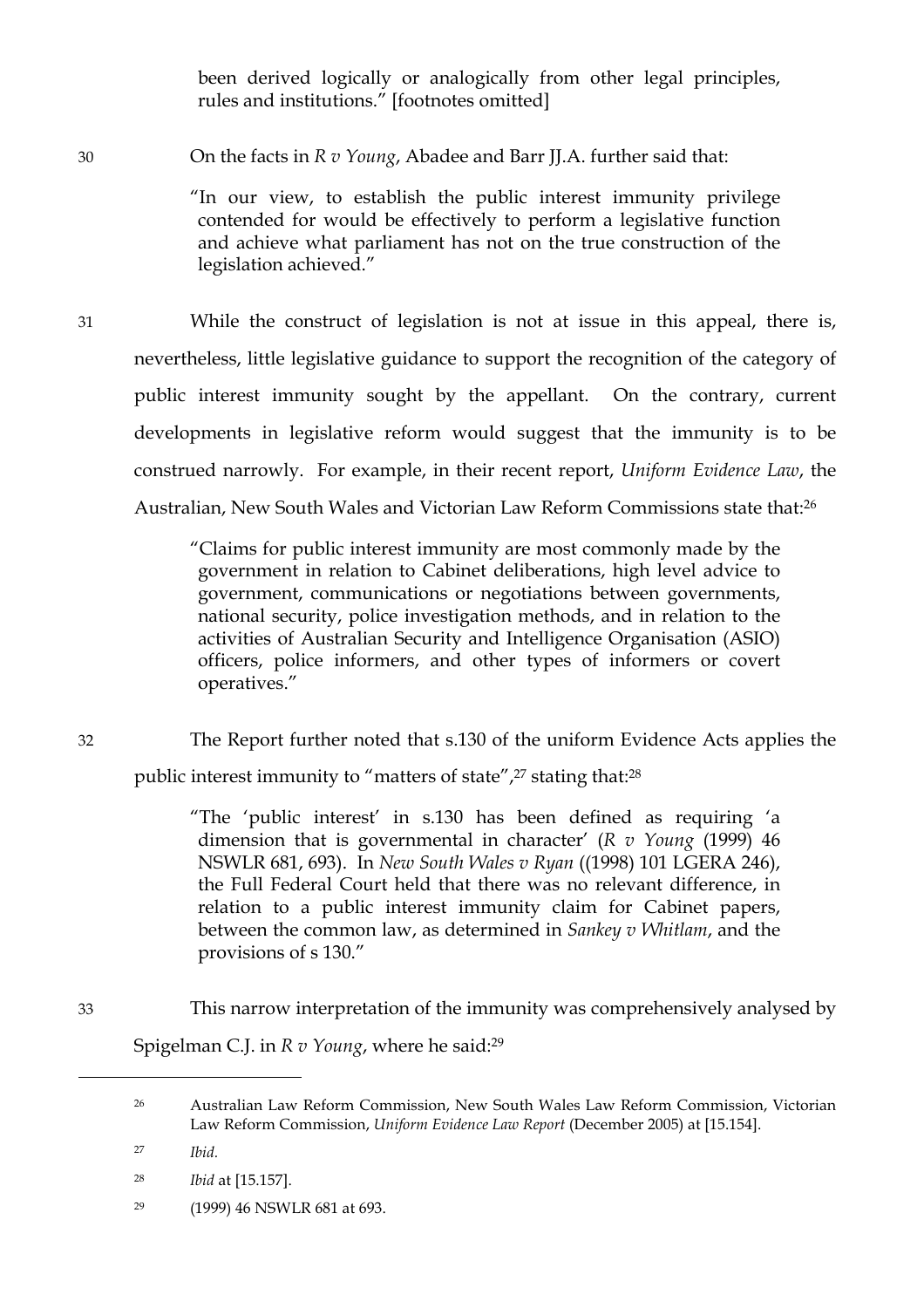"Public interest immunity" is concerned with, and the terminology should be confined to, the conduct of governmental functions" …

"The "public interest", to which this immunity refers, requires a dimension that is governmental in character. The references to "public interest" in the frequently cited passages from the case law, should be so understood: eg, *Sankey v Whitlam* (1978) 142 CLR 1 at 38-39; *Alister v The Queen* (1984) 154 CLR 404 at 412. These passages did not intend to encompass every situation in which it could be said that some form of public policy could be served by non- disclosure. In my opinion, it is not correct to treat public interest immunity as if it were a "residual category" of circumstances in which courts limit access to information on the basis of weighing the public interest in disclosure against any factor that can be described as a "public interest"."

## His Honour continued:30

"Public interest immunity arises because of "the need to safeguard the proper functioning of *the executive arm of government and of the public service*" (emphasis added), to use the formulation which Stephen J. in *Sankey v Whitlam* (at 56) described as "the reasons customarily given" for the immunity. This formulation was adopted by Mason C.J., Brennan J., Deane J., Dawson J., Gaudron J. and McHugh J. in *Commonwealth v Northern Land Council* (1993) 176 CLR 604 at 619, and described by their Honours as "the ordinary reasons supporting a claim for public service immunity"."

"The dividing line between private and public interests is not always easy to draw. Public institutions — relevantly, in the present case, hospitals — provide private services, indistinguishable from the same services provided by private institutions."

34 I agree with the analysis of Spigelman C.J.. In the context of the common law doctrine of public interest immunity, it is not appropriate for courts to arbitrarily speculate about what the benefit (or for that matter the disbenefit) of the public may or may not be, outside of the established categories as they apply to the proper functioning of government.

<sup>30</sup> *Ibid* at 693-4.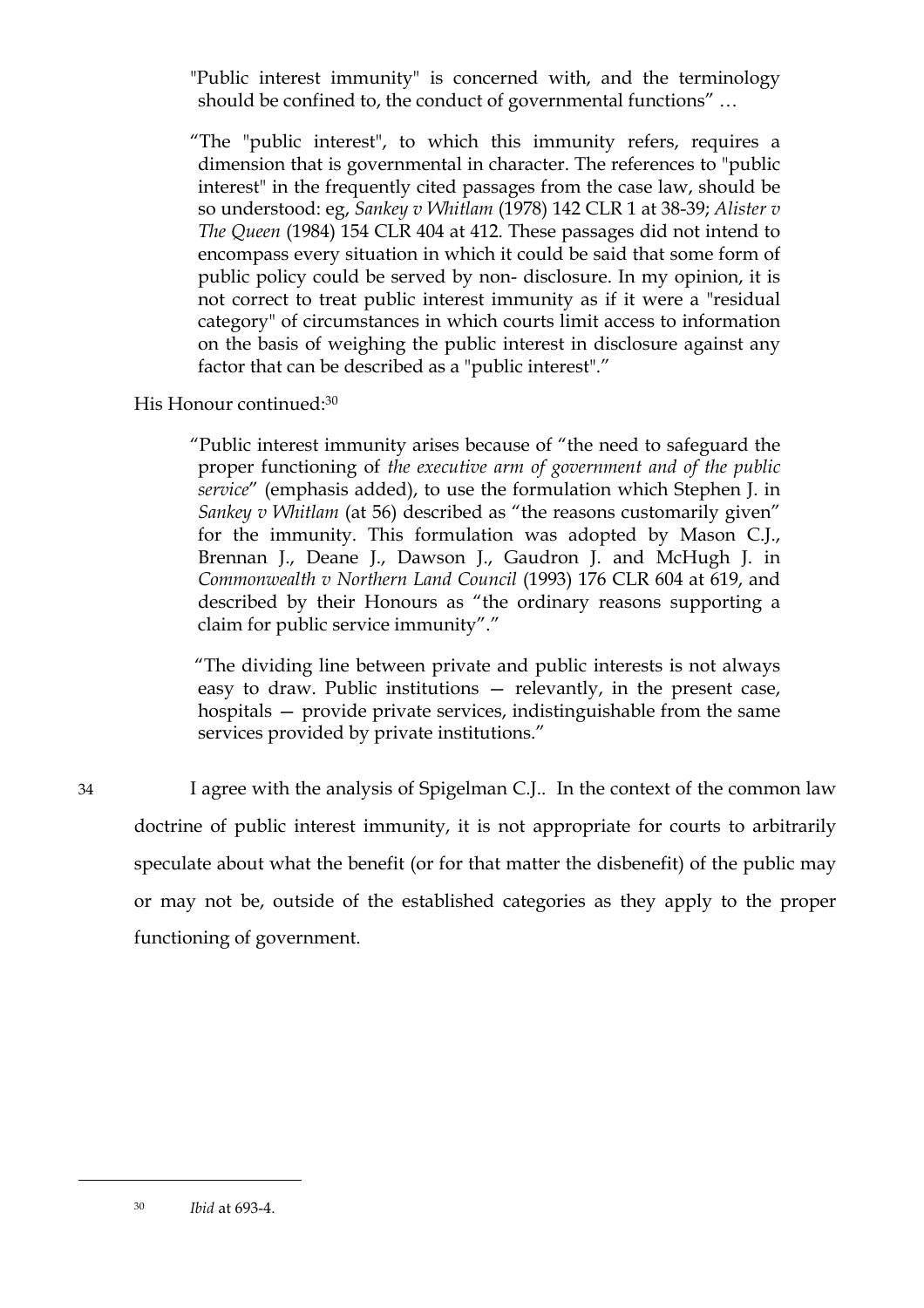35 The appellant made five specific submissions with respect to the public interest immunity. All five submissions relate to failings that the appellant submits were made by the judge below while engaging in the requisite balancing exercise. However, as I have already stated, the appellant must pass an initial hurdle first, that is, to establish that the class of documents in question (and consequently the medical records of Ms X), are governmental in character. This is where the appellant's argument fails. By its own admission, the appellant invites the Court to recognise a "fresh category" of public interest immunity. However, I cannot find any proper basis upon which to do so.

36 Insofar as there were concerns about the confidentiality of the documents and the position of the Board, I agree with the observations of Maxwell, P. as to the role of the *Health Records Act* 2001 and the need for legislation.

37 I consider the appeal should be dismissed. It is unnecessary to consider the Notice of Contention.

## MAXWELL, P.:

- 38 I have had the advantage of reading in draft the reasons for judgment of the Chief Justice and of Charles, J.A. I gratefully adopt their Honours' summaries of the facts and the proceedings, and their analyses of the authorities.
- 39 Like the Chief Justice, I consider that the Hospital's claim for public interest immunity ("PII") fails at the threshold. That is, the class of documents the subject of the claim is not capable, as a matter of law, of attracting PII. No occasion therefore arises to engage in a "balancing exercise". My reasons are as follows.

## *Public interest immunity*

40 PII, where it exists, is a powerful shield. The immunity protects the relevant documents (or information) from compulsory production in any forum. The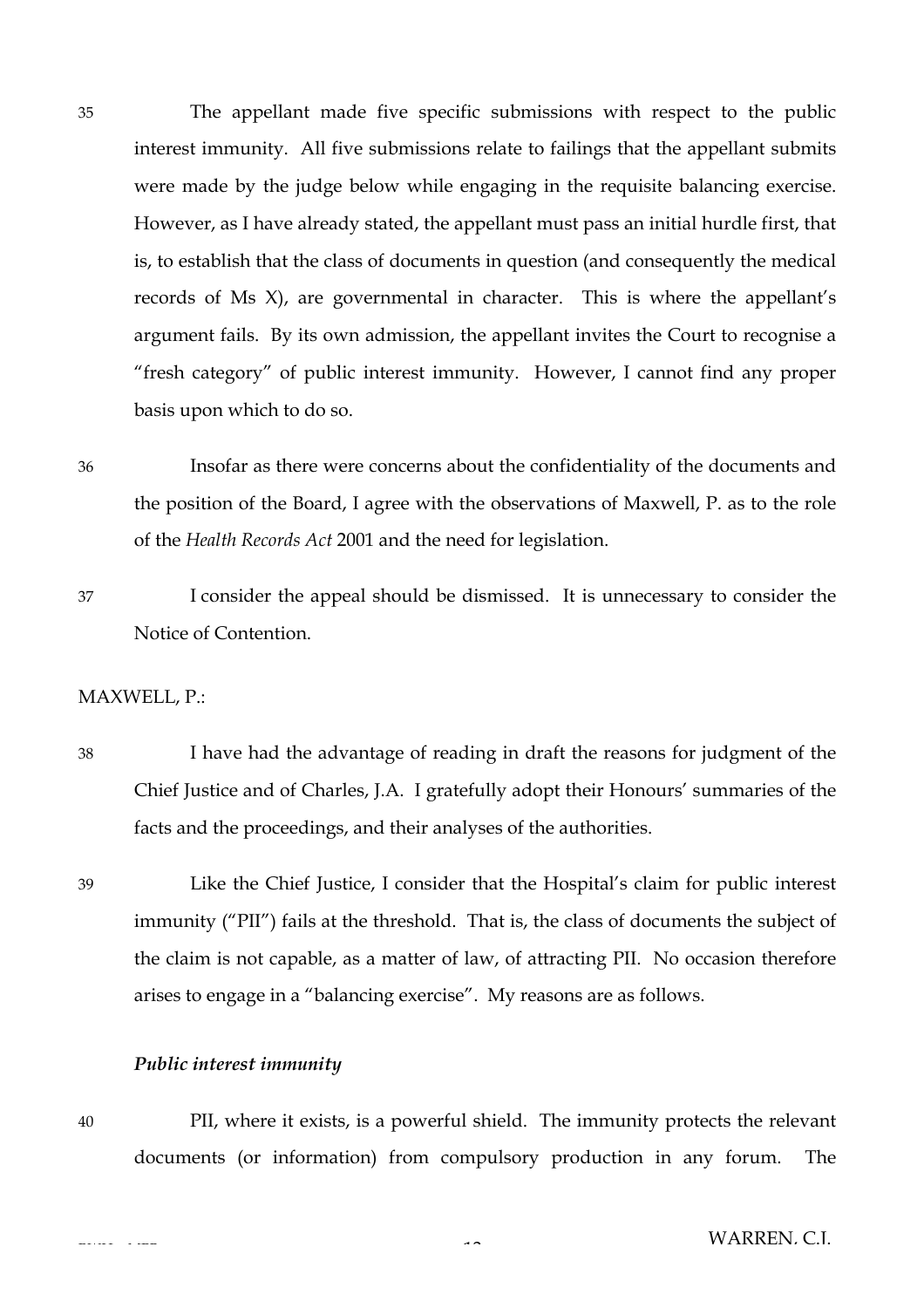immunity applies both in court proceedings – to relieve the holder from the usual obligation to produce relevant documents, whether on discovery or in answer to a subpoena – and in administrative investigations such as the present, where coercive powers are conferred on a statutory authority to obtain information in the public interest.

41 It is axiomatic that decisions – whether by courts or by public authorities – are more likely to be correct when all relevant information is available to the decisionmaker. Hence PII can be seen to be inimical to sound decision-making in the public interest. Like a claim of privilege, a claim of PII operates "as a fetter on the discovery of truth"31. The conferral of such immunity necessarily limits the ability of a court to do justice between parties. Of course, like the cognate common law privileges – legal professional privilege and the privilege against self-incrimination – the immunity exists because other dimensions of the public interest are seen to override the public interest in full disclosure.

42 It follows, in my view, that the limits of PII must continue to be very strictly drawn. Given the far-reaching protection which it confers, the immunity should be given no greater scope than is demonstrably necessary. It may be accepted that the categories of PII are never closed, but a court should be very slow to entertain a claim – such as that made by the Hospital in this case – for the recognition of a new class of PII.

43 This is especially so, in my view, since PII is an immunity conferred by judges, not by the legislature. Prima facie, it should be for the legislature, not the courts, to decide when an overriding public interest warrants exempting a class of information from the usual rigours of public disclosure.

44 As an example of such legislation, the *Trade Practices Act* 1974 (Cth) contains its own statutory form of PII. Sub-section 155(7A) provides that the obligation imposed by s.155(5) – to comply with a notice from the Australian Competition and

<sup>31</sup> *R. v. Young* (1999) 46 NSWLR 681 at 696 [72] per Spigelman, C.J.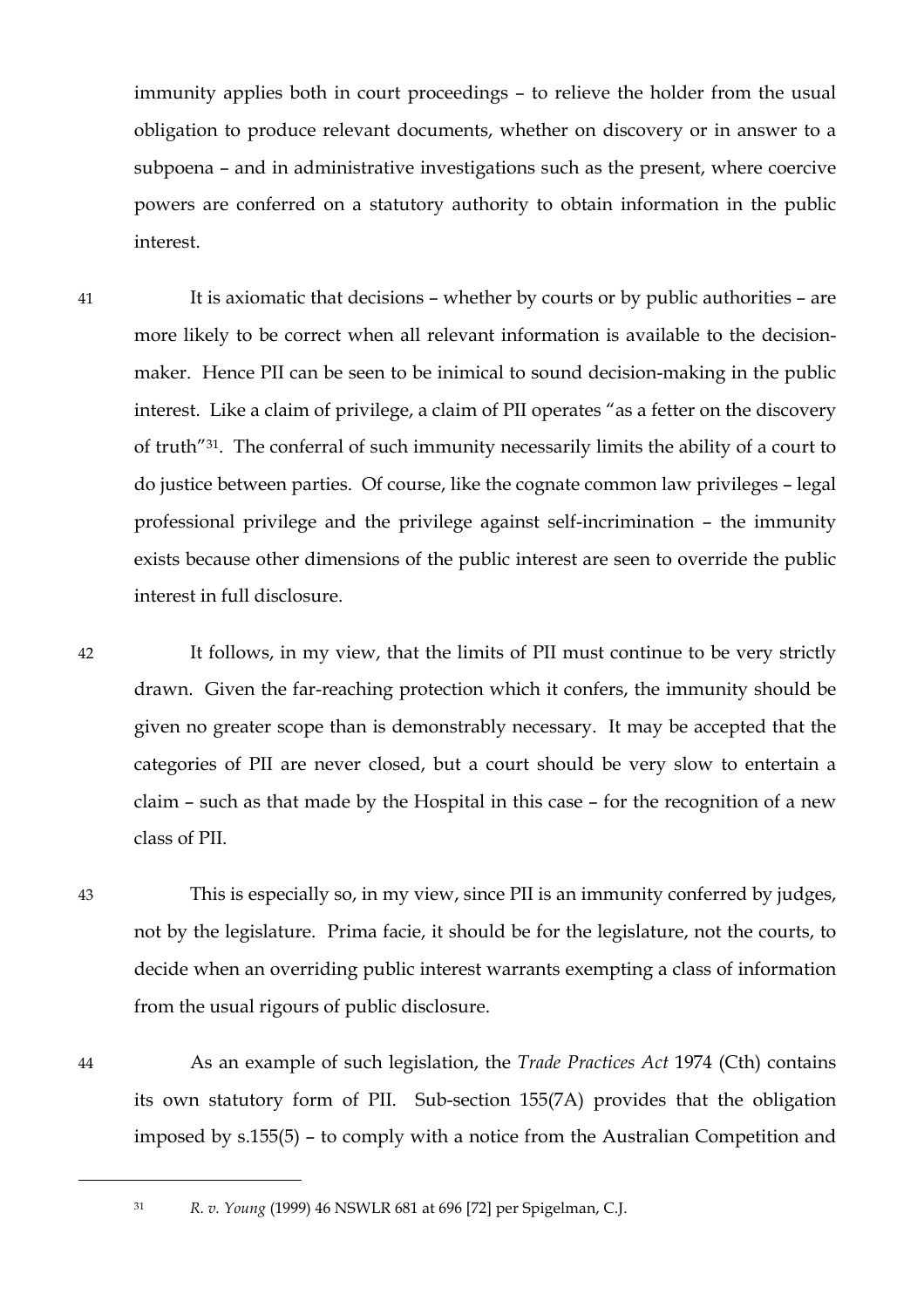Consumer Commission requiring the furnishing of information or the protection of documents – does not require a person –

- "(a) to give information or evidence that would disclose the contents of a document prepared for the purposes of a meeting of the Cabinet of a State or Territory; or
- (b) to produce or permit inspection of a document prepared for the purposes of a meeting of the Cabinet of a State or Territory; or
- (c) to give information or evidence, or to produce or permit inspection of a document, that would disclose the deliberations of the Cabinet of a State or Territory."

45 In the case of the privilege against self-incrimination, Parliaments have increasingly asserted their prerogative to decide when - and to what extent - the privilege must give way to the needs of administrative investigators for full disclosure.32 Parliaments have intervened rather less often to limit the scope of legal professional privilege. One relevant example of such a limitation is s.19D(1) of the *Evidence Act* 1958 (Vic), which excludes legal professional privilege as a lawful excuse for non-compliance with a requirement by a Royal Commission for the provision of information or the production of a document<sup>33</sup>.

- 46 Freedom of information ("FOI") legislation is now in force in Victoria and nationally. This is significant for two reasons. First, the FOI legislation<sup>34</sup> is a perfect illustration of how Parliament itself, having conferred a public right of access to government documents,<sup>35</sup> defines the scope and limits of the various heads of immunity (exemptions) which limit public access. These are properly matters of policy for Parliament to decide.
- 

 $\overline{a}$ 

47 Secondly, the advent of FOI legislation in Australia postdated almost all of the key decisions of the House of Lords and of the High Court in which PII was

<sup>32</sup> See, for example, *Trade Practices Act* 1974 (C'th) s.155(7); *Gambling Regulation Act* 2003 (Vic) s.10.5.19; *Occupational Health and Safety Act* 2004 (Vic) s.154; *Prostitution Control Act* 1994 (Vic) s.46E.

<sup>33</sup> See also *Australian Securities and Investments Commission Act* 2001 (Cth) s.69.

<sup>34</sup> *Freedom of Information Act* 1992 (C'th); *Freedom of Information Act* 1982 (Vic.) ("FOI Act").

<sup>35</sup> *FOI* Act (Vic) s.13.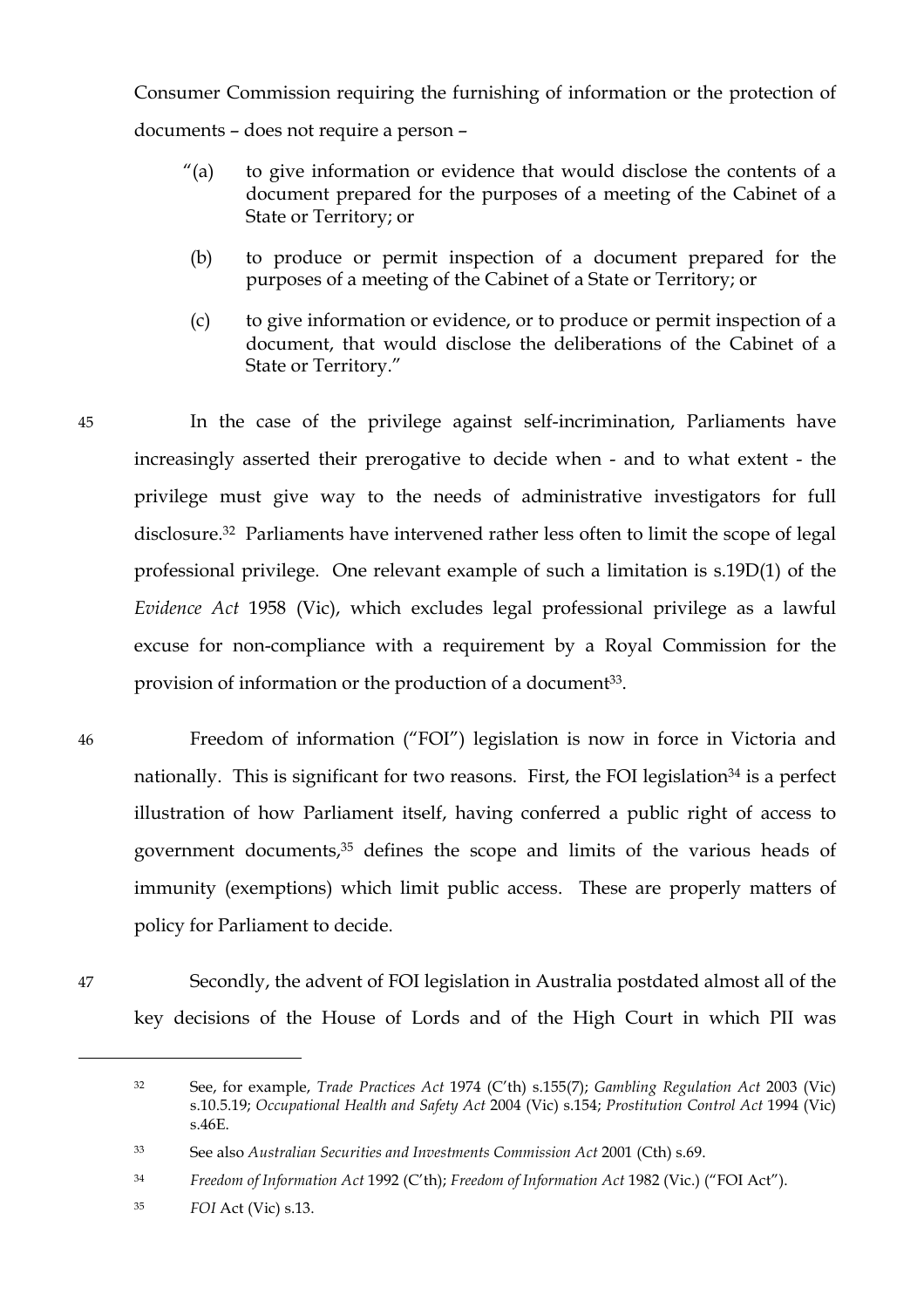recognised and defined. The passage of that legislation was an unprecedented affirmation of the public interest in access to government documents. That emphatic declaration of legislative policy, unquestioned a quarter of a century later, must inevitably weaken any argument that a court should create a new category of documents to which access cannot be had.

48 The FOI legislation was passed in the face of vociferous arguments – of precisely the kind mounted to justify claims for PII – to the effect that –

> " … proper decisions can be made at high levels of government only if there is complete freedom and candour in stating facts, tendering advice and exchanging views and opinions, and the possibility that documents might ultimately be published might affect the frankness and candour of those preparing them …"36

In the event, the concerns about "lack of candour" resulting from the threat of future disclosure were accommodated by enacting FOI exemptions for Cabinet documents<sup>37</sup> and for "internal working documents"38. Once again, these were properly matters for the legislature to resolve.

## *Content, not source*

49 In my view, an analysis of the authorities reveals that what determines whether a document (or class of documents) attracts PII is the character of the information contained in the document(s), not the character of the agency which creates, or holds, the document(s).

 $\overline{a}$ 

50 Take, for example, the so-called "police informer immunity", now a recognised category of PII. What explains the successive extensions of the informer immunity<sup>39</sup> is the recognition that the very function which an informer performs

<sup>36</sup> *Sankey v. Whitlam* (1978) 142 CLR 1 at 40 per Gibbs, A.C.J.

<sup>37</sup> *FOI Act (Vic.)* s.28.

<sup>38</sup> Ibid s.30. For a consideration of those issues by the Commonwealth Parliament, see the 1979 report of the Senate Standing Committee on Constitutional and Legal Affairs, Chapters 18 and 19. (Legal and Constitutional Committee, Commonwealth Senate, *Freedom of Information*, 1979).

<sup>39</sup> See paras [102]-[107] below.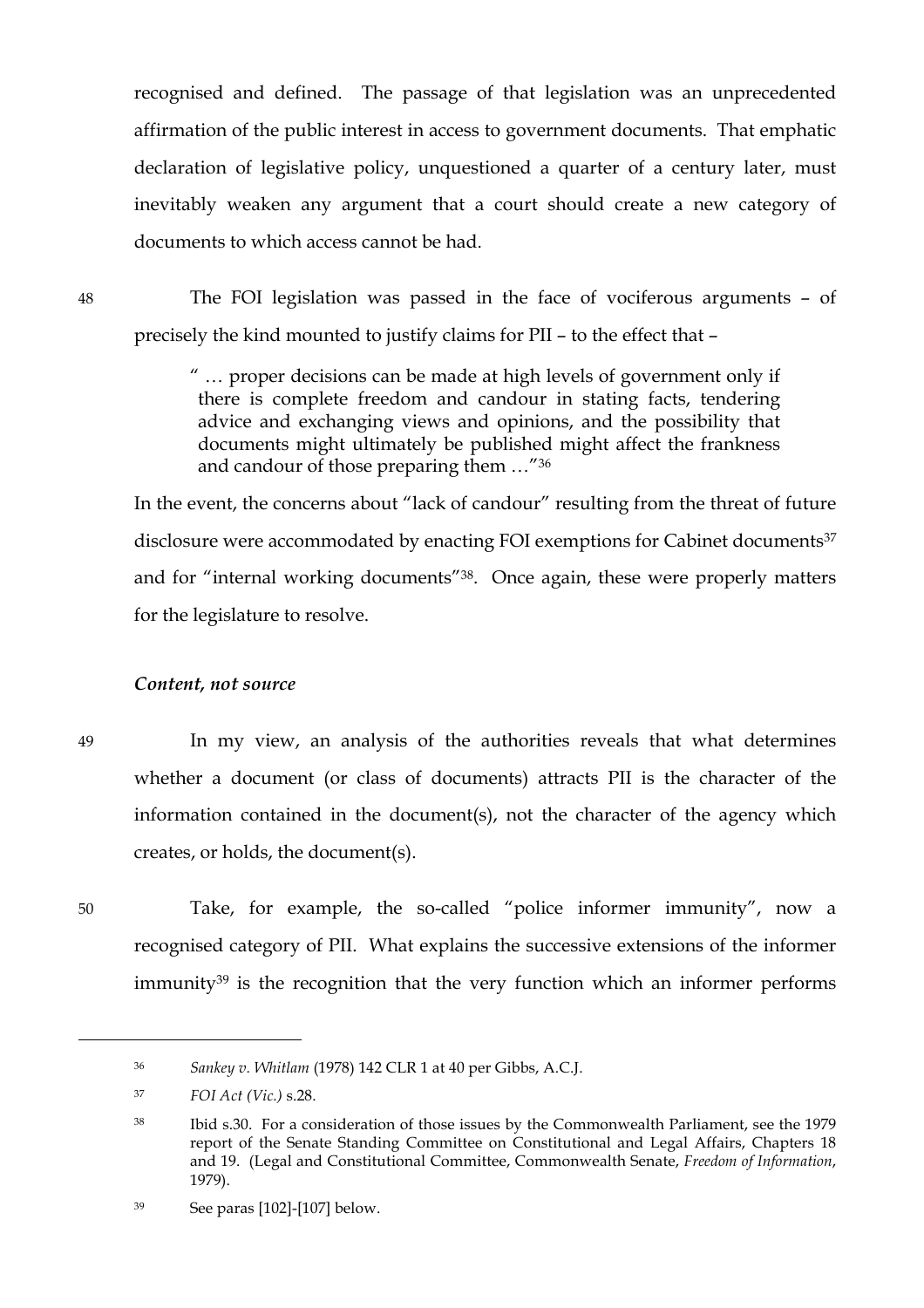means that information about the informer's identity and whereabouts will almost always need to be immune from disclosure, in order both to protect the individual and to encourage the provision of such information in the future. This remains true whether the informer is assisting police, or a child protection agency, or the Gaming Board. The same exigencies have been held to override the requirements of natural justice, or to rob them of content, where adverse information has been provided to a decision-maker by an informer<sup>40</sup>.

51 In the foundational category of PII – that which concerns government documents – the touchstone once again is the character of the information. This is so whether the claim for PII is a class claim or a contents claim. Thus, Lord Scarman said that PII was –

> "restricted to what must be kept secret for the protection of government at the highest levels and in the truly sensitive areas of executive responsibility*".41*

52 In *Sankey v. Whitlam42* Gibbs, C.J. said that:

" … the law recognises that there is a class of documents which in the public interest should be immune from disclosure. The class includes … any documents which relate to the framing of government policy at a high level … . According to Lord Reid [ in *Conway v. Rimmer*]43, the class would extend to 'all documents concerned with policymaking within departments … *".*<sup>44</sup>

53 This category – the principal category – of PII applies to protect information of that special character, concerning decision-making by the instruments of government at the highest level. Only then is the case for secrecy seen to be so compelling that the exceptional course of conferring immunity can be justified. I respectfully adopt what was said by this Court<sup>45</sup> in *State of Victoria v. Seal Rocks Pty.* 

<sup>40</sup> See Aronson, Dyer and Groves*, Judicial Review of Administrative Action* (3rd Ed. 2004) at pp.510- 11.

<sup>41</sup> *Science Research Council v. Nasse* [1980] A.C. 1028 at 1088.

<sup>42</sup> (1978) 142 CLR 1.

<sup>43</sup> [1968] A.C. 910.

<sup>44</sup> At 39.

<sup>45</sup> Ormiston, J.A. with whom Phillips and Buchanan, JJ.A. agreed.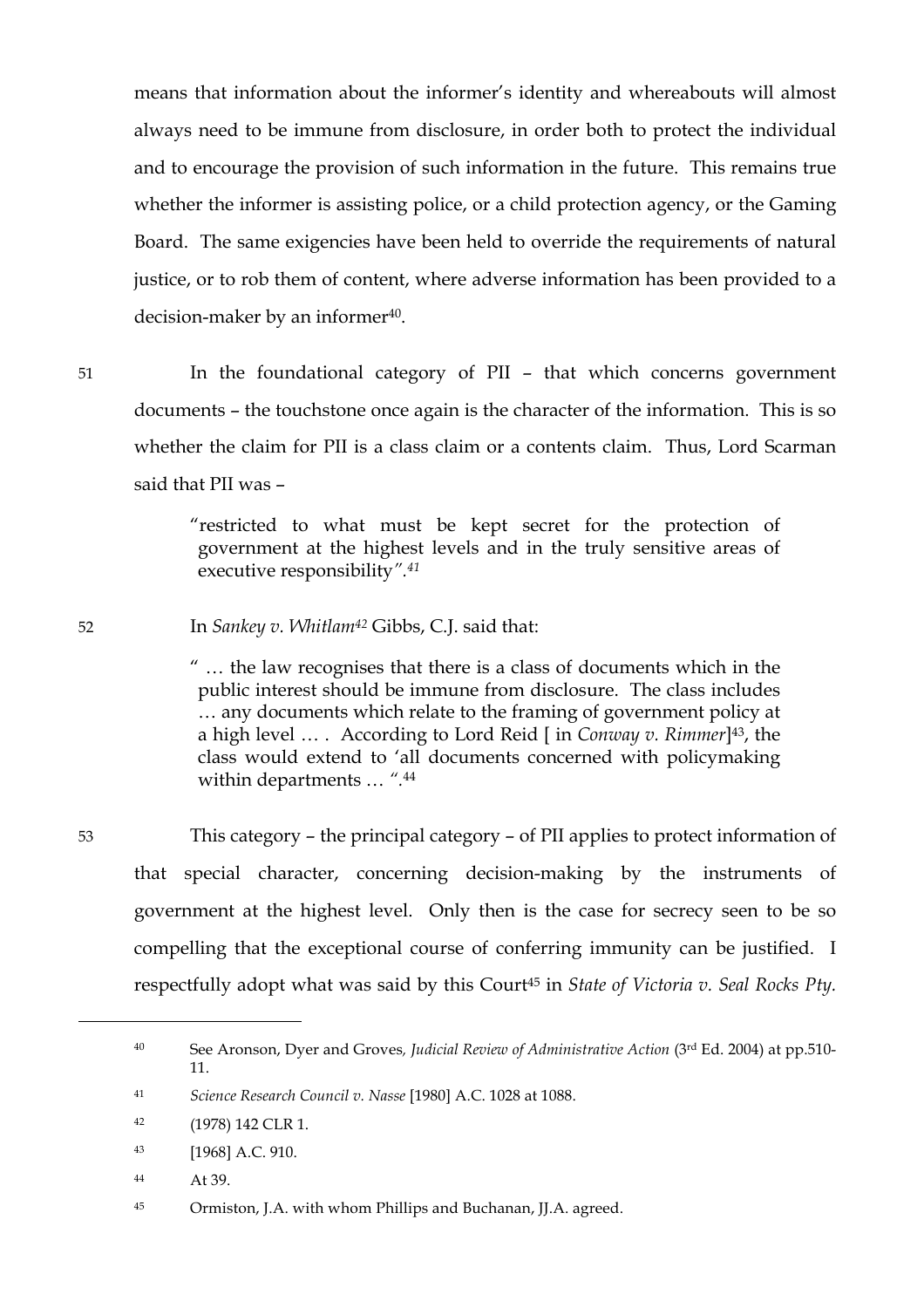#### *Ltd.46,* as follows:

" … [P]ublic interest immunity in a document or other communication is a right by way of an immunity or a privilege which enures in the body politic and indeed in the nation (or relevant polity) as a whole, and mot merely in the executive, *being designed to protect the operation of the instruments of government at the highest level and for the benefit of the public in general,* subject only to a court's reaching a conclusion to the contrary on sound grounds that no other public interest, especially in the administration of justice, should prevail in the particular circumstances." (emphasis added)47.

54 Once it is recognised that what matters is the character of the information for which protection is sought, not the nature of the agency which holds the information, it can be seen that the question whether the agency in question – in this case, the Hospital – is or is not 'governmental' is of little or no relevance. This is just as well since, as demonstrated by the recent decision of this Court in *Central Bayside Division of General Practice v. Commissioner of State Revenue48,* such classification decisions involve multiple criteria, whose application in any given case raises difficult questions of fact and degree.

55 It will be apparent from what I have said that I consider the Hospital's claim for PII to have been misconceived from the outset. On no reasonable view could information of this kind have satisfied the stringent criteria for such immunity. The information was wholly unrelated to decision-making "at the highest levels of government". Indeed, disclosure of the information would reveal nothing about the Hospital's decision-making or its internal deliberations, even assuming (contrary to my view) that such information could attract PII.

## *Personal health information should be kept confidential*

 $\overline{a}$ 

56 Properly characterised, the class of information which defines the Hospital's class claim is information of a purely personal nature. In this particular case, the

<sup>47</sup> See also *Zarro v. Australian Securities Commission* (1992) 36 FCR 40.

<sup>46</sup> (2001) 3 V.R.1 at 6-7.

<sup>48</sup> [2005] VSCA 168.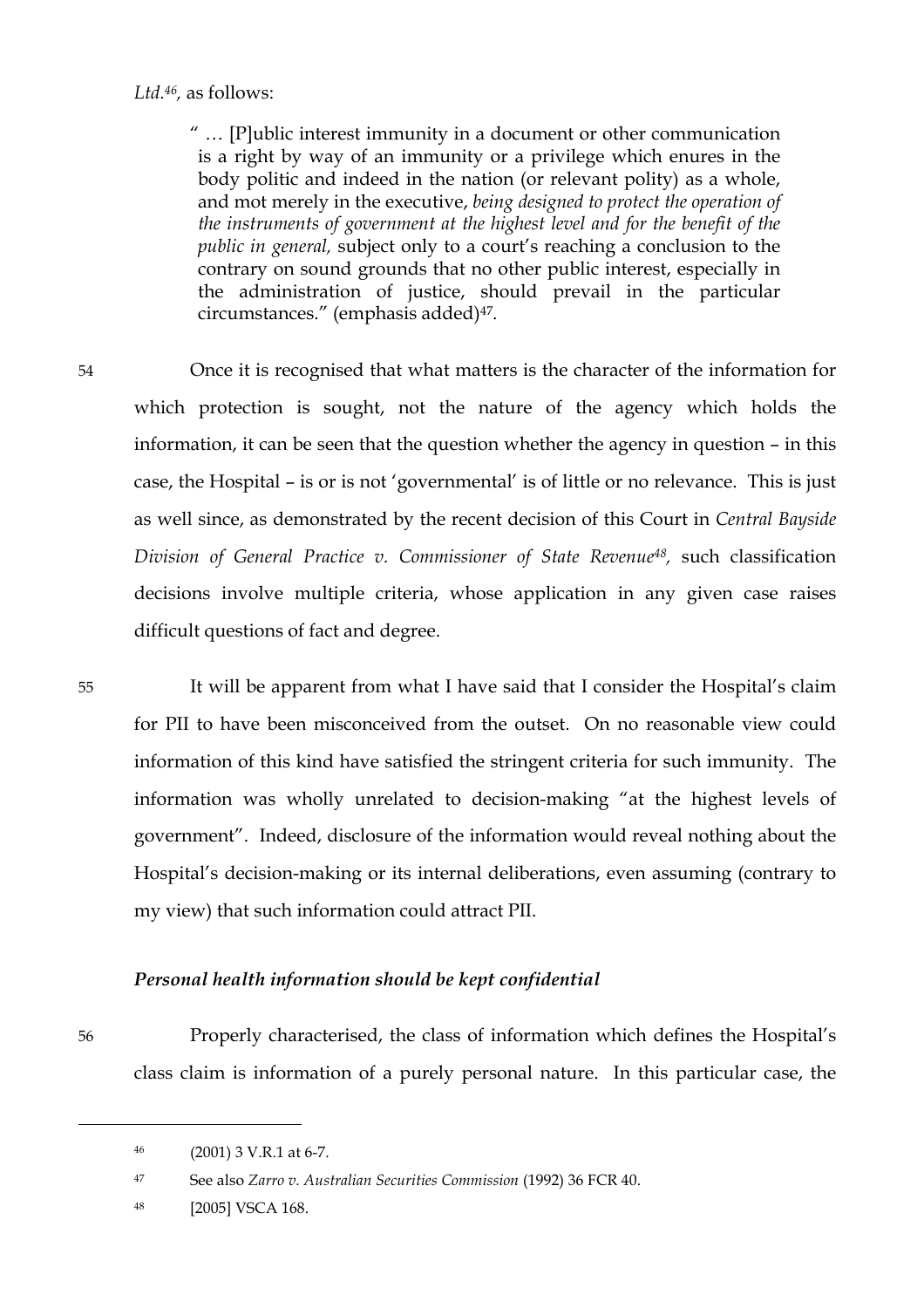information relates to the acute medical crisis in which the patient found herself. Using the language of s.33(1) of the *FOI Act*, what the documents contained was "information relating to the personal affairs" of the patient. The concern of the Hospital, as fully set out in the affidavit of Dr. Bayly,<sup>49</sup> is that disclosure of this patient's records to the Board would discourage other women in need of similar critical medical assistance from seeking such assistance, or from speaking frankly to a doctor about their circumstances. At worst, Dr. Bayly says, the consequence might be that women in such need would seek other, unsafe, means of obtaining a termination.

57 These are grave considerations indeed. I have no reason to doubt Dr. Bayly's assessment. Like the Chief Justice and Charles, J.A., I do not share the view of the learned trial judge that the "exigencies of the occasion" will ensure that pregnant women "will reveal all that is necessary to enable their treatment to be properly and carefully performed". But my own views are of no consequence, since this is not a matter on which, in my view, a judge is equipped to express any opinion at all – at least not in the face of uncontested expert evidence from someone of Dr. Bayly's specialist experience.

58 What matters for present purposes, however, is that these are concerns about the importance of maintaining the confidentiality of the patient-doctor relationship. This is a matter of high public importance. The preservation of medical privacy is of concern to the whole community. Appropriately, therefore, as Charles, J.A. has pointed out50, the Victorian Parliament has legislated to provide wide – though not unqualified – protection of that confidentiality.

59 The balancing of the public interest in medical privacy against other, competing, public interests is properly a matter for Parliament. In this regard, I note that one of the stated objects of the *Health Records Act* 2001 (Vic) is –

 $\overline{a}$ 

RWH v MPB 2000 19 MAXWELL, P.

<sup>49</sup> See paras [126]-[129] below.

<sup>50</sup> See paras [132]-[134] below.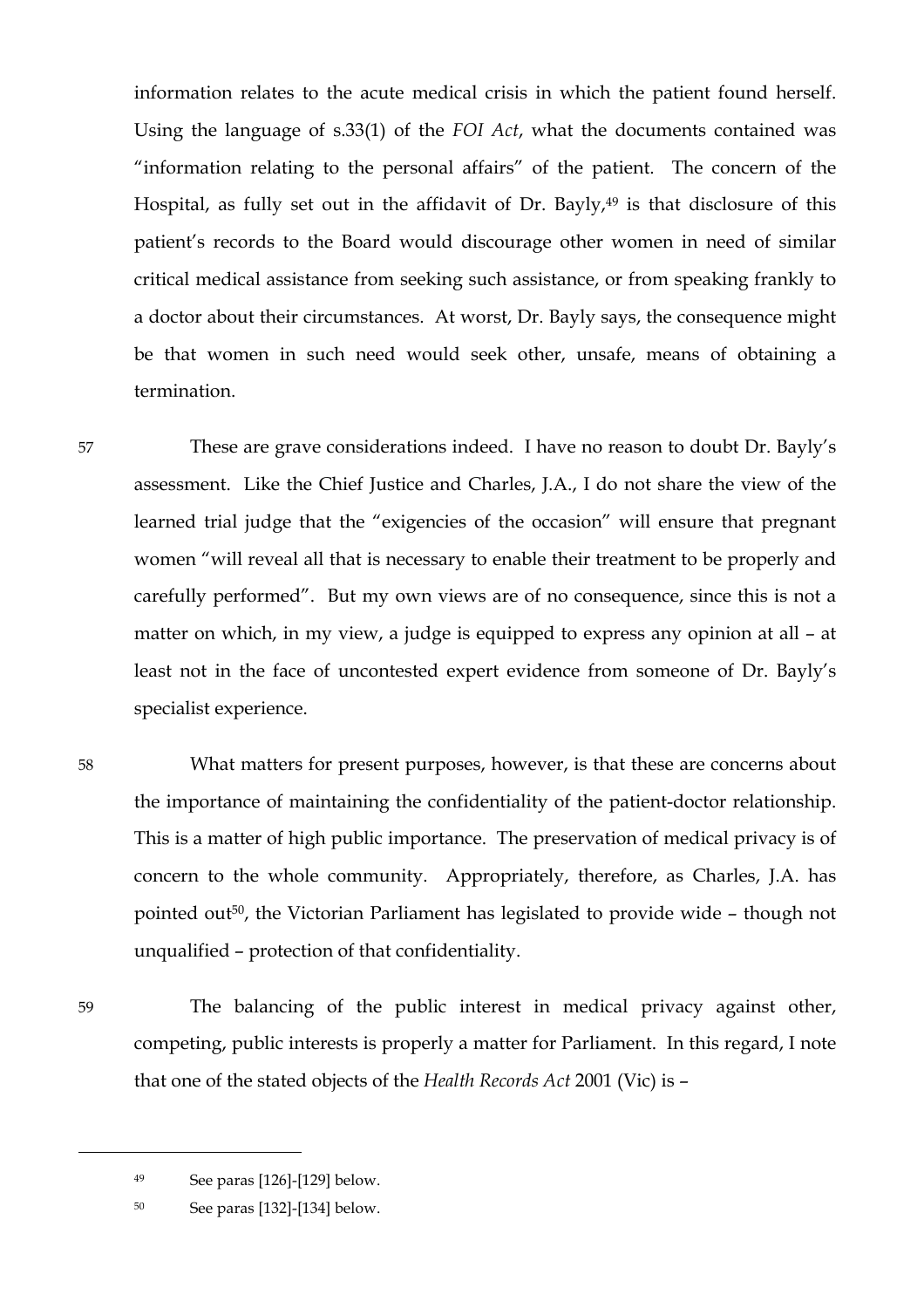" $...5$  (b) to balance the public interest in protecting the privacy of health information with the public interest in the legitimate use of that information."

## *Protection of confidential information in the hands of the Board*

60 The problem of confidentiality which this case throws up would seem to be inherent in the Board's discharge of its statutory function of regulating the medical profession in Victoria. In very many – perhaps most – cases where a complaint is made against a doctor, and in particular where (as here) the complainant is a third party, the patient will not want any public disclosure of the fact that she/he has consulted the doctor in question, less still that a complaint has been lodged.

61 Concerns about confidentiality are not, of course, confined to the medical field. A taxpayer whose affairs are being investigated by the Commissioner of Taxation will typically not wish that fact - less still the nature of the investigation - to be made public. The understandable desire for privacy is not, however, met by denying the Commissioner the right to obtain information by compulsory process<sup>51</sup>, but rather by the imposition of stringent secrecy provisions prohibiting disclosure of any information so obtained<sup>52</sup>.

62 To remove any misapprehension in this regard, the Board has declared from the outset that it will do whatever is necessary to ensure that the information is kept confidential. It is vitally important that this be done. Once it is appreciated that there will not be – indeed, was never proposed to be – any public disclosure of the information, the adverse consequences foreshadowed by the Hospital seem far less likely to occur.

63 Given that confidentiality issues of this kind inevitably arise when the Board is conducting investigations, I would have expected the *Medical Practice Act* - which gives the Board its investigatory duties and functions - to have imposed a strict

<sup>51</sup> *Income Tax Assessment Act* 1936 (Cth) ss. 263, 264.

<sup>52</sup> Ibid s.16.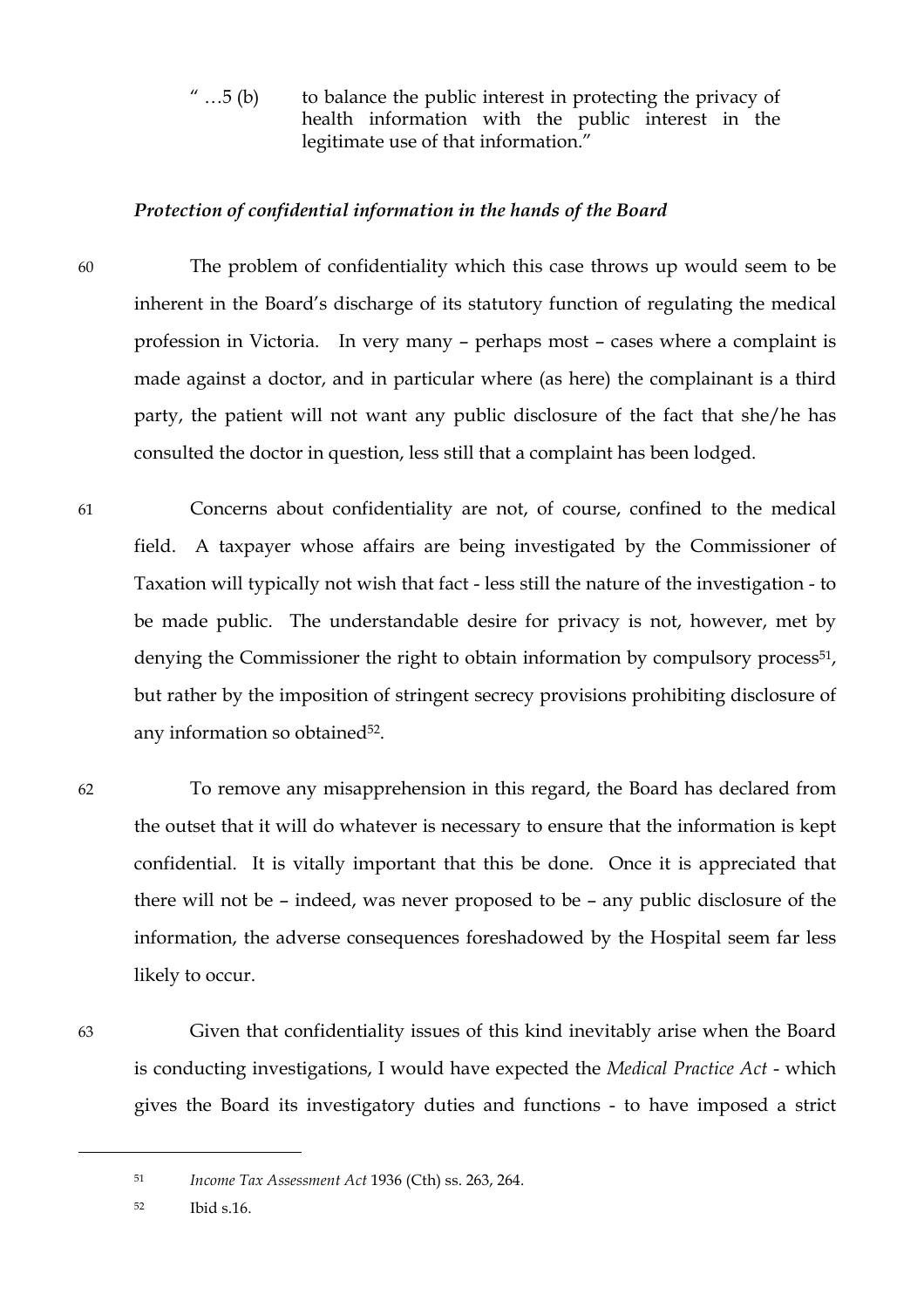secrecy regime<sup>53</sup>. Surprisingly, the Act is silent on this subject. This omission should be corrected as a matter of urgency. The inclusion of a secrecy provision in the Act would in turn render such documents exempt from access under the FOI Act<sup>54</sup>.

64 At the same time, the Board is subject to the strict privacy regime imposed with respect to "health information" by the *Health Records Act* 2001 (Vic). Clearly, that Act applies to the Board<sup>55</sup> and, equally clearly, the information contained in these documents is "health information", being:

> "information or an opinion about the physical, mental or psychological health … of an individual".56

That being so, s.21 of the Act prohibits the Board from interfering with the patient's privacy, that is, from breaching a "Health Privacy Principle" in relation to her health information<sup>57</sup>

65 Although it is unnecessary to decide this question on the appeal, the relevant Health Privacy Principle would appear to be Principle 2.2, which provides that:

> "An organisation must not use or disclose health information about an individual for a purpose other than the primary purpose for which the information was collected."

That principle is subject to a number of exceptions, none of which would appear to be applicable to the present case. That being so, the Board is prohibited from disclosing the patient's health information except to the extent necessary for the conduct of its investigation (that being the primary purpose for which the information was collected). On the material before the court, there is nothing to suggest that the Board's investigation itself would justify, let alone require, any public disclosure of the patient's health information.

 $\overline{a}$ 

66 Any freedom of information request for the documents would be dealt with,

- <sup>56</sup> S.3.
- <sup>57</sup> S.18(a).

<sup>53</sup> Cf. *Accident Compensation Act* 1985 (Vic) s.155; *Transport Accident Act* 1986 (Vic) s.131; *Prostitution Control Act* 1994 (Vic) s.87.

<sup>54</sup> See FOI Act (Vic.) s.38.

<sup>55</sup>  $S.10(1)(f)$ .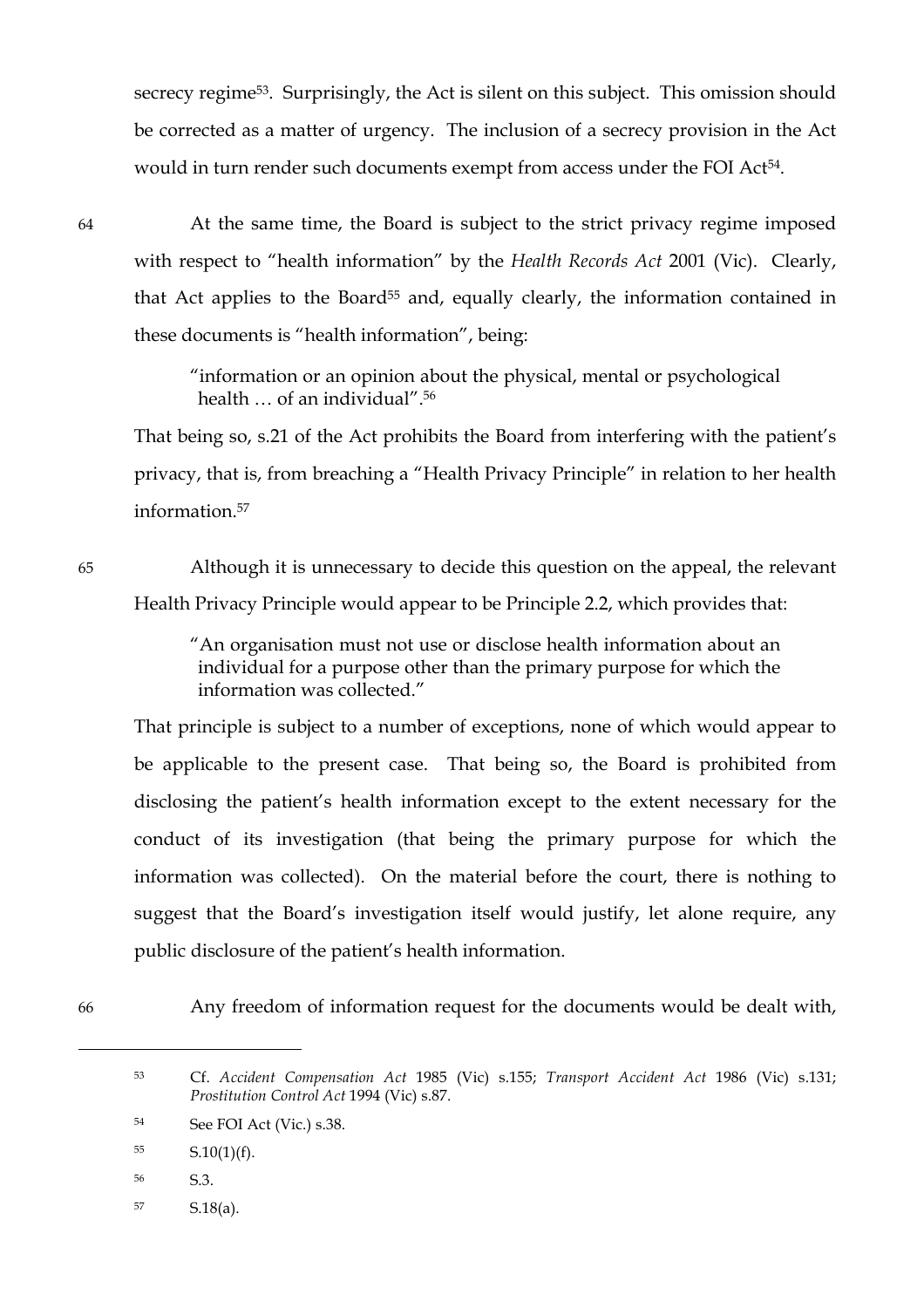presumably, by the Board invoking the "personal affairs" exemption under s.33 of the FOI Act, to which I have already referred.

67 It follows from what I have said that I do not, with respect, agree with Charles, J.A. that the Board might have a valid claim for PII in respect of any requirement to produce patient information acquired by the Board in the course of an investigation. For the reasons already given, the information is not of the special character required to attract PII. That remains true wherever the information is held. The important task of protecting the confidentiality of that information in the hands of the Board must be effected under the legislation to which I have referred.

## *The utility of arguments based on international human rights law*

68 As noted by Charles, J.A.58, one of the grounds of appeal relied on by the Hospital was that, when engaging in the balancing exercise, the trial judge:

> "failed to have any regard whatsoever to the content of the relevant international conventions to which Australia is a party."

69 As I said at the outset, my conclusion that PII is not capable of applying to documents of this kind means that it is unnecessary to embark on the balancing exercise. Accordingly, it is unnecessary to consider what guidance ought to have been derived from the international human rights conventions in carrying out that exercise.

70 Nevertheless, I wish to say something about the value to the court of such arguments being advanced. At the conclusion of the hearing of the Hospital's application for leave to appeal, I informed counsel for both sides that the court would be assisted, on the hearing of the appeal, by submissions dealing with the relevance of international human rights conventions, and the associated jurisprudence, to the questions before the court. In the event, the breadth and quality of the submissions advanced on this topic, on both sides, was of the highest

<sup>58</sup> See paras [135]-[140] below.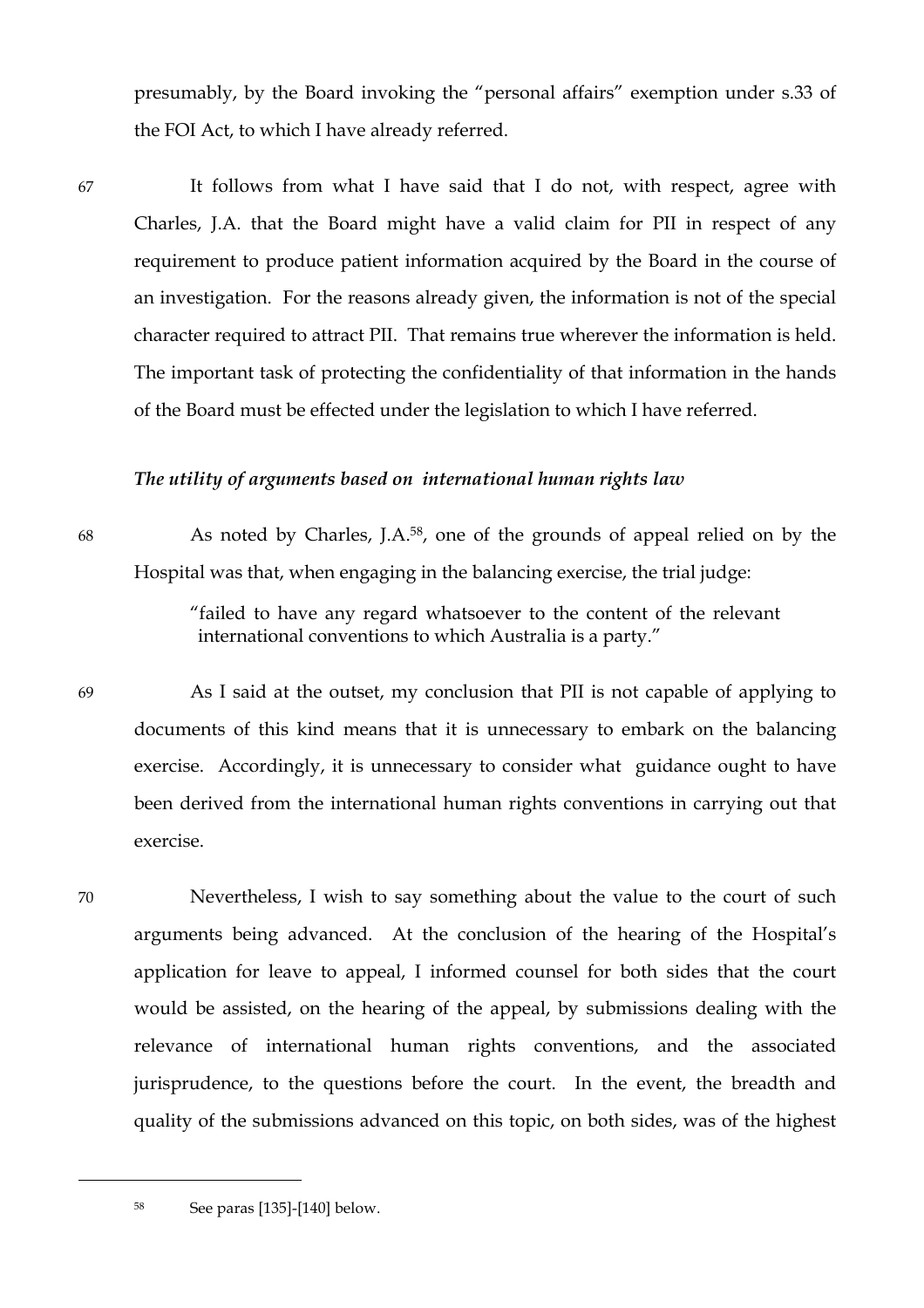order.

71 What has occurred illustrates several important points, which I wish to emphasise, as follows:

- 1. The Court will encourage practitioners to develop human rights-based arguments where relevant to a question in the proceeding.
- 2. Practitioners should be alert to the availability of such arguments, and should not be hesitant to advance them where relevant.
- 3. Since the development of an Australian jurisprudence drawing on international human rights law is in its early stages, further progress will necessarily involve judges and practitioners working together to develop a common expertise.
- 72 That there is a proper place for human rights-based arguments in Australian law cannot be doubted. As the Hospital's well-researched submission pointed out, over the past two decades Australian courts have been prepared to consider the use of international human rights conventions in:
	- (a) exercising a sentencing discretion;59
	- (b) considering whether special circumstances existed which justified the grant of bail; 60
	- (c) considering whether a restraint of trade was reasonable;61 and
	- (d) exercising a discretion to exclude confessional evidence.62
- 

 $\overline{a}$ 

73 In *John Fairfax Publications Pty Ltd v Doe,63* Gleeson CJ (as Chief Justice of New

<sup>59</sup> *R v Togias* (2001) 127 A Crim R 23 at 37[85] per Grove J; at 43[123] per Einfield AJ; *R v Hollingshed* (1993) 112 FLR 109 at 115, contra *Smith v R* (1998) 98 A Crim R 442 at 448.

<sup>60</sup> *Schoenmakers v Director of Public Prosecutions* (1991) 30 FCR 70 at 75; see also *Re Rigoli* [2005] VSCA 325*.*

<sup>61</sup> *Wickham v Canberra District Rugby League Football Club Ltd* (1998) ATPR 41 – 664 at [64]-[70]; *McKellar v Smith* [1982] 2 NSWLR 950 at 962F.

<sup>62</sup> *McKellar v Smith* [1982] 2 NSWLR 950 at 962F.

<sup>63</sup> (1995) 37 NSWLR 81 at 89D-F, 90B-C.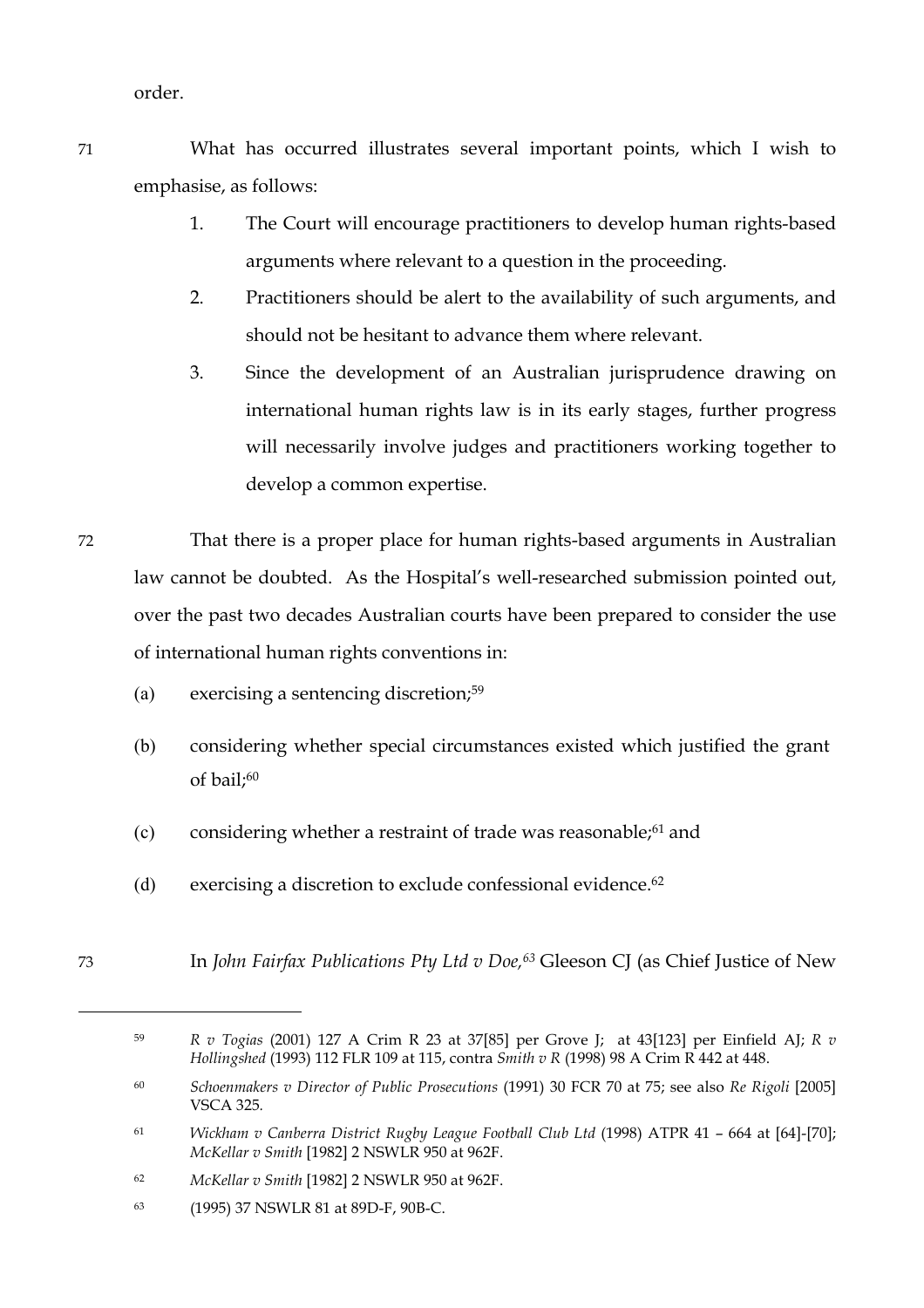South Wales), in considering whether the means of protecting privacy of communication under Part VII of the *Telecommunications (Interceptions) Act* 1979 (Cth) lacked proportionality, referred to the international recognition of the need for stringent controls in the interests of privacy.

74 There are three important ways in which such instruments, and the associated learning, can influence the resolution of disputes under domestic law $64$ . This is so notwithstanding that, unless an international convention has been incorporated into Australian municipal law by statute (as has occurred with the Commonwealth's *Racial Discrimination Act* 1975 and *Sex Discrimination Act* 1984), the convention cannot operate as a direct source of individual rights and obligations under Australian municipal law.

75 First, the provisions of international treaties are relevant to statutory interpretation. In the absence of a clear statement of intention to the contrary, a statute (Commonwealth or State) should be interpreted and applied, as far as its language permits, so that it conforms with Australia's obligations under a relevant treaty.

76 Secondly, the provisions of an international convention to which Australia is a party – especially one which declares universal fundamental rights – may be used by the courts as a legitimate guide in developing the common law. The High Court has cautioned that the courts should act with due circumspection in this area, given that (ex hypothesi) the Commonwealth Parliament itself has not seen fit to incorporate the provisions of the relevant convention into domestic law.

77 Thirdly, the provisions of an international human rights convention to which Australia is a party can also serve as an indication of the value placed by Australia on the rights provided for in the convention and, therefore, as indicative of contemporary values.

<sup>64</sup> See generally, H. Charlesworth, M. Chiam, D. Hovell and G. Williams, *"Deep Anxieties: Australia and the International Legal Order"* (2003) 25 Syd.L.R. 423.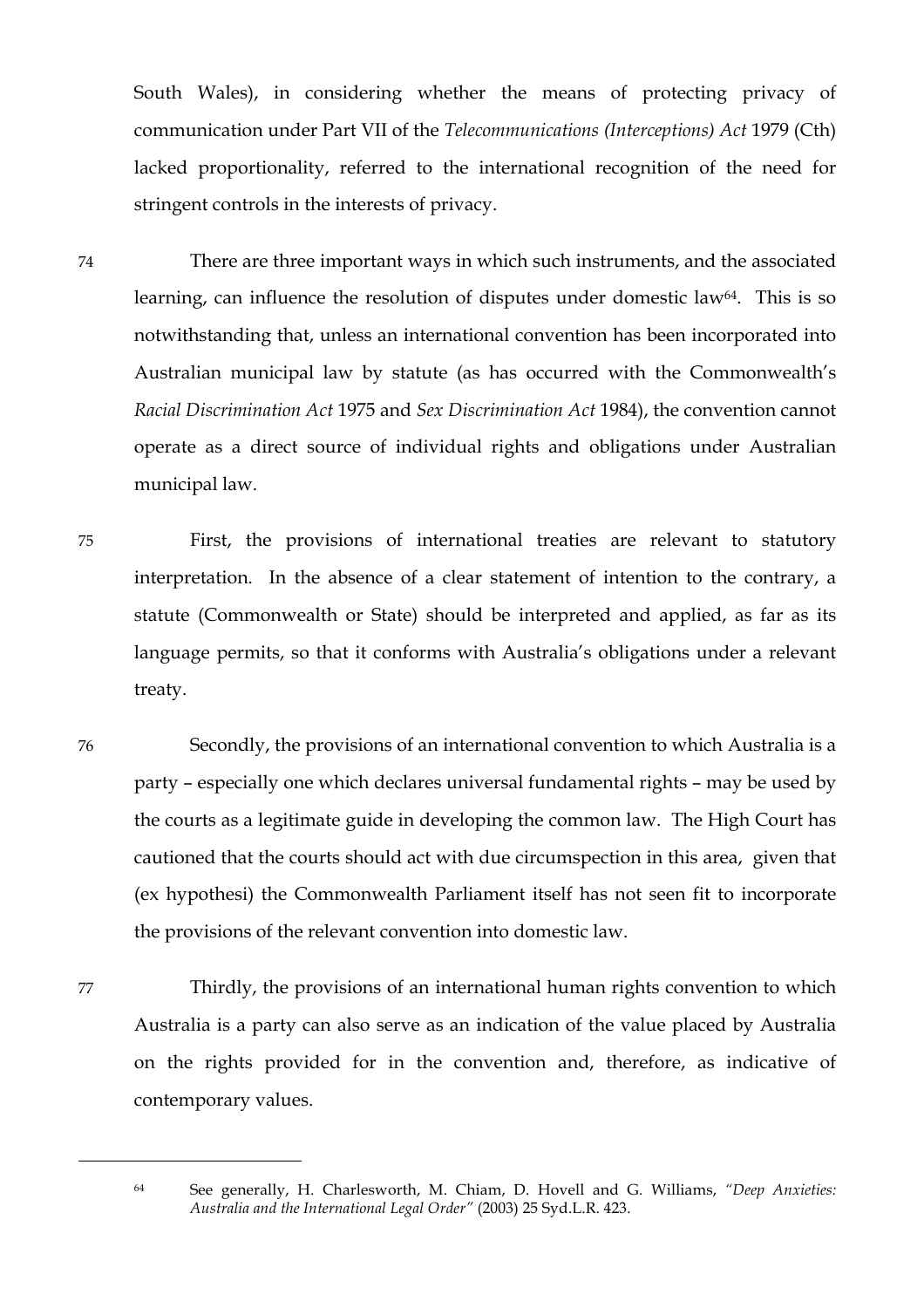78 The leading case from which these propositions flow is the High Court decision in *Minister for Immigration and Ethnic Affairs v Teoh.65* That case involved an application for permanent entry into Australia by a married man with children in Australia. The Convention on the Rights of the Child, to which Australia was a party, had been ratified by Australia but had not been incorporated by statute into Australian domestic law. The High Court, by majority, held that ratification of the Convention gave rise to a legitimate expectation that the Minister would act in conformity with it and treat the best interests of the applicant's children as a primary consideration. The Minister had not done so, and the applicant had been denied procedural fairness in that he had not been afforded the opportunity to present a case against a decision inconsistent with that legitimate expectation.

79 The decision in *Teoh* has not gone unchallenged. Successive governments have attempted to override the effect of the decision – first by executive statements,<sup>66</sup> and subsequently by Bills which, in each case, lapsed before they had been voted on. More recently, in *Lam's case*,<sup>67</sup> some members of the High Court made remarks suggesting that, on the question of legitimate expectation, *Teoh* might well be decided differently by the present High Court. But the occasion for that reexamination of *Teoh* has not yet arrived, and the legitimate expectation test continues to be applied in the courts.

 $\overline{a}$ 

80 In any case, the question of legitimate expectation represents only one part of what was said in *Teoh.* The other propositions to which I have referred about the relevance of international human rights law are still good law, and continue to be applied.68

<sup>65</sup> (1995) 183 CLR 273.

<sup>66</sup> Joint Statement by the Minister for Foreign Affairs and the Attorney-General, *International Treaties and the High Court Decision in Teoh* (10 May 1995); Joint Statement by the Minister for Foreign Affairs and the Attorney-General and Minister for Justice, *The Effect of Treaties in Administrative Decision-Making* (25 February 1997).

<sup>67</sup> Re *Minister for Immigration and Multicultural Affairs; ex parte Lam* (2003) 214 CLR 1.

<sup>68</sup> See, for example, *AMS v AIF* (1999) 199 CLR 160 at 180 [50]; *Dow Jones & Co Inc v. Gutnick* (2002) 210 CLR 575 at 626 [116].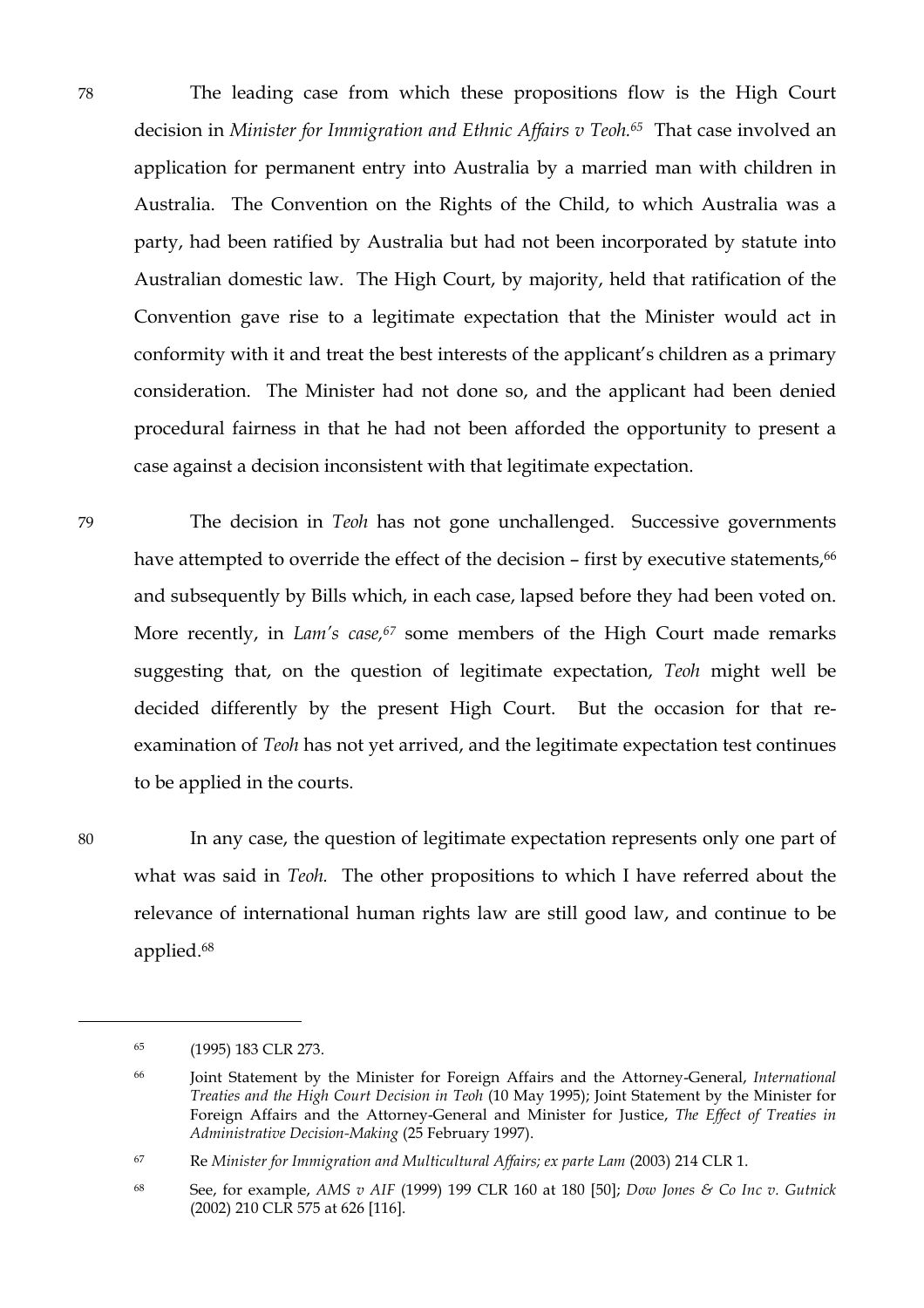#### CHARLES, J.A.:

81 The question in this appeal is whether the Royal Women's Hospital ("the Hospital") may refuse production to the Medical Practitioners Board of Victoria ("the Board") of the medical records of a woman patient on the ground of public interest immunity. The Hospital claims that the public interest requires that all medical records of "women patients in public hospitals seeking advice and treatment concerning reproductive matters including obstetrics and gynaecological care" should be immune from compulsory production.

#### *The Hospital*

82 The Hospital, a body corporate, operates a public hospital in Carlton, specialising in maternity cases and the health of women. It enjoys a reputation as a centre of excellence. At all material times the hospital was required under the *Health Services Act* 1988 to have a board of directors, appointed by the Governor-in-Council on the recommendation of the Minister for Health. The Governor-in-Council, on the recommendation of the Minister, had power also to remove a director of the Board.

## *The Board*

83 The Board is a body corporate established under s.65 of the *Medical Practice Act* 1994 ("the Act"). It is convenient at this point to set out in some detail the Board's jurisdiction and authority under the Act. One of the main purposes of the Act is said to be "to protect the public by providing for … investigations into the professional conduct, professional performance and ability to practise of registered medical practitioners … ".69 The Board's functions include "to regulate the standards of medical practice in the public interest"70; and to "investigate the professional conduct, professional performance or ability to practice of registered

<sup>69</sup> Section 1(a).

 $70$  Section  $66(1)(ab)$ .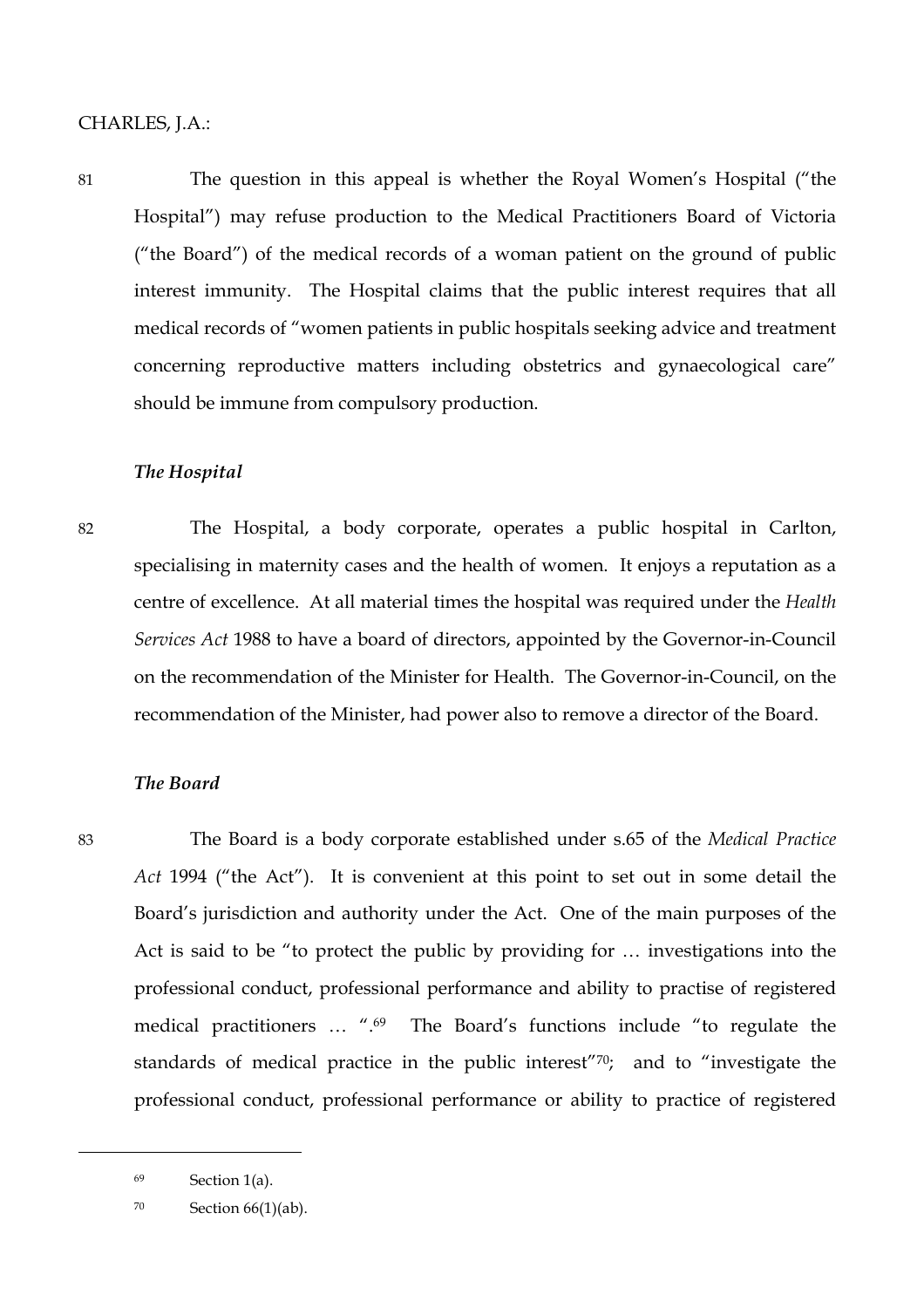medical practitioners".71 For this purpose it has power under Part 3 of the Act to investigate the professional conduct of registered medical practitioners, to hold hearings into a complaint and to impose a punishment where appropriate. The Board *must* investigate a complaint if it concerns the professional conduct of a registered medical practitioner, provided, in effect, that the complaint is not frivolous or vexatious, and has not been dealt with by the Health Services Commission.72 I shall return to the functions of the Board later.

### *The circumstances of the Board's investigation*

84 In January 2000 Mrs X, a woman pregnant with a foetus at 32 weeks, went to the hospital with a request that her pregnancy be terminated. She had been informed, as a result of an ultrasound performed before she went to the Hospital's emergency department, that her foetus may have skeletal dysplasia, a condition commonly known as "dwarfism". She was referred for counselling and a further ultrasound was taken which confirmed the diagnosis of skeletal dysplasia. As the judge of the Trial Division of this Court put it<sup> $73$ </sup> –

> "Mrs X became hysterical and suicidal and demanded that her pregnancy be terminated. She was referred to a psychiatrist for counselling and assessment and it appears that the psychiatrist some days later recommended termination of the pregnancy to preserve the psychiatric health and life of Mrs X. Various medical practitioners within the hospital were consulted and after consultation they concurred with the recommendation and in early February 2000 a foetal reduction procedure was undertaken and Mrs X delivered a female by stillbirth."

85 On 8 May 2001 Senator Julian McGauran made a complaint to the Board as to the propriety of the termination. The Senator alleged that there had been a misdiagnosis of the child's disability of dwarfism, and that the baby was found to be normal on delivery. Senator McGauran accordingly requested the Board to conduct an investigation into the matter. In April 2002 the Board determined to conduct a

 $71$  Section  $66(1)(c)$ .

<sup>72</sup> Sections 22 and 25(1) of the Act.

<sup>73</sup> Reasons for judgment, at [6].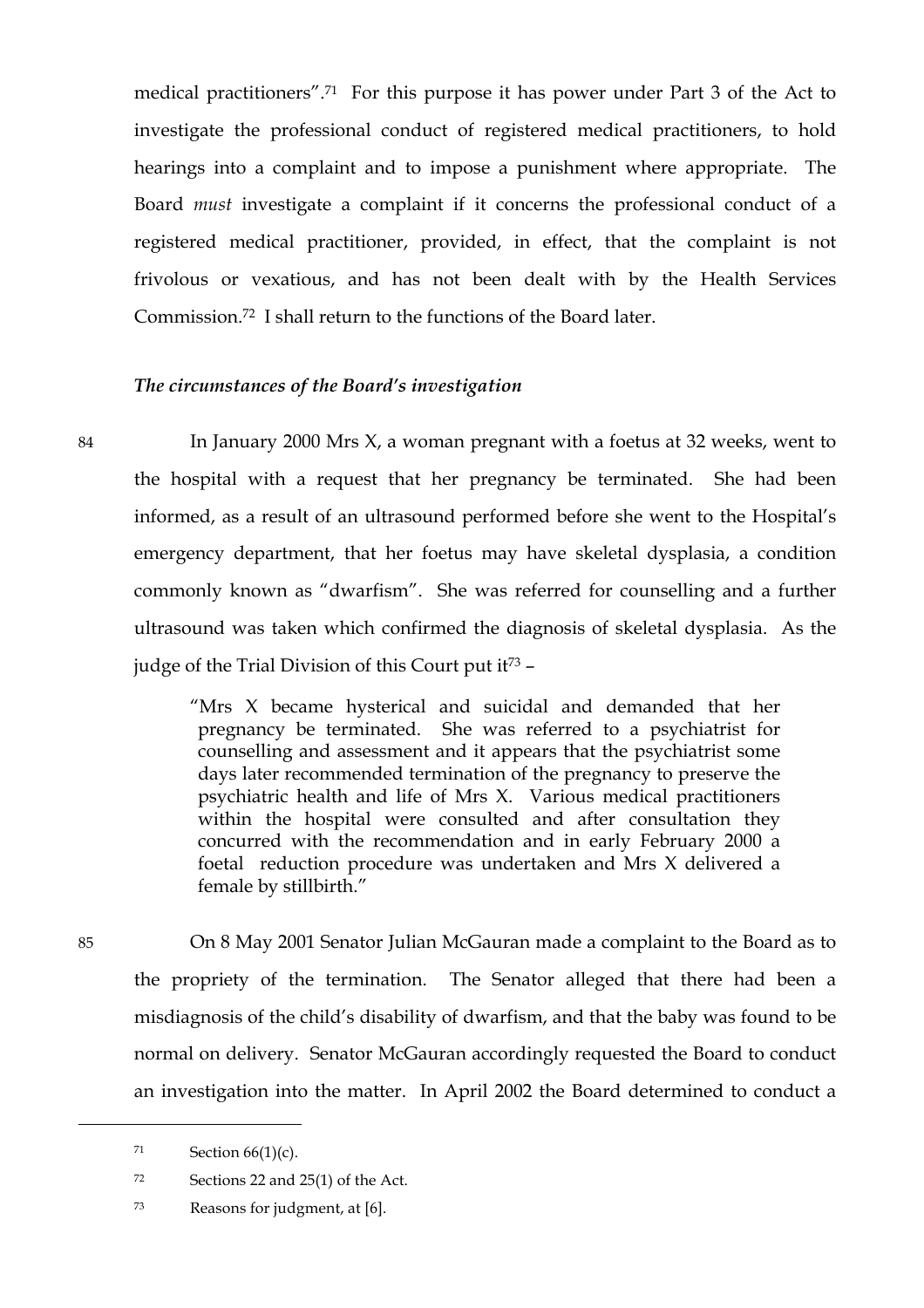preliminary investigation into the matter and delegated its power to do so to a subcommittee. Mrs X and her solicitors made it clear to the Board that she did not wish to have any involvement in the investigation and declined to waive her right to refuse access to her medical records. The parties to this appeal are agreed that –

"To further the Respondent's [the Board's] investigation, the [Board] sought to access the patient's medical records. By letter dated 24 May 2002 the patient, through her solicitors, Grubissa White, advised the [Board] that she did not consent to the release of her medical records to the [Board] … [and that] on the basis of the patient's refusal to provide her consent to the release of her medical records to the [Board], the Appellant [the Hospital] and the medical practitioners involved in her treatment declined the [Board's] requests for information in relation to the patient's treatment and the [Hospital] declined the [Board's] requests for access to the patient's medical records."

#### *The preliminary investigation by the Board's sub-committee*

86 The Board's sub-committee carried out a preliminary investigation and considered it needed access to the medical records concerning the treatment provided to Mrs X in the Hospital. On 26 June 2003 the Board obtained from the Magistrates' Court under s.93A of the Act a search warrant which was executed and the documents seized from the Hospital were lodged with the Court. The Hospital thereupon made application for an order that the documents seized be returned and on 31 July an order was made by consent that the documents be returned. On 28 October 2003, the Board applied for a further search warrant which was declined, but eventually on 13 November 2003 the Magistrates' Court again issued a search warrant which was executed on 18 November 2003. The documents seized by the Board were lodged with the Court to be "dealt with according to law" and the Hospital again applied to the Magistrates' Court seeking an order that the documents seized be returned.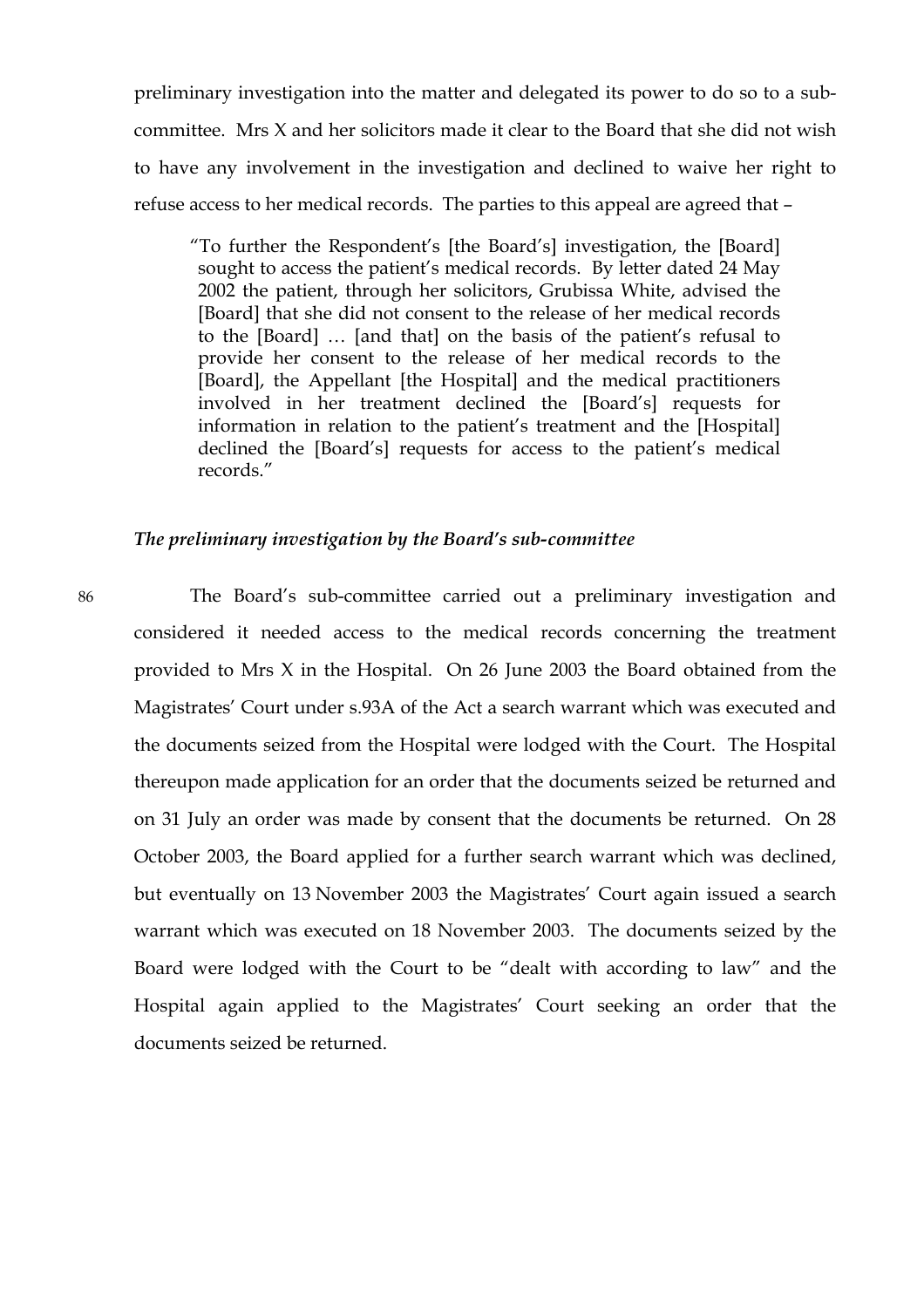#### *The hearing before the Magistrates' Court*

87 The matter was heard in the Magistrates' Court from 15 to 19 March 2004. A number of issues were raised by the Hospital, the principal issues relating to statutory privilege and public interest immunity. The Hospital submitted, in particular, that the documents should not be delivered to the Board because –

- (i) section 28(2) of the *Evidence Act* 1958 precluded the divulging of any information acquired by a medical practitioner in attending the patient without the consent of the patient;
- (ii) the provisions of s.141(2) of the *Health Services Act* 1988 precluded the handing over of any information concerning a patient except in certain circumstances, and the exceptions did not apply to the document seized pursuant to the warrant;
- (iii) the handing over of the documents would be contrary to the public interest and a public interest immunity existed in relation to the records and documents held by the Hospital in relation to Mrs X and accordingly they were immune from production.

The magistrate's reasons for decision were published on 8 October 2004. Her Honour74 found that s.28(2) of the *Evidence Act* and s.141(2) of the *Health Services Act* did not apply to the facts of the case; and also concluded that the doctrine of public interest immunity did not apply. Accordingly, the magistrate ordered that the documents seized be released to the Board, but also that there be a stay of 30 days on the release of the documents.

## *Appeal to the Supreme Court*

 $\overline{a}$ 

88 The Hospital then appealed to the Supreme Court under s.109 of the *Magistrates' Court Act* 1989 raising questions of law. The Hospital again relied on s.28(2) of the *Evidence Act* and s.141(2) of the *Health Services Act*. The principal claim

<sup>74</sup> Magistrates' Court Practice Direction No. 6 of 2004 (as of 6 September)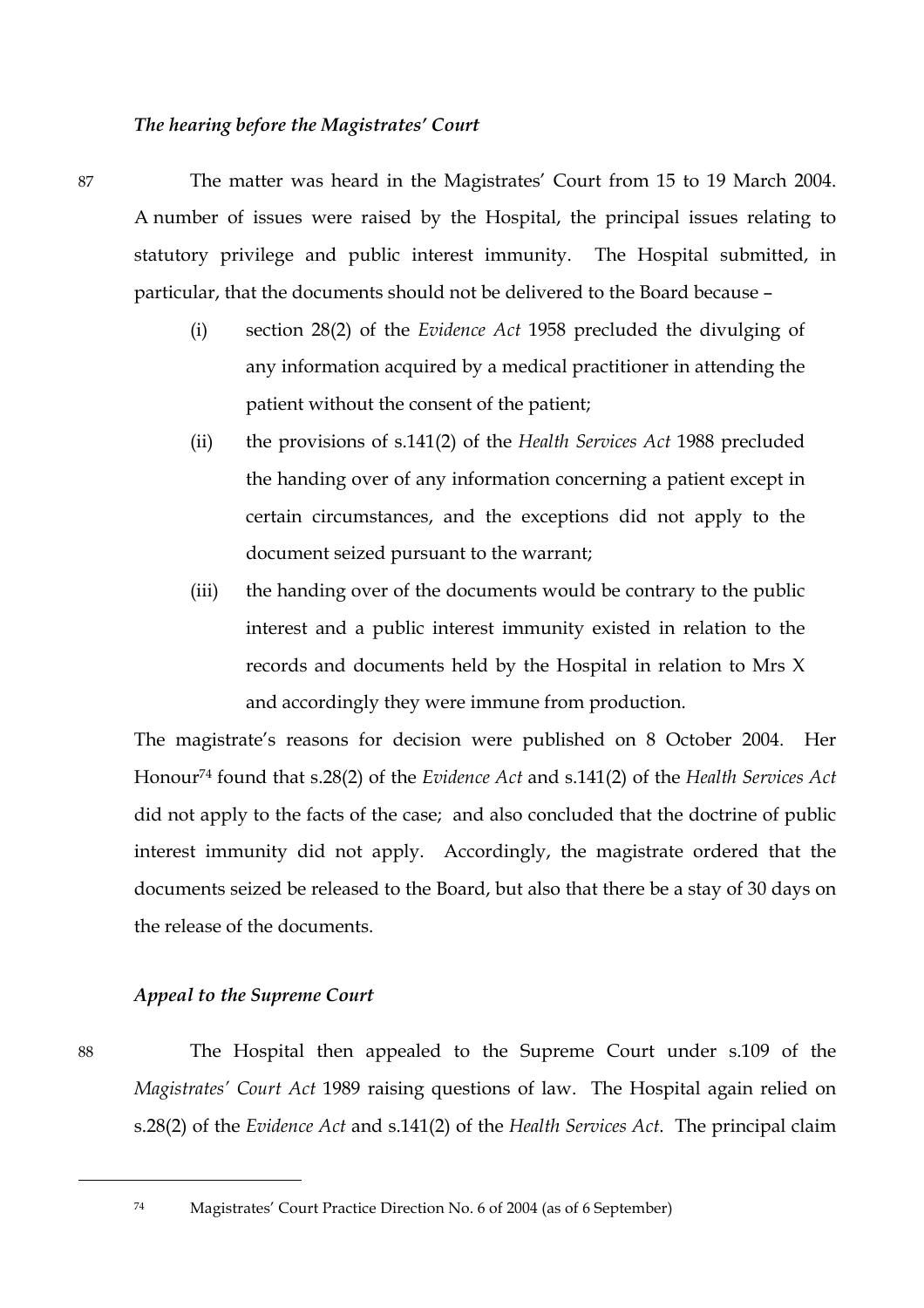was, however, that the magistrate had been in error in failing to find that the documents were excluded from production by the principle of public interest immunity. On 29 June 2005 the judge dismissed the appeal on all three grounds, but stayed the orders of the magistrate until 22 July 2005.

#### *The claim to public interest immunity before the magistrate*

89 In the hearing before the magistrate the Hospital made a class claim for immunity in terms that "all medical records of public hospitals should be immune from production", but directed the claim specifically to "medical records of patients in public hospitals", rather than medical records generally. The magistrate accepted that there was a link between the government and public health. Her Honour said that there had however been no evidence provided in support of the class of the public interest claimed in the form of a review of expert literature or expert body of opinion. She said that the evidence in the affidavit of Dr Bayly was both wider and narrower than the class defined by the Hospital. Nor was any material put forward to establish why public hospital documents (as opposed to those of a private hospital) should be entitled to immunity. Her Honour said that unless there were distinctive features to lift the documents into an identifiable recognisable class, and since she was bound to exercise constraint in creating a new class of documents entitled to public interest immunity, the Hospital's claim failed.

## *The claim to immunity before the judge*

90 Before the judge of this Court, the Hospital put forward a redefinition of the class of documents for which it claimed protection, in more restricted form in the manner set out in the first paragraph of these reasons. The judge agreed to consider this new definition of the class for which protection was claimed. His Honour then concluded that the magistrate had wrongly applied the decision of the Court of Appeal of New South Wales in *R. v. Young75* as requiring evidence of a review of

<sup>75</sup> (1999) 46 N.S.W.L.R. 681 at [114]-[115] per Spigelman, C.J.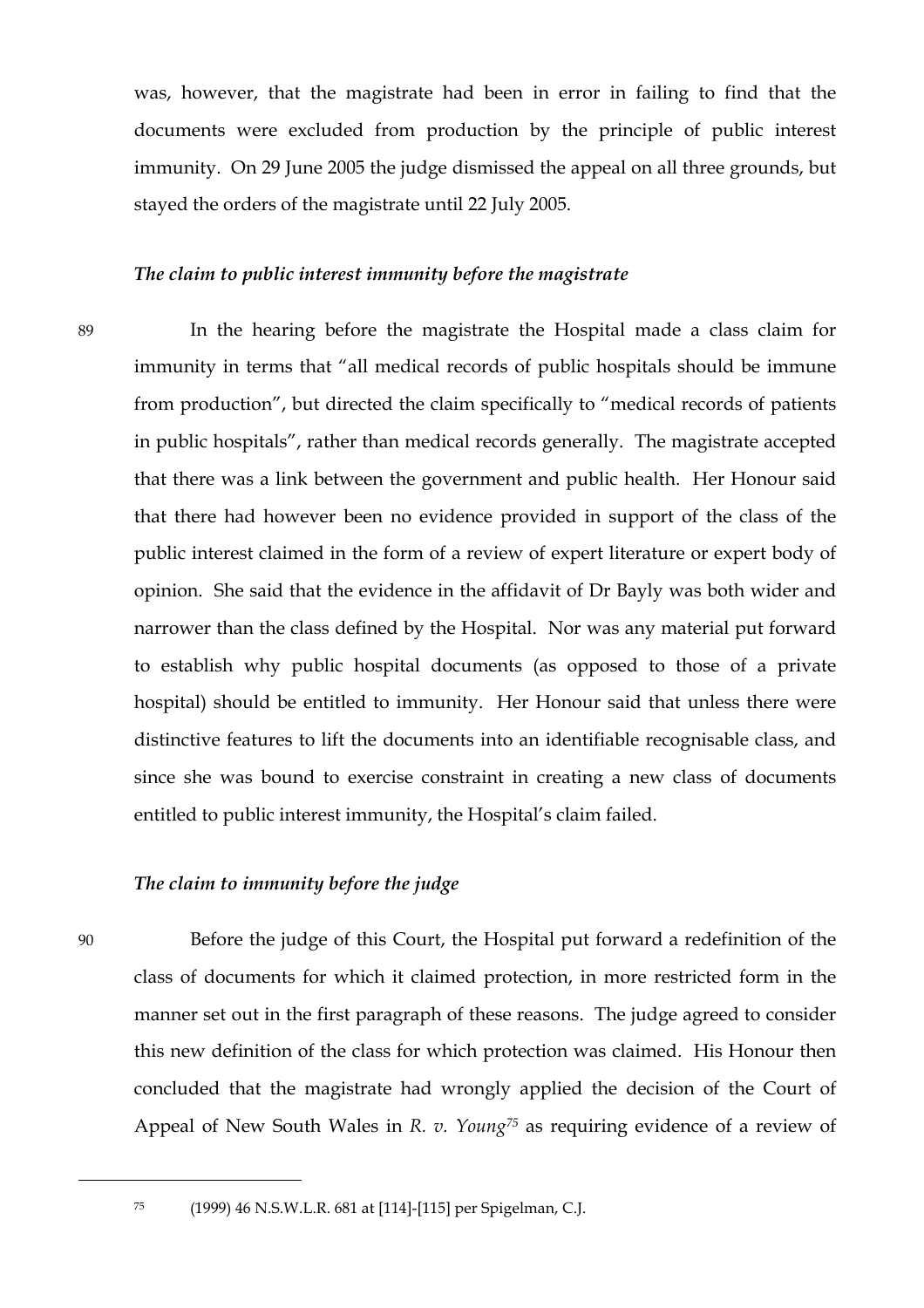expert literature or expert body of opinion. The judge also decided that the magistrate should have engaged in a balancing exercise, weighing the harm to the public interest that would be done by the production of the documents against the public interest which is vital to the proper investigation pursuant to a statutory obligation of a complaint against a medical practitioner and concluded that the magistrate had erred in failing to perform this balancing exercise. The judge also concluded that public interest immunity is not confined to government matters, and went on to consider the balancing exercise. Having done so his Honour ultimately concluded that the Hospital had failed to establish any of the bases for refusal of production.

#### *The appeal to this court*

91 The Hospital sought leave to appeal from two judges of this Court on 12 August 2005. The Court granted leave to appeal from the decision of the judge on the single ground that the judge erred in failing to find that the documents the subject of the search warrant should not be produced, they being protected by the principle of public interest immunity. Leave to appeal in relation to the claim that the documents were also subject to the protection of s.28(2) of the *Evidence Act* 1958 was refused.

### *The Board's notice of contention*

92 The Board by notice dated 6 October 2005 claimed –

- (a) public interest immunity operates to safeguard the proper functioning of the executive arm of government and the public service, and cannot prevent the disclosure of the medical records of a particular patient because the production of those records would not damage an interest that is governmental in character;
- (b) the law does not recognise the class of documents that the Hospital claims is immune from production on public interest immunity grounds (in any of the various ways in which the Hospital has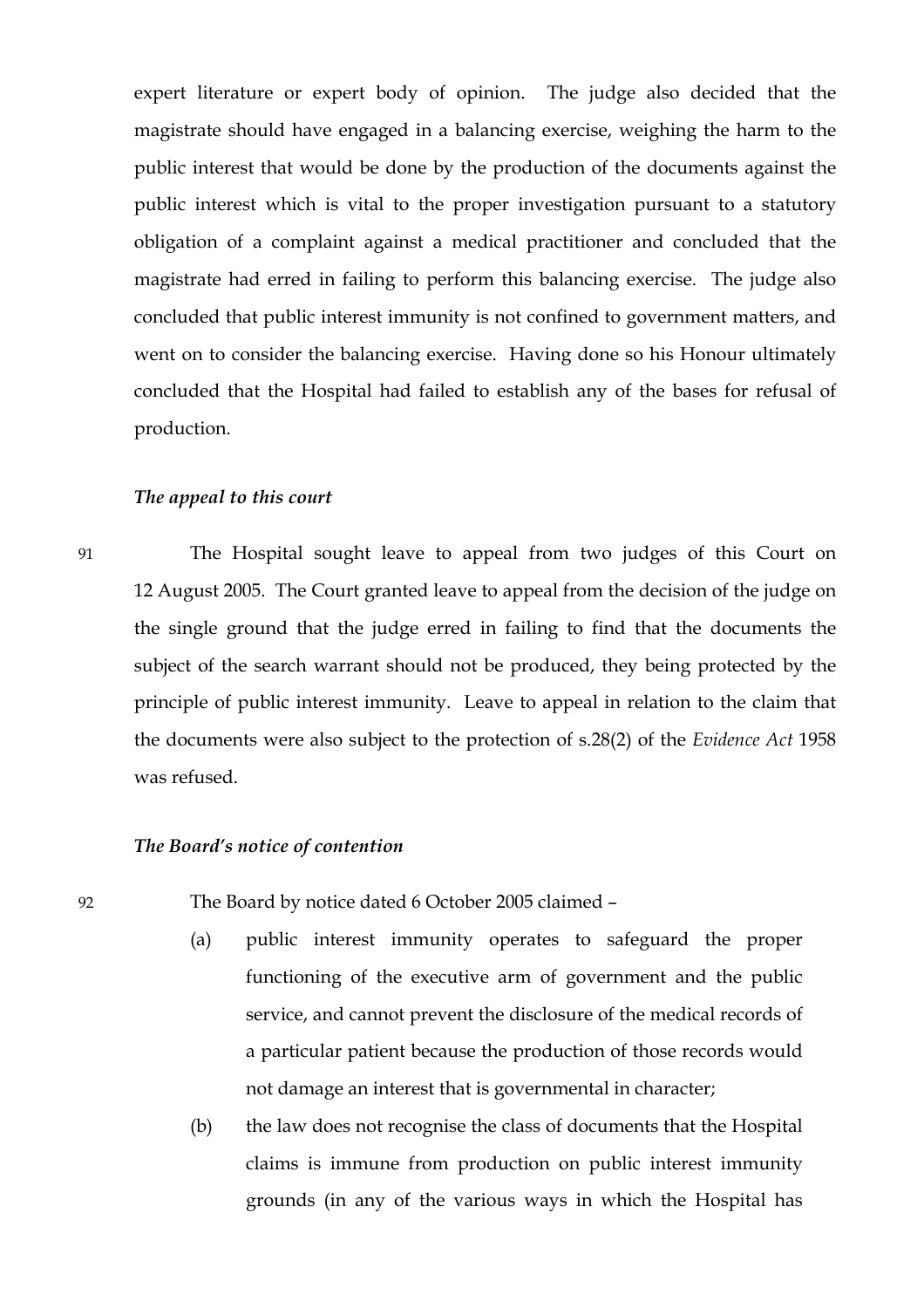formulated their class), meaning that it was not necessary for the Court to engage in any balancing of competing public interests in order to reject the public interest immunity claim;

(c) the Hospital did not demonstrate the existence of a public interest in the non-disclosure of medical records to the Board which will keep the records confidential and use them only for the purpose of regulating the medical profession and not disclose them to the world at large.

## *The Hospital's contentions in this Court*

93 In argument on behalf of the Hospital, it was accepted that the claim for public interest immunity was a class claim (as opposed to a claim based on the contents of a particular document or documents), that the claim was novel in that such a claim had not been previously accepted by any court, and that a person asserting such a claim bore a heavy burden in establishing it.76

94 The first submission was that the judge had properly embarked on the balancing exercise, but that in doing so his Honour had failed to give any or proper weight to the particular circumstances of the public interest in the suppression of documents in this case. It was put that the judge had failed to give weight to the threat by Mrs X to leave the hospital and commit suicide, her continuing fragile mental state which was further threatened by the fear of her confidentiality being breached, the fact that she had refused her consent to the release of the documents, and the fact that the complaint (made by Senator McGauran) was not made by the patient or a member of the patient's family. It was submitted that the unique importance of this case and the weight that should have been given to the public interest were demonstrated by the contents of the affidavit of Dr Christine Bayly, the Associate Director of Women's Services at the Hospital. I shall return to the contents

<sup>76</sup> *Rogers v. Home Secretary* [1973] A.C. 388 at 400, 412; *Sankey v. Whitlam* (1978) 142 C.L.R. 1 at 62; *Commonwealth v. Northern Land Council* (1993) 176 C.L.R. 604 at 616; *R. v. Young* (1999) 46 N.S.W.L.R. 687 at 721, 722-3.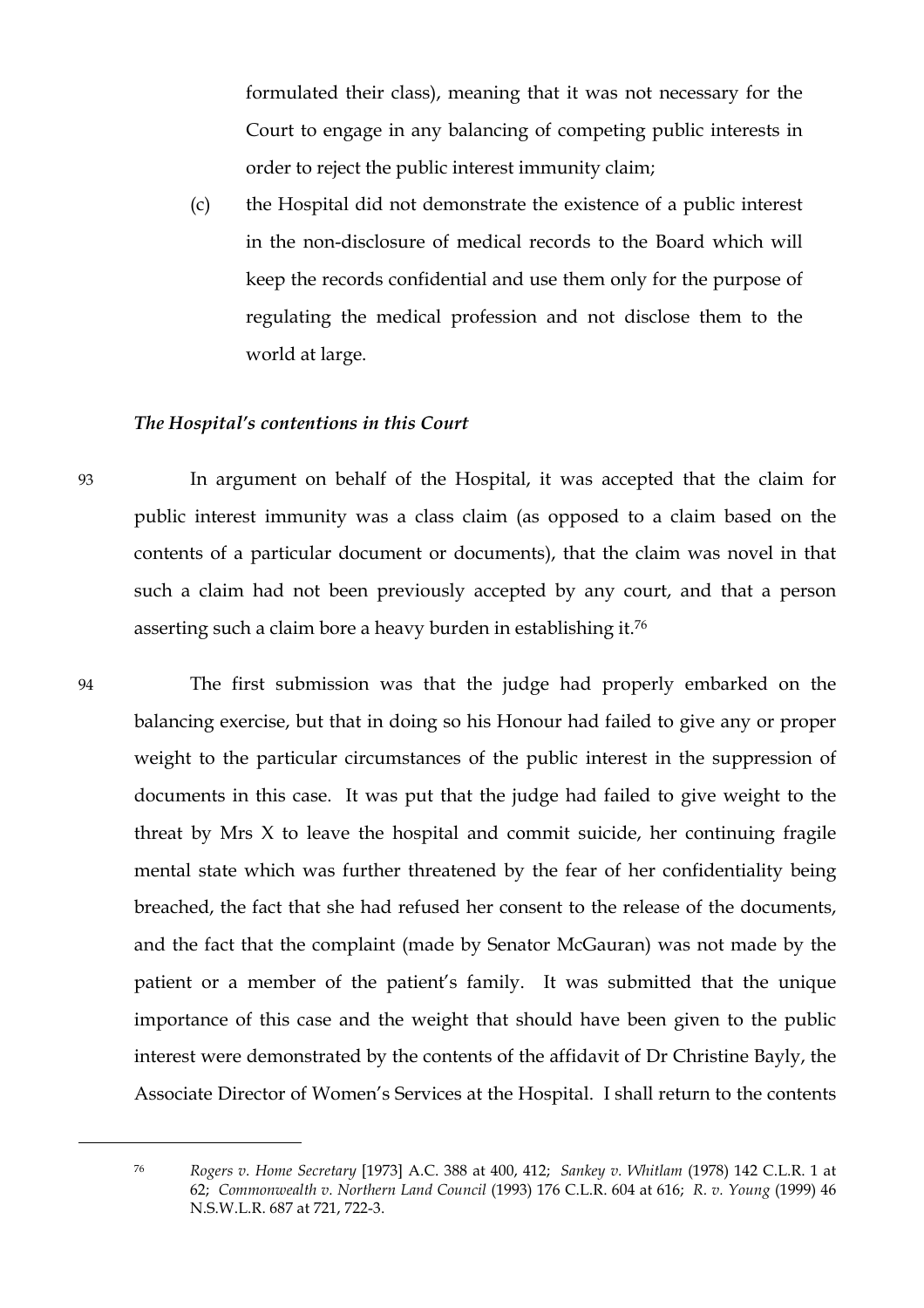of Dr Bayly's affidavit later. It was argued that there was an inextricable link between confidentiality and public health and that the failure to recognise the public interest in the confidentiality of medical records posed a threat to public health because of the risk that people might be deterred from seeking medical assistance. Next it was argued that the patient, having provided information to the Hospital on a confidential basis, might well seek alternative, inferior treatment (as might other women) if disclosure of the information she had provided would result; and the Hospital would be unable to perform its functions properly and effectively if such confidential information were liable to be disclosed. It was argued that the nature and extent of the harm far outweighed the desirability of the evidence being given to the Board.

95 Secondly, it was argued that having embarked on the requisite balancing exercise, the judge had failed to inspect the documents in question and, implicitly, that it was essential that his Honour do so.

96 Thirdly, it was submitted that it had not been open to the judge to reject the proposition that "the breakdown of the confidential relationship will have adverse effects upon pregnant women approaching hospitals or they will fail to look after their own interests when obtaining treatment from a public hospital" because they may not make adequate disclosure or provide misleading information. The judge had taken the view that pregnant women would seek treatment if it became necessary and would reveal all that was necessary to enable their treatment to be properly and carefully performed, and it was argued that his Honour was not entitled to come to this conclusion.

97 Fourthly, it was argued that the judge had failed to give proper weight to the particular circumstances of the public interest in the production of the documents in this case. It was submitted that the documents were not crucial to the Board's investigation because the Board already had the majority of the documents in its possession.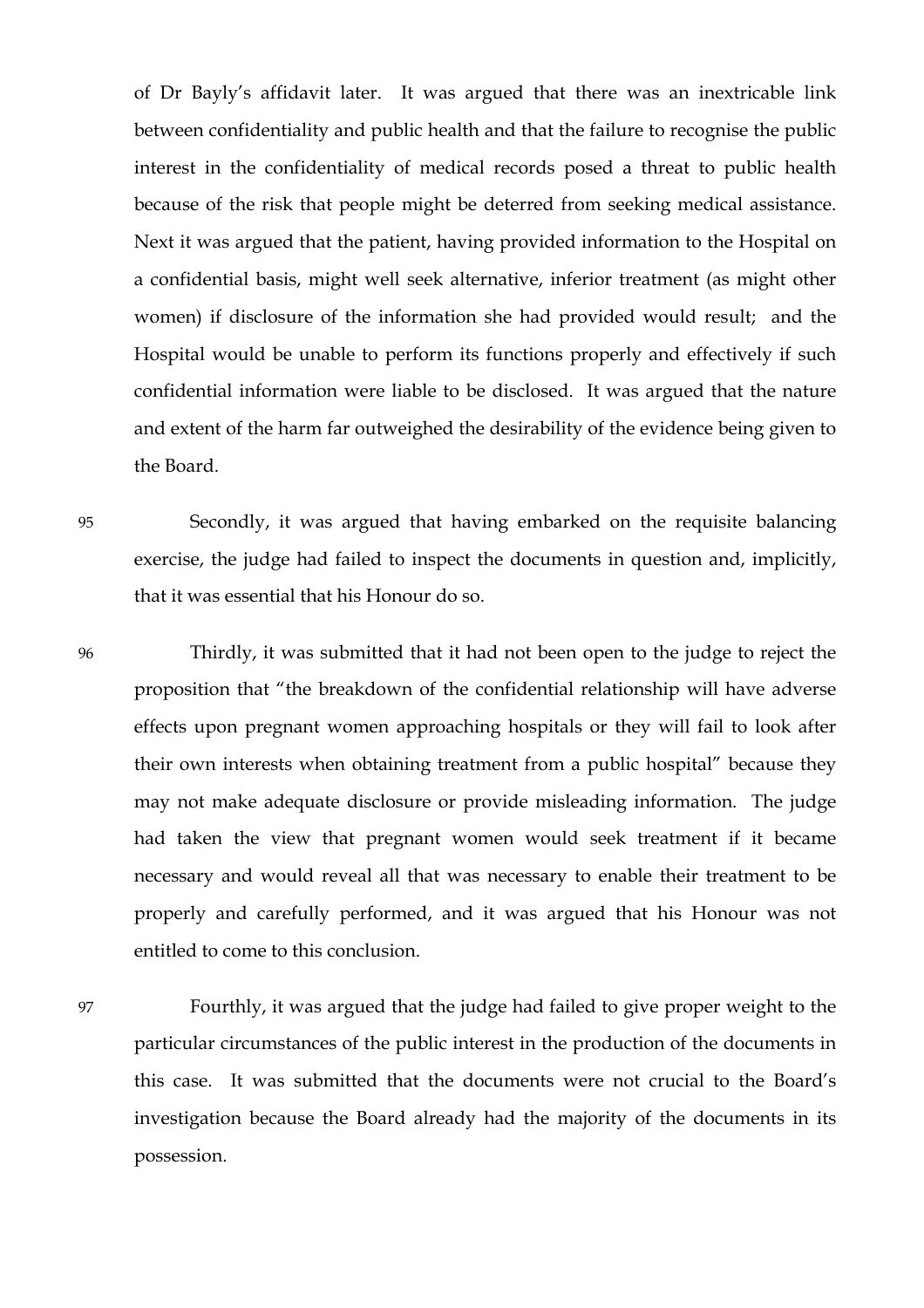98 A fifth argument was that in the balancing exercise the judge should have considered and given weight to applicable provisions of international human rights conventions to which Australia is a party as a guide to contemporary values and to conceptions of the public interest. It was submitted that the judge had erred in failing to have any regard whatsoever to the content of the relevant international conventions. I shall come to them later.

#### *The principal issues before this Court*

99 The Hospital's arguments, taken with the issues raised by the Board in its Notice of Contention, lead to three principal questions for this Court –

- 1. Is the protection from production given by the principle of public interest immunity to a class of documents limited to "the need to safeguard the proper functioning of the executive arm of government and of the public service"?77
- 2. Has the Hospital demonstrated the existence of an interest which is governmental in character, or which is otherwise of such a nature as to entitle the Hospital to claim public interest immunity?
- 3. In the balancing exercise, did the harm to the public interest that would be caused by the production of documents outweigh the public interest in the proper investigation of a complaint against a medical practitioner pursuant to the Board's statutory obligation?

I shall take these issues in order.

## *The necessity for a "governmental" interest?*

100 Public interest immunity was at first referred to as "Crown privilege", although it would be incorrect and misleading to treat the immunity under the rubric of privilege.78 In *Sankey v. Whitlam79*, Gibbs, A.C.J. said that a claim for public

<sup>77</sup> *Sankey v. Whitlam* (1978) 142 C.L.R. 1 at 56; *R. v. Young* (1999) 46 N.S.W.L.R. 681 at 694.

<sup>78</sup> *Rogers v. Home Secretary* [1973] A.C. 388 at 400 per Lord Reid.

<sup>79</sup> 142 C.L.R. 1 at 39-40.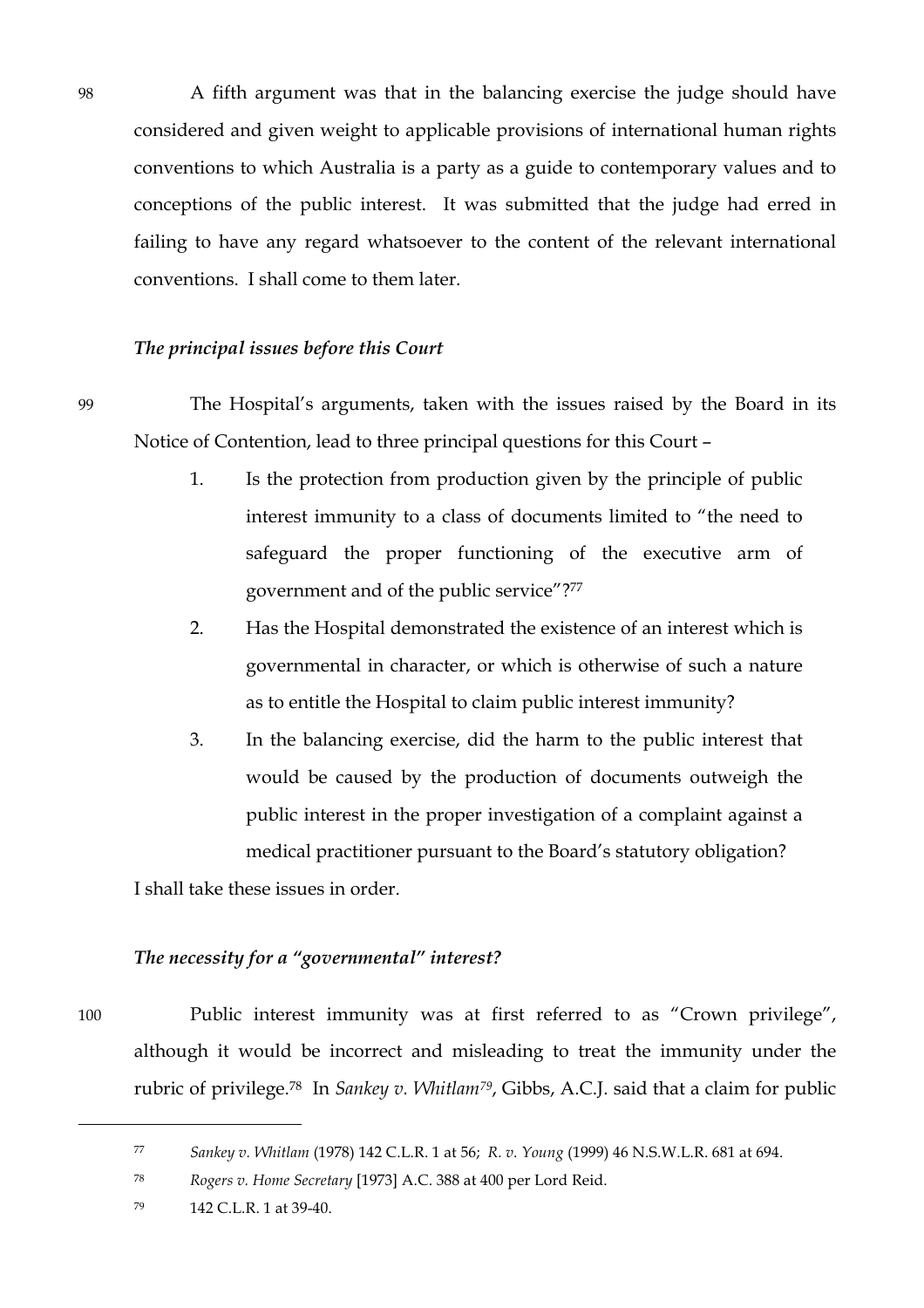interest immunity in relation to documents would only arise –

"because of the class to which they belong. Speaking generally, such a claim will be upheld only if it is really necessary for the proper functioning of the public service to withhold documents of that class from production. However it has been repeatedly asserted that there are certain documents which by their nature fall in a class which ought not to be disclosed no matter what the documents individually contain; in other words that the law recognises that there is a class of documents which in the public interest should be immune from disclosure. The class includes Cabinet minutes and minutes of discussions between heads of departments … papers brought into existence for the purpose of preparing a submission to Cabinet … and indeed any documents which relate to the framing of government policy at a high level … According to Lord Reid, the class would extend to 'all documents concerned with policy making within departments including, it may be, minutes and the like by quite junior officials and correspondence without side bodies'; …

One reason that is traditionally given for the protection of documents of this class is that proper decisions can be made at high levels of government only if there is complete freedom and candour in stating facts, tendering advice and exchanging views and opinions, and the possibility that documents might ultimately be published [that] might affect the frankness and candour of those preparing them …

Of course, the object of the protection is to ensure the proper working of government, and not to protect Ministers and other servants of the Crown from criticism, however intemperate and unfairly based. Nevertheless, it is inherent in the nature of things that government at a high level cannot function without some degree of secrecy. No minister, or senior public servant, could effectively discharge the responsibilities of his office if every document prepared to enable policies to be formulated was liable to be made public. The public interest therefore requires that some protection be afforded by the law to documents of that kind. It does not follow that all such documents should be absolutely protected from disclosure, irrespective of the subject matter with which they deal."

101 The necessity for a claim for public interest immunity of a class of documents to relate to the functioning of government and the public service has been repeatedly stressed by Australian courts. For example, in *Australian National Airlines Commission v. Commonwealth80*, Mason, J. stated –

<sup>80</sup> (1975) 132 C.L.R. 582 at 591.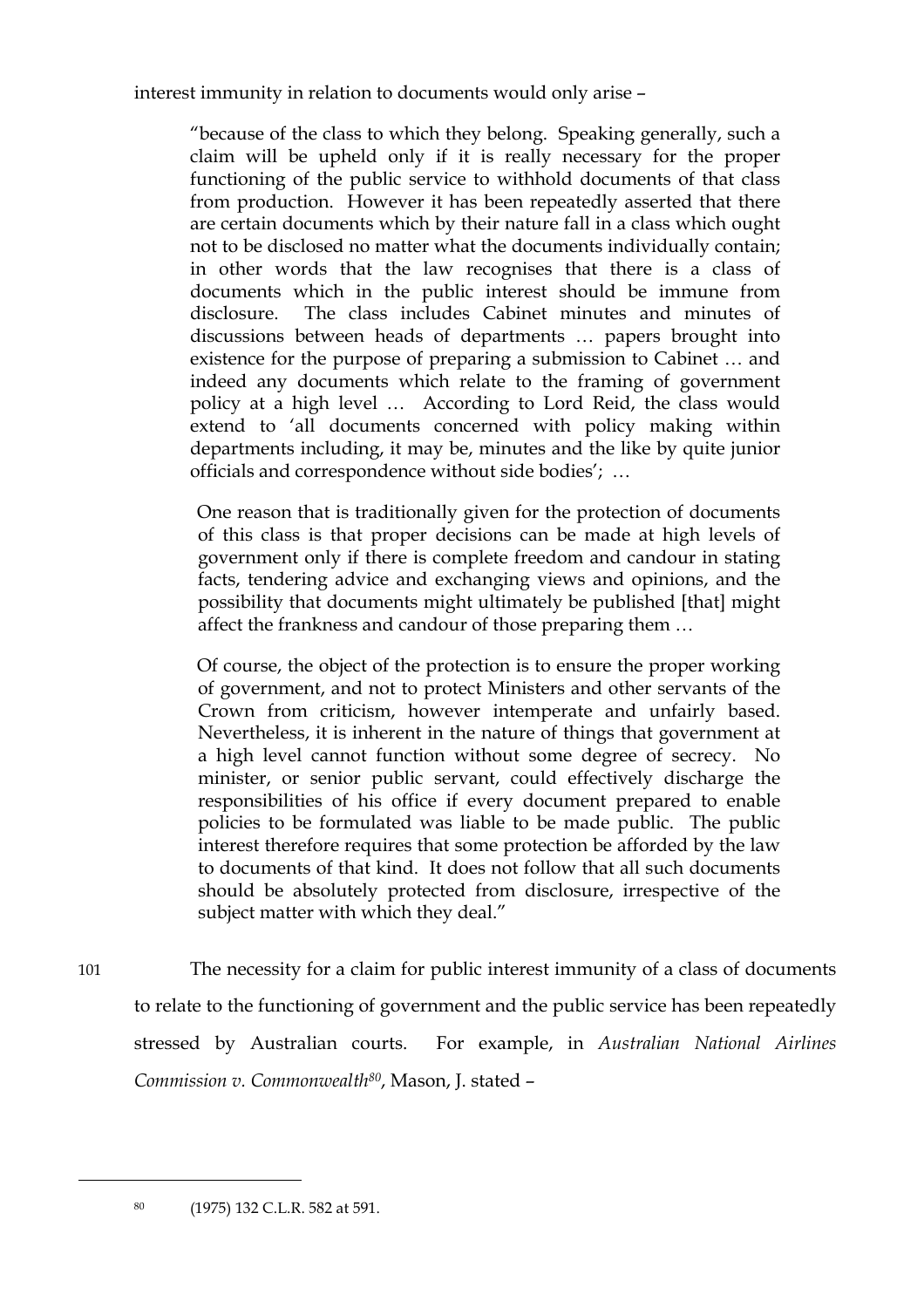"… it would be an error to regard the categories of documents which attract privilege as necessarily closed. As time passes it is inevitable that new classes of documents important to the working of government will come into existence and that detriment to the public interest may occur in circumstances which cannot presently be foreseen."

In *Australian Securities Commission v. Zarro81*, Lockhart, J. said –

"Although objection may in some cases be taken to production of documents because they belong to a class of documents which in the public interest ought not to be produced and although the class is not closed, it must only be in rare cases of documents at high levels of government involving matters of national importance that the class doctrine can apply."

In the same case Gummow, J. said<sup>82</sup> that the need to discharge a "heavy burden" in maintaining a class claim was now accepted. Similar statements can be found in *R. v. Young83* by the Court of Appeal of New South Wales, and by the Court of Appeal of Victoria in *State of Victoria v. Seal Rocks Pty Ltd84*.

102 Public interest immunity is similarly invoked when objection is made by the Director of Public Prosecutions or police officers to the production of documents or the giving of evidence which will reveal the identity of a police informer. The identity of an informer has been protected against disclosure in order to prevent damage to the administration of criminal justice since Eyre, C.J. laid down the rule in *Thomas Hardy's case85* in 1794. The rule was reaffirmed in 1846 in *Attorney-General v. Briant<sup>86</sup>.* In *D v. NSPCC*, Lord Diplock<sup>87</sup> said that by the time of *Marks v. Dreyfus*<sup>88</sup> this had "hardened into a rule of law. "

 $\overline{a}$ 

103 In *Attorney-General for N.S.W. v. Stuart89*, Hunt, C.J. at C.L. gave the rationale

- <sup>85</sup> 24 St. Tr. 200 at 816.
- <sup>86</sup> 15 M. & W. 169 at 184-5 per Pollock, C.B.
- <sup>87</sup> [1978] A.C. 170 at 218.
- <sup>88</sup> (1890) 25 Q.B.D. 494 at 498, 500.
- <sup>89</sup> (1994) 34 N.S.W.L.R. 667 at 674-5.

<sup>81</sup> (1992) 36 F.C.R. 40 at 46.

<sup>82</sup> At 60.

<sup>83</sup> 46 N.S.W.L.R. 681 at 695 [68] per Spigelman, C.J.

<sup>84</sup> (2001) 3 V.R. 1 at 6-7 [17] per Ormiston, J.A.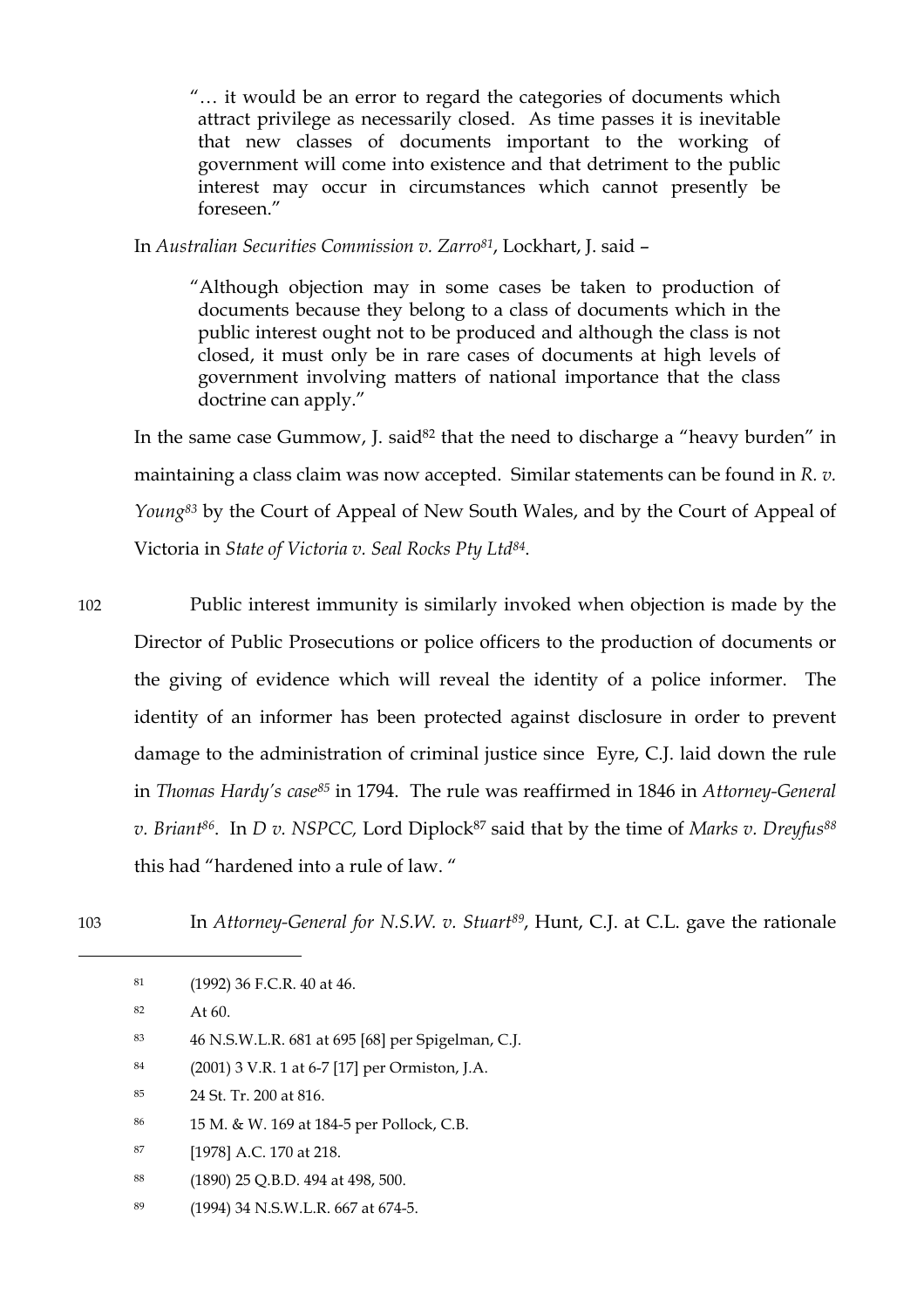for the rule as being that if the identity of the informer were liable to be disclosed in a court of law, sources of information would dry up and the police would be hindered in their duty of preventing and detecting crime; this being part of a broader public interest, the maintenance of social peace and order; and it also being essential that nothing used by police in their pursuit of criminals should be disclosed which might give any useful information concerning continuing enquiries to those who organise criminal activities, or which might impede or frustrate the police in that pursuit.90

104 The right to immunity from disclosure for police informers was said to be limited to public prosecutions (carried on by the Director of Public Prosecutions) in *Briant's case91*, and also in *Marks v. Dreyfus92*. In *Rogers v. Home Secretary93* the immunity was extended to a situation where a person who had been refused a certificate from the Gaming Board sought production of a letter written about him to the Board by the Assistant Chief Constable of the County. The House of Lords<sup>94</sup> said that the same considerations as applied to police informers must apply to those who volunteer information to the Board.

105 Then in *D v. National Society for the Prevention of Cruelty to Children95*, the rule was extended by direct analogy to the relationship between the Society and ordinary persons volunteering information and lodging complaints with the Society. A false report had been made by a person to the Society alleging that D had been guilty of cruelty to her 14 month old daughter. An inspector of the Society called at D's home to inspect the child. The mother claimed to have suffered severe and continuing nervous shock and brought action against the Society claiming damages for negligence. She sought to obtain the identity of the informant in order to join that

<sup>90</sup> See also for Victoria *Signorotto v. Nicholson* [1982] V.R. 413 at 418-423 per Fullagar, J.

<sup>91 15</sup> M. & W. 169 at 185.

<sup>92</sup> 25 Q.B.D. 494 at 498, 500.

<sup>93 [1973]</sup> A.C. 388.

<sup>94</sup> At 401 per Lord Reid.

<sup>95</sup> [1978] A.C. 171.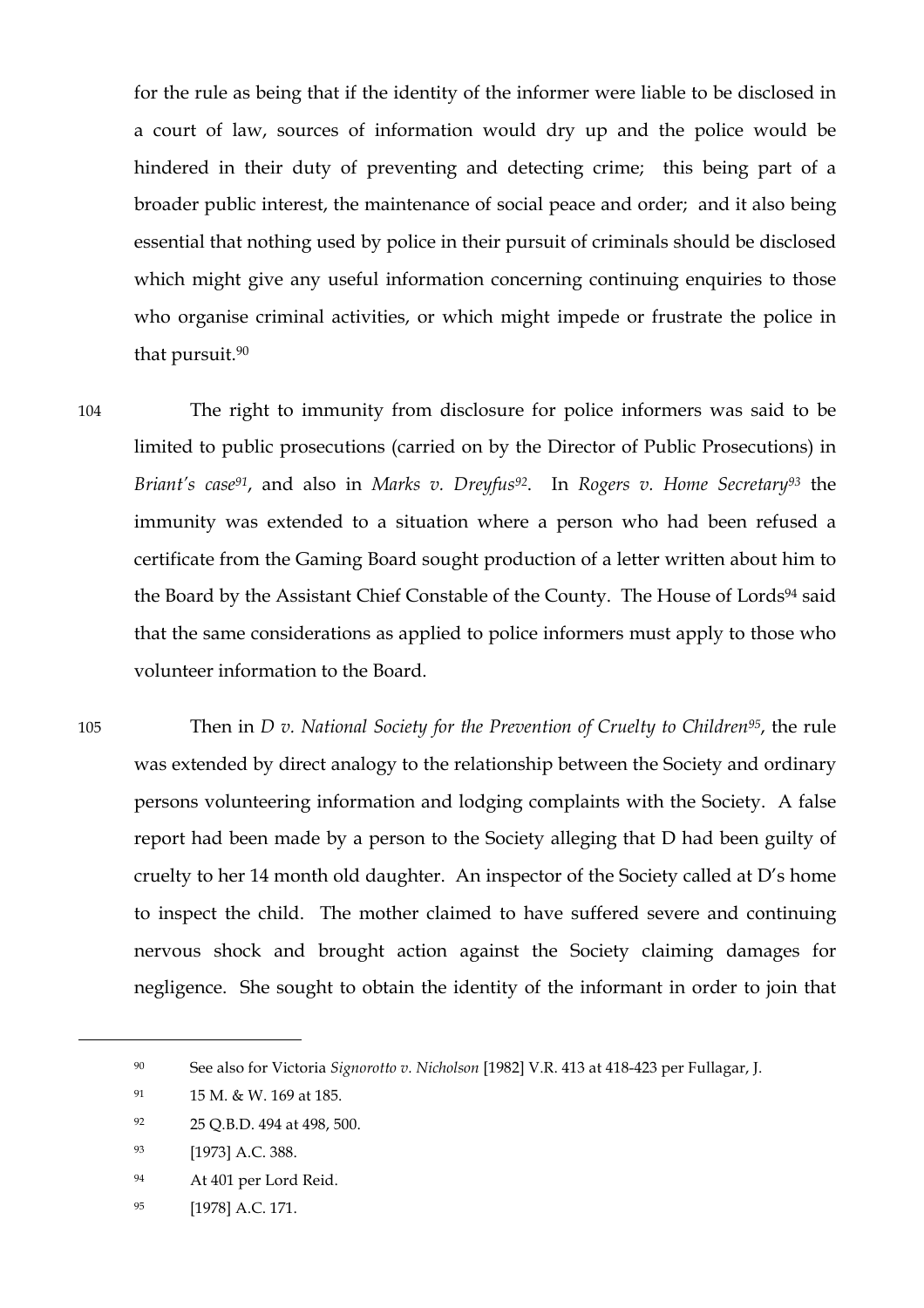person to the action against the Society. The House of Lords held that an immunity from disclosure similar to that which the law allowed police informers should be extended to those who gave information about neglect or ill-treatment of children to the Society.

106 The mother's counsel sought to argue (as the Board also did in the present appeal) that public interest immunity was based on central government interest, or that of the organs of central government appointed by statute, such as the Gaming Board. The House of Lords, however, rejected the view that public interest as a ground for non-disclosure of documents or information was confined to the effective functioning of departments or organs of central government.<sup>96</sup> But their Lordships also rejected a submission made by D's counsel that whenever there is a public interest to be served by withholding information from disclosure in legal proceedings, the Court has a duty to weigh that interest against the public interest in the administration of justice.<sup>97</sup>

107 The Society was one of three categories of persons authorised by statute to bring care proceedings in respect of neglected or ill-treated children, the other two being local authorities and police officers, and there was evidence that the public were more ready to bring information to the Society than to the police or the welfare services. Their Lordships stressed that the public interest to be protected was the effective functioning of an organisation authorised under Act of Parliament to bring legal proceedings for the welfare of children.<sup>98</sup> Lord Hailsham of St Marylebone<sup>99</sup> said that the welfare of children, particularly young children at risk of maltreatment by adults, had been "from the earliest days, a concern of the Crown as *parens patriae*, and the subject of a whole series of Acts of Parliament". In this context, the immunity preventing disclosure of an informer's identity is, in one sense, very much

<sup>96</sup> Lord Diplock at 220, Lord Hailsham of St Marylebone at 226, with the agreement of Lord Kilbrandon at 242, Lord Simon of Glaisdale at 235-236, and Lord Edmund-Davies at 243, 245.

<sup>97</sup> Lord Diplock at 219-220, Lord Hailsham at 224-226, Lord Simon at 239-240 and Lord Edmund-Davies at 243.

<sup>98</sup> Lord Diplock at 220-221, Lord Hailsham at 228-230, and Lord Simon at 236.

<sup>99</sup> At 228.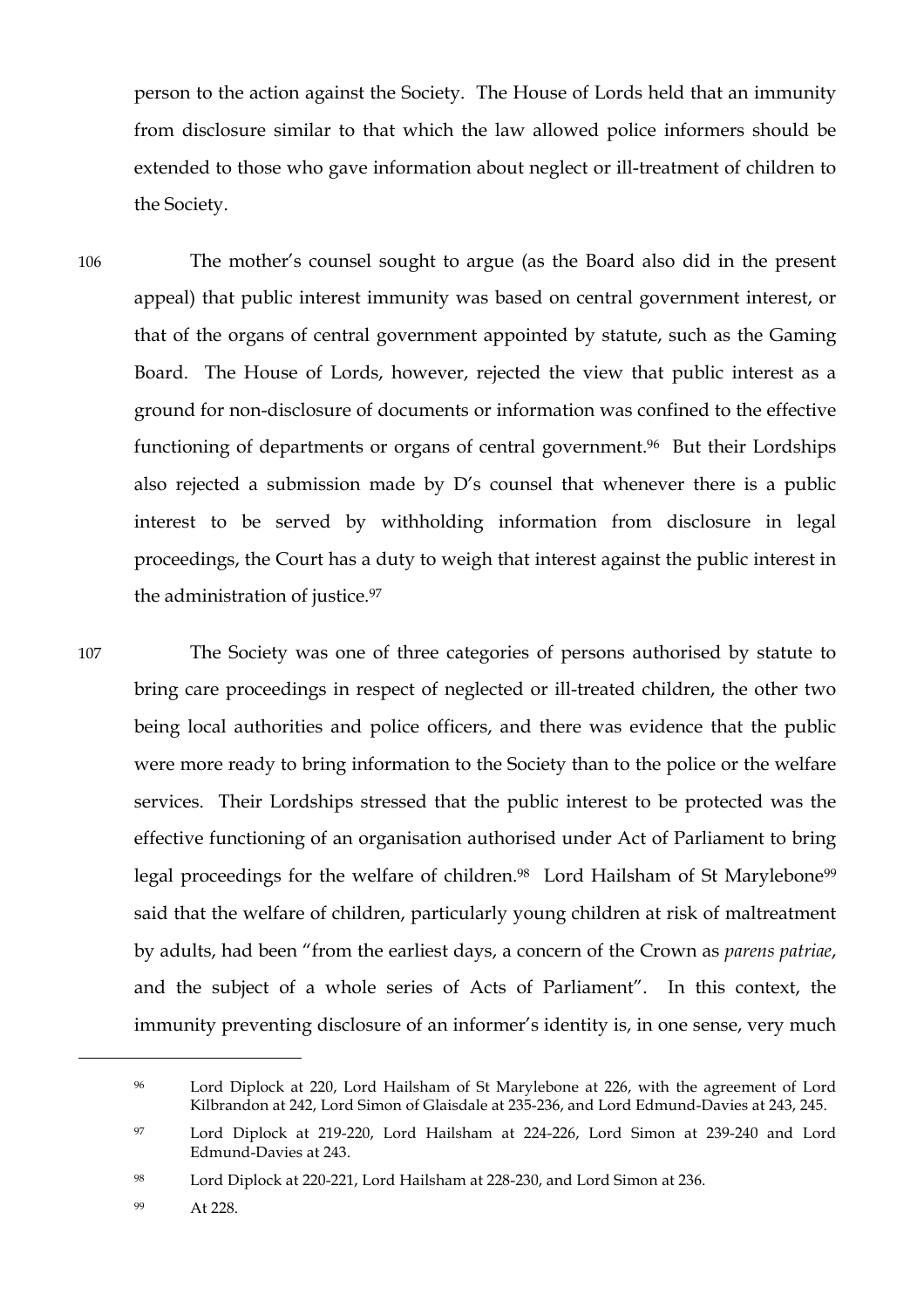related to a central government function. The relevance, in this respect, of the administration of justice was discussed by Lord Simon of Glaisdale100, pointing out that the administration of justice is a crucially important aspect of the maintenance of social peace and order, and saying<sup>101</sup> -

"Then the law proceeds to recognise that the public interest in the administration of justice is one facet only of a larger public interest – namely, the maintenance of the Queen's peace. Another facet is effective policing. But the police can function effectively only if they receive a flow of intelligence about planned crime or its perpetrators. Such intelligence will not be forthcoming unless informants are assured that their identity will not be divulged: … The law therefore recognises here another class of relevant evidence which may – indeed, must – be withheld from forensic investigation – namely, sources of police information; …".

108 The Supreme Court of this State, constitutionally the third arm of government, has a vital interest, and a critical role to play in government. To the extent therefore that the release of an informer's identity or other like information might damage the administration of justice, or the maintenance of the Queen's peace, it can be seen that the immunity acknowledged in *Marks v. Dreyfus*, and accepted in *D v*. *NSPCC* as having<sup>102</sup> "by the time of *Marks v. Dreyfus* ... already hardened into a rule of law", is, therefore an element in the public interest intrinsically involved in government.

109 The courts in England appear to have taken the decision in *D v. NSPCC* as establishing a broad scope for the operation of public interest immunity. The decision was followed in *Re M (a Minor)103* by the Court of Appeal which held that social work records and analogous records kept by a local authority were the subject of a special immunity. In *London and County Securities Ltd. & Ors v. Nicholson & Ors104*, Browne-Wilkinson, J. accepted that *D v. NSPCC* established a broad scope for

<sup>100</sup> At 230-232.

<sup>101</sup> At 232.

<sup>102</sup> Lord Diplock at 218.

<sup>103 [1990] 2</sup> F.L.R. 36.

<sup>104</sup> [1980] 3 All E.R. 861 at 868.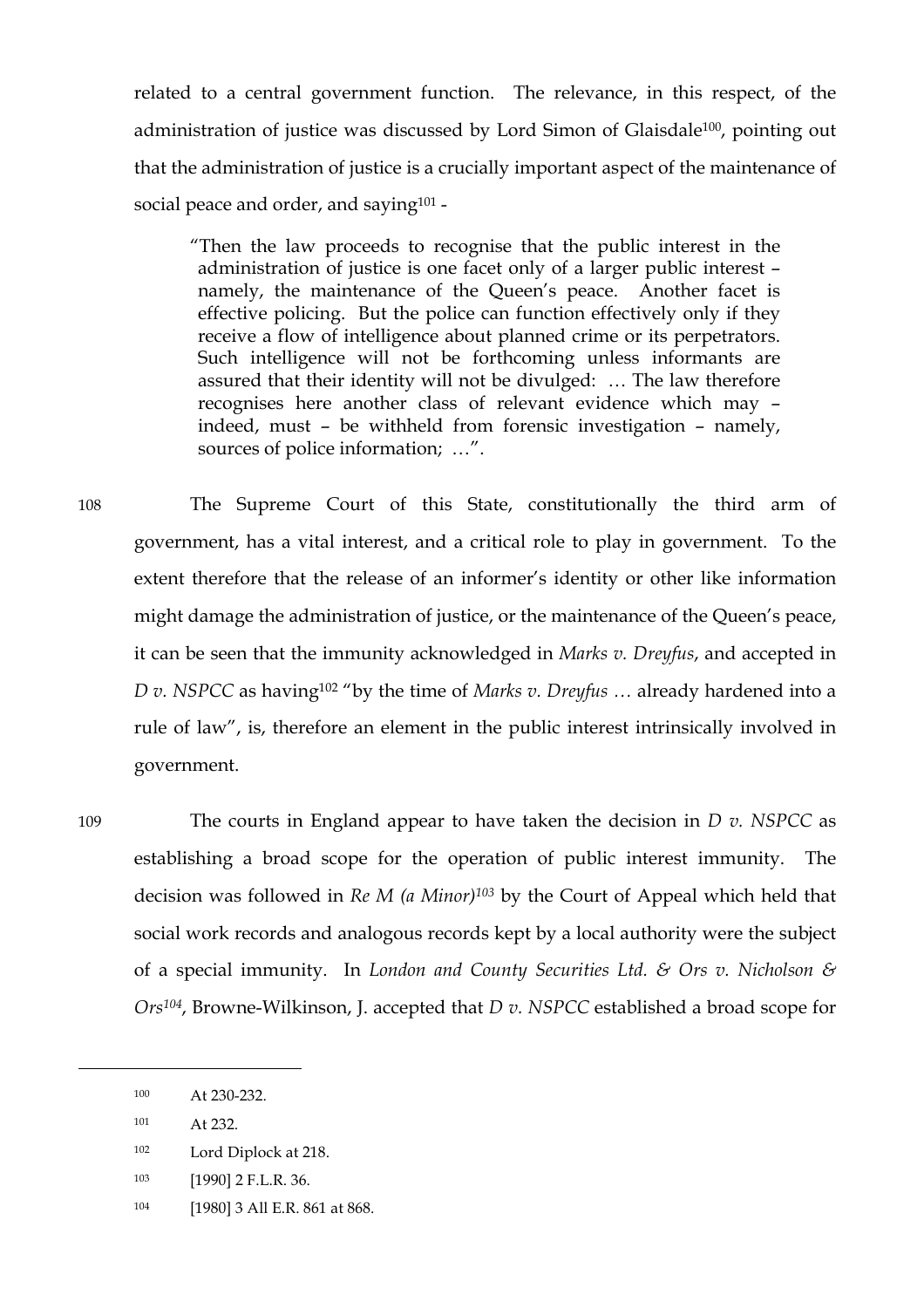the operation of public interest immunity. See also *Medway v. Doublecock Ltd. & Anor105*. In *Buckley v. Law Society (No. 2)106* Sir Robert Megarry, V.C. held that public interest immunity applied to the Law Society's exercise of its statutory functions. These authorities give some support to the view that in the United Kingdom public interest immunity has a broad application particularly in relation to local authorities performing a regulatory function.

110 In this case, the judge (as I have said) took the view that public interest immunity was not tied to government information and documents, nor was it confined to government matters. In so doing his Honour relied on what had been said by the House of Lords in *D v. NSPCC*<sup>107</sup> as well as similar statements in *Bell v. University of Auckland108*. The judge also referred to the decision of the House of Lords in *Science Research Council v. Nassé109*, which involved discretionary powers conferred on industrial tribunals to order discovery and inspection of documents in cases of alleged discrimination in the employment field, where the claimants sought access to confidential assessments and other documents relating to fellow employees. The House of Lords rejected the proposition that public interest immunity applied to such documents. In applying the decision of *D v. NSPCC*, it was made plain by at least three members of the House<sup>110</sup> that public interest immunity, although not confined strictly to government departments or other organs of central government, was nevertheless confined the immunity to bodies exercising statutory duties or functions, and in situations analogous to the police informer immunity. In particular, Lord Scarman said<sup>111</sup> -

109 [1980] A.C. 1028.

<sup>105 [1978] 1</sup> All E.R. 1261 at 1265.

<sup>106</sup> [1984] 3 All E.R. 313 at 318-319.

<sup>107</sup> Especially per Lord Diplock [1978] A.C. 170 at 220.

<sup>108 [1969]</sup> N.Z.L.R. 1029.

<sup>110</sup> Per Lord Salmon at 1072; Lord Edmund-Davies, at 1073-1074, quoting Browne, L.J. in the Court of Appeal, [1979] Q.B. 144 at 180-181, and Lord Scarman at 1088.

<sup>111</sup> At 1088.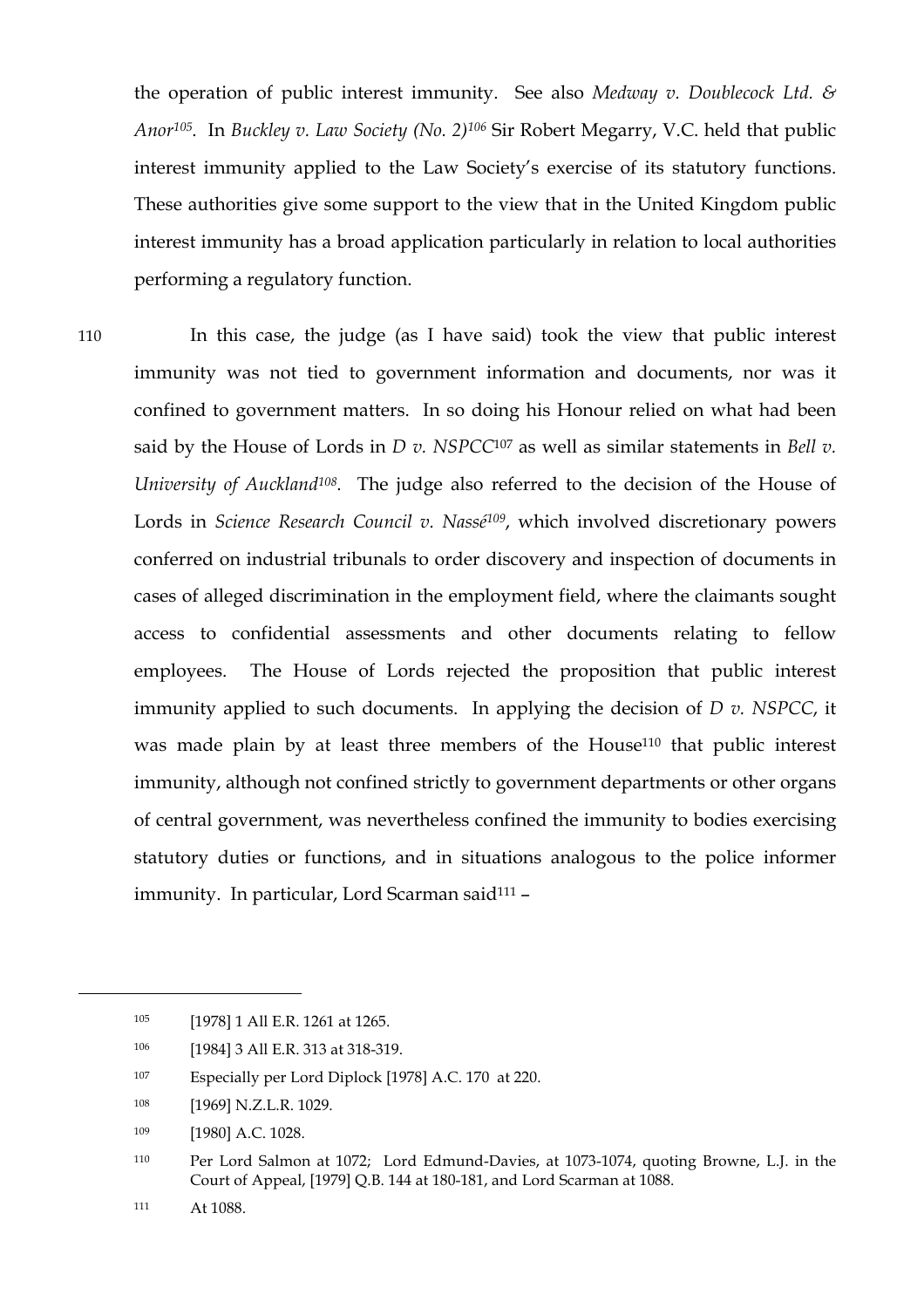"I do not see the process of decision as a balancing act. If the document is necessary for fairly disposing of the case, it must be produced, notwithstanding its confidentiality. Only if the document should be protected by public interest immunity, will there be a balancing act. And then the balance will not be between 'ethical or social' values of a confidential relationship involving the public interest and the document's relevance in the litigation, but between the public interest represented by the State and its public service, i.e., the executive government, and the public interest in the administration of justice: see Lord Reid.112 Thus my emphasis would be different from that of my noble and learned friends. 'Public interest immunity' is, in my judgment, restricted to what must be kept secret for the protection of government at the highest levels and in the truly sensitive areas of executive responsibility."

111 Counsel for the Hospital supported the view taken by the judge and their argument generally by reference to *British Steel Corporation v. Granada Television Ltd113*. In this case the House of Lords recognised a public interest in the free flow of information and accepted that in some instances revealing a source would hamper that flow of information, all in the context of a discretionary remedy being sought. However their Lordships held that public interest immunity did *not* apply to journalists' sources. For example, Lord Wilberforce said<sup>114</sup> -

> "I start with the proposition that the media of information, and journalists … have no immunity based on public interest which protects them from the obligation to disclose in a court of law their sources of information, when such disclosure is necessary in the interests of justice …

All these authorities…came down firmly against immunity for the press or for journalists. To contend that in principle, journalists enjoy immunity from the obligation to disclose which may however be withheld in exceptional cases is, in my opinion, a complete reversal of the rule so strongly affirmed."

See also per Viscount Dilhorne<sup>115</sup> and Lord Russell of Killowen<sup>116</sup>. Lord Fraser of Tullybelton referred to *D v. NSPCC* and said that if disclosure of documents or information was essential, disclosure would be ordered and was subject to exception

<sup>112</sup> The reference is to Lord Reid's speech in *Conway v. Rimmer* [1968] A.C. 910 at 939-940.

<sup>113 [1981]</sup> A.C. 1096.

<sup>114</sup> At 1169 – 1170.

<sup>115</sup> At 1181.

<sup>116</sup> At 1203.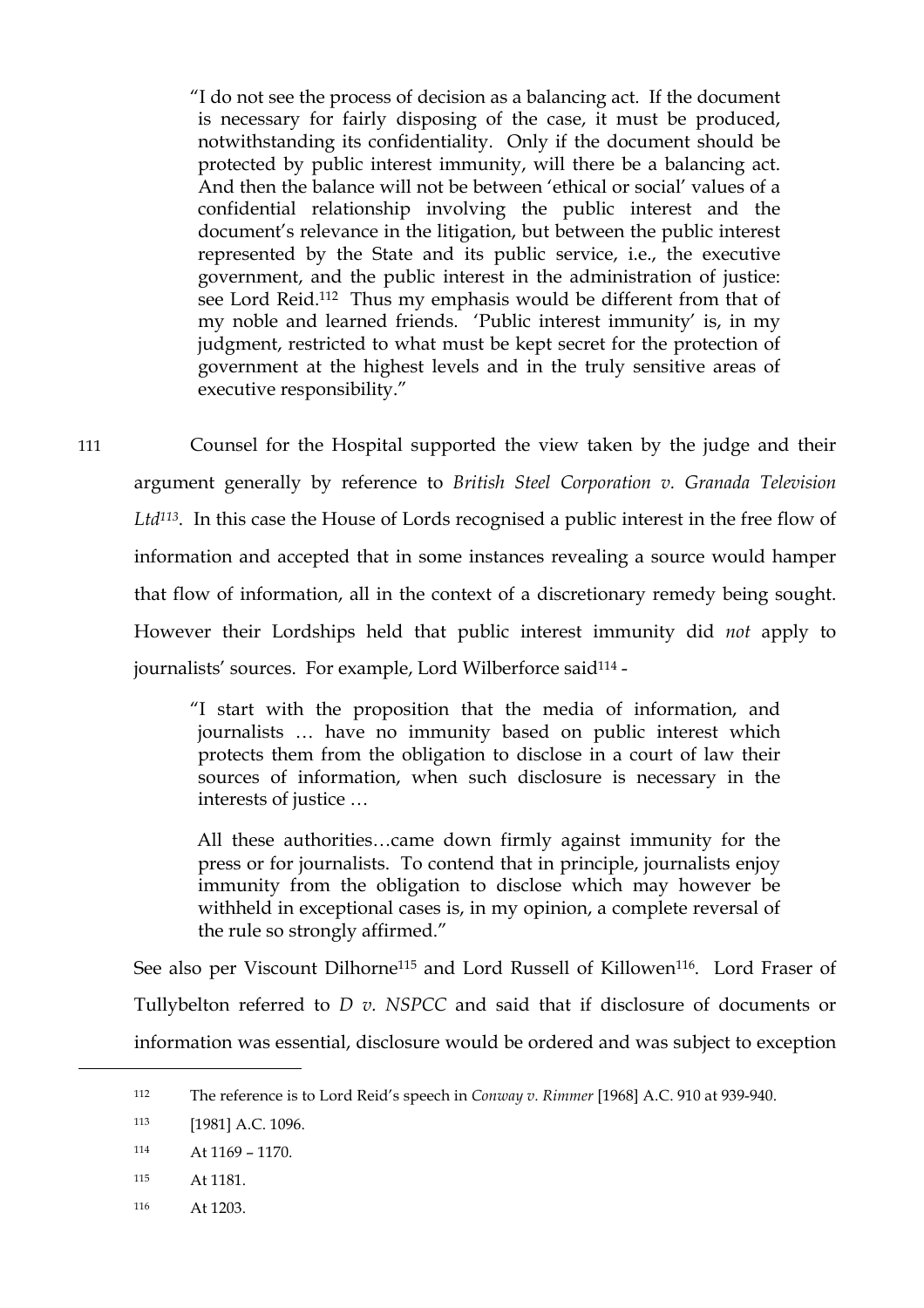in a very few cases of public interest immunity. Of these, his Lordship said $117$  –

"These exceptions include disclosure of information affecting the security of the state, and information as to the identity of police informers and of informers to the NSPCC but they do not include information imparted in confidence by patients to their doctors or penitents to their priests or informers to journalists and the news media."

*Granada* in my view certainly did not establish a broad basis for the operation of public interest immunity, as was contended by counsel for the Hospital.

112 In *R. v. Young118* the appellant (who was accused of sexually assaulting the complainant) sought access to the medical records of the complainant in relation to her psychological examination at Tamworth Base Hospital. The Department of Health, responsible for administering community health in rural areas, objected to production of the records. One issue was whether the documents were subject to public interest immunity or privilege. The Court of Appeal of New South Wales held that public interest immunity did not apply to sexual assault counselling. Spigelman, C.J.119 said that public interest immunity does not extend beyond matters that are governmental. His Honour said<sup>120</sup> -

> "'Public interest immunity' is concerned with, and the terminology should be confined to, the conduct of governmental functions. …

The 'public interest', to which this immunity refers, requires a dimension that is governmental in character. The references to 'public interest' in the frequently cited passages from the case law, should be so understood … These passages did not intend to encompass every situation in which it could be said that some form of public policy could be served by non-disclosure. In my opinion, it is not correct to treat public interest immunity as if it were a 'residual category' of circumstances in which courts limit access to information on the basis of weighing the public interest in disclosure against any factor that can be described as a 'public interest'."

<sup>117</sup> At 1196.

<sup>118</sup> 46 N.S.W.L.R. 681.

<sup>119</sup> With whom Abadee, James and Barr, JJ. agreed, Beazley, J.A. dissenting.

<sup>120</sup> At 693-694, [54]-[55].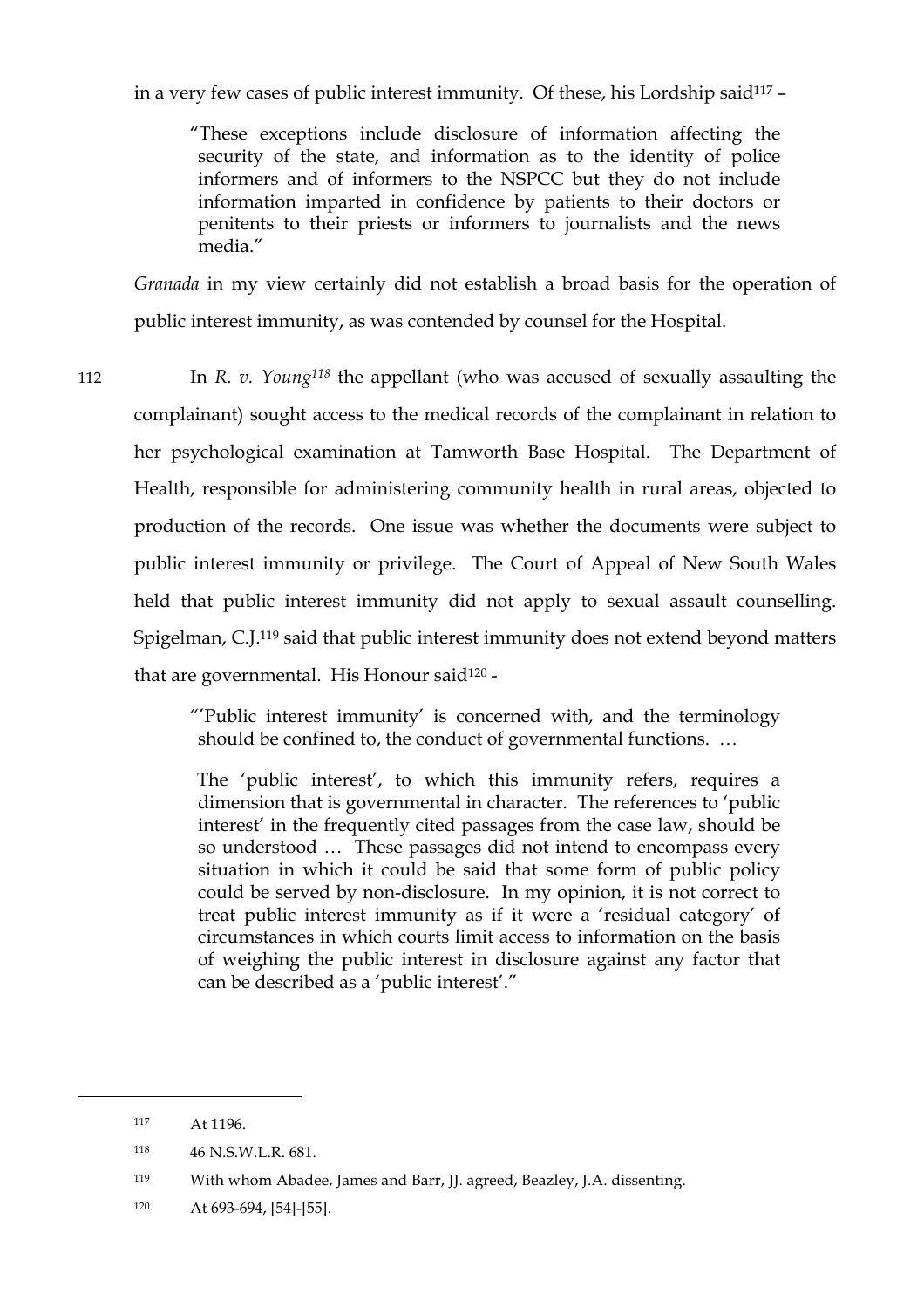Spigelman, C.J. considered whether medical services provided by a government department constituted a governmental function. His Honour said<sup>121</sup> -

"The 'business of the Department of Health' to which reference is made, consists of the provision of sexual counselling services to individuals. This is not governmental in character, even if it is supplied by a public institution. …

The only governmental public interest suggested by Dr MacGregor was that sexual assault victims may be discouraged 'possibly from reporting sexual assaults'. The mechanism for this link was not specified with any precision. The use of the qualification 'possibly' deprives the argument of force, even if Dr MacGregor's opinion on such matters were entitled to weight. There is no evidence before the Court which suggests that this effect, if any, is of sufficient significance to warrant its acceptance as an impediment to the administration of justice."

The decision in *D v. NSPCC* was distinguished by the Chief Justice on the basis that that case stands for the proposition that the police informer principle may apply to a private body where that body performs a public regulatory function. His Honour added122 -

"An example of the application of this proposition is that professional disciplinary bodies have been found to fall within the scope of public interest immunity. This is because these private bodies, in the relevant respect, perform a governmental – indeed generally statutory – function."

113 The decision in *Young* was applied by the New South Wales Court of Appeal in *Mok v. N.S.W. Crime Commission123*, which involved an application by the claimant seeking access to certain records held by prison medical authorities that were produced under subpoena. Access was refused on the ground of public interest immunity. Mason, P. expressed some reservation as to what had been said by Spigelman, C.J. in *Young* saying124 -

<sup>121</sup> At [65] and [67].

<sup>122</sup> At [62].

<sup>123 [2002]</sup> N.S.W.C.A. 53.

<sup>124</sup> At [19], Stein, J.A. and Matthews, A.J.A. agreeing.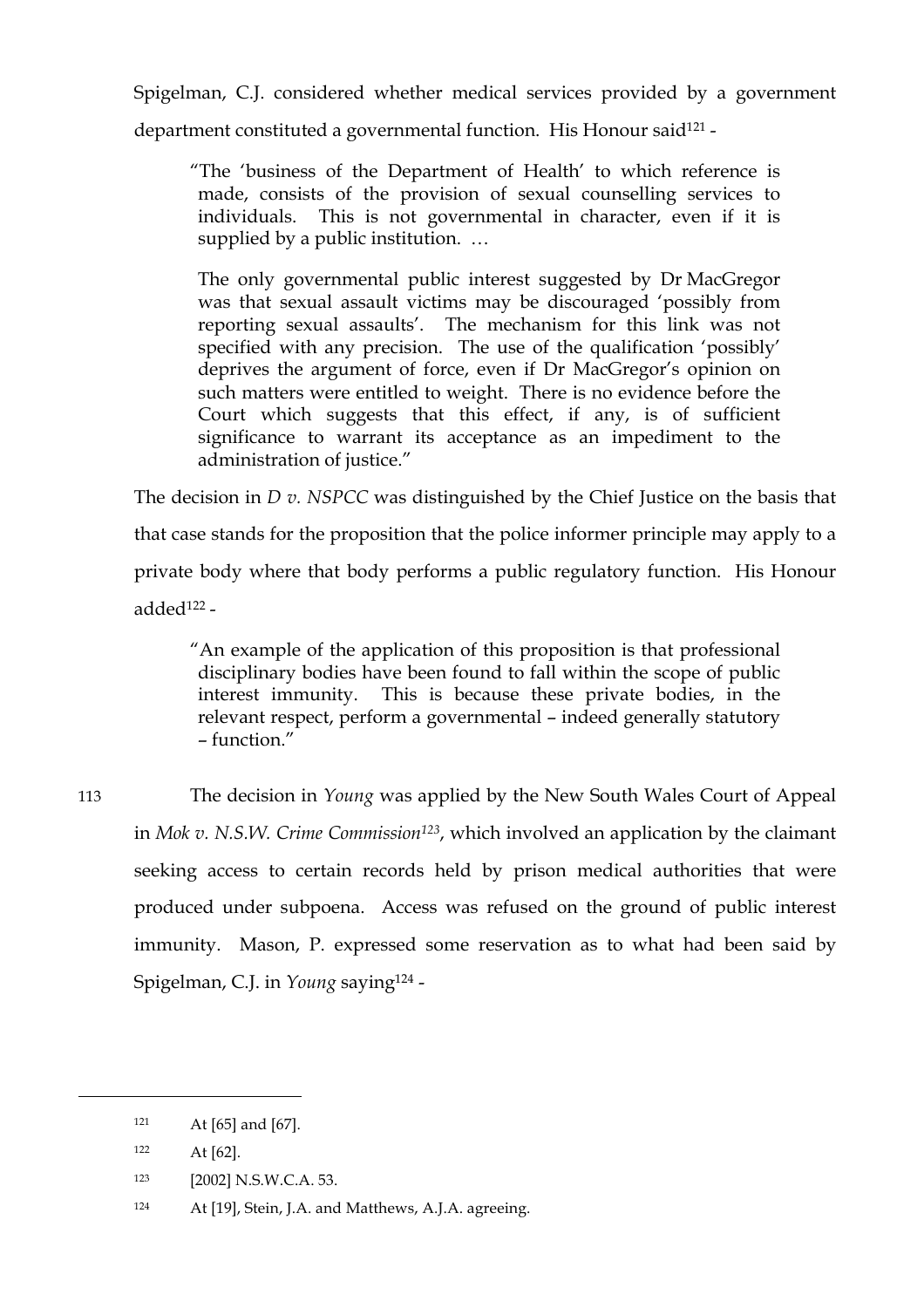"I must say, with the profoundest respect to their Honours in the majority, that I have difficulty in appreciating the basis for any such governmental function restriction. Nevertheless, I would be bound to follow this considered statement of principle in any case that arose concerning the common law of public interest immunity. This said, *D v. NSPCC* [1978] A.C. 170 demonstrates, at the very least, that the notion of governmental function is very broad in nature (see also the professional discipline cases cited in *Young* at 694-695)."

114 I should also mention *Clifford v. Victorian Institute of Forensic Health125* which was strongly relied on by counsel for the Hospital. The plaintiff, Detective Clifford, was seeking the hospital file of an accused in a criminal matter, because it was believed that the file might contain admissions of guilt made in a mental health interview. The defendant submitted that the file was protected by public interest immunity, and this submission was upheld by Cummins, J. The judge found that, unlike *Young*, there was a governmental function involved in the case, because the psychiatric examination had been compulsory, required by statute, and part of the administration of the prison system. In *Mok*, Mason, P. said126 of the decision in *Clifford*, that it was, in effect, consistent with the decision of the Court of Appeal in *Young* in that –

> "I incline to the view that the common law of Australia would uphold a claim of public interest immunity in the factual situation addressed in *Clifford*, including (in particular) any clearly established situation involving compulsion to submit to medical tests under section 29 of the *Corrections Act* 1986 Vic. or any interstate counterpart. But *Clifford* involved a unique concatenation of facts … and the situation is (to me) much less clear once one moves away from them.

To the extent that the common law insists upon the presence of a governmental interest (N.B. *Young*), that interest is present in such a context because the medical and psychiatric assessment of a prisoner upon reception into the prison system is a vital step in proper prison administration. It goes well beyond the private interest of the prisoner. Likewise with medical tests *directed* by the principal medical officer.

<sup>125 [1999]</sup> V.S.C. 359.

<sup>126</sup> [2002] N.S.W.C.A. 53 at [29]-[32].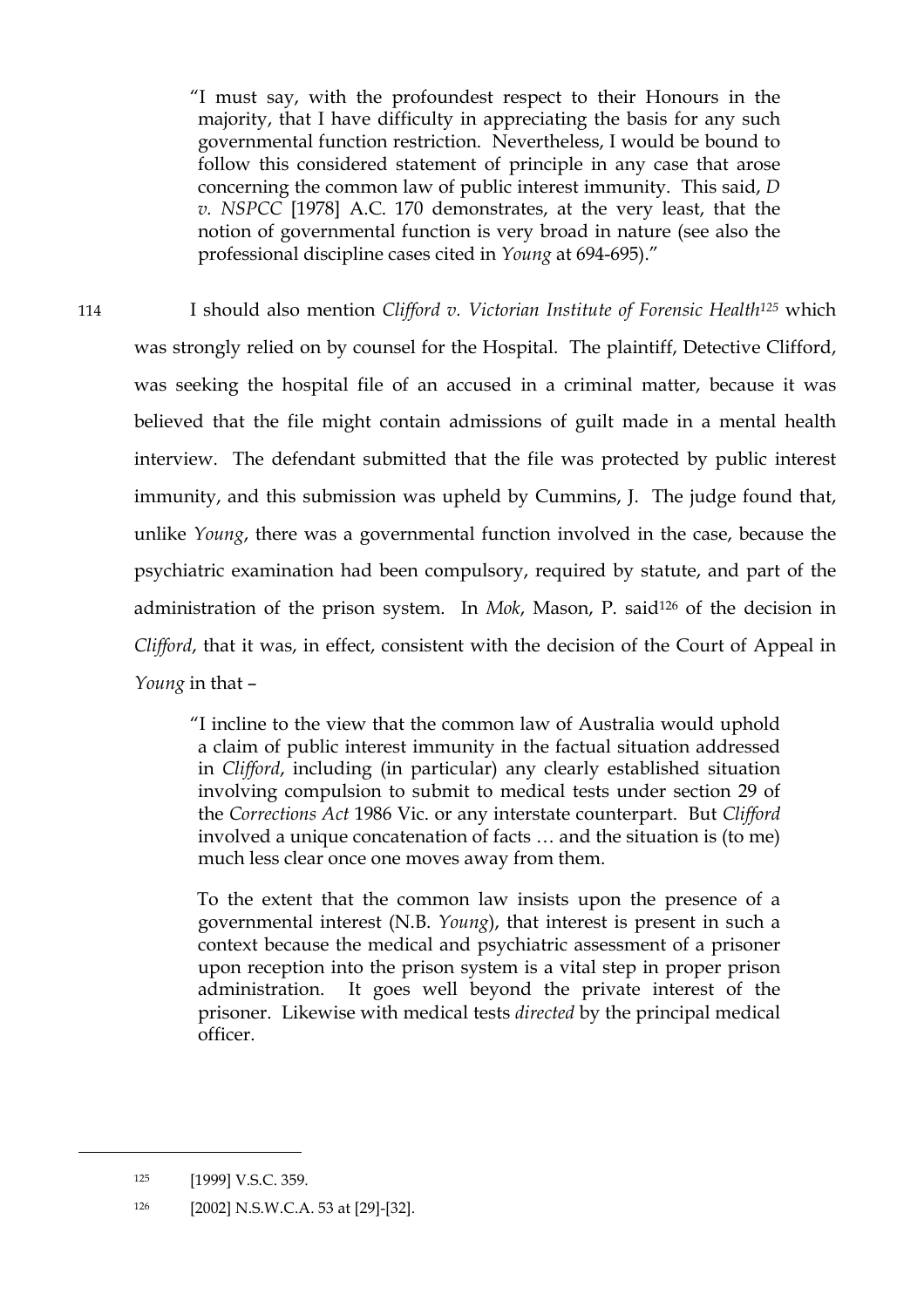But it is not nearly so clear in relation to the voluntary, ongoing medical treatment of a serving prisoner or to the result of a psychiatric assessment initiated by the prisoner for his or her own purposes. The affidavit that grounded the decision in *Clifford* and the affidavit read in the present application show a tenable basis for a public interest in confidentiality, but it is far from clear that such interest outweighs the public interest in getting at the truth in litigation. Medical confidences involving non-incarcerated patients do not form a class of public interest immunity (see *Young* at 699 [89]) and it is difficult to see why the patient's status as a prisoner should alter this in the general run of cases.

There may be particular situations where such a claim would be attracted, but it is not clear why it should be attracted in relation to every or even most aspects of prison medical treatment. It is easy to conceive of situations where the public interest in upholding the claim is so tenuous as to be non-existent (for example, criminal proceedings against an assailant who assaulted a fellow prisoner). *Young* explains the caution that should attend the discovery of new categories of public interest immunity."

115 Notwithstanding the reservation expressed by Mason, P. in *Mok* as to what had been said by Spigelman, C.J. in *Young*, the conclusion of the latter has the formidable support of Cross on Evidence127. The editors of Cross take the view that public interest immunity is concerned only with the conduct of governmental functions and does not arise merely as a result of weighing the public interest in disclosure against any factor that can be described as a "public interest", citing the dicta of Spigelman, C.J. in *R. v. Young*<sup>128</sup> in support of the proposition.<sup>129</sup>

116 Having regard to the authorities previously discussed, in my view public interest immunity is restricted to what must be kept secret for the protection of government at the highest levels and in sensitive areas of executive responsibility, governmental function in this context being defined to include the courts and bodies exercising statutory duties and functions in circumstances analogous to the police informer immunity. It follows that, with respect, I do not accept the judge's view,

<sup>127</sup> Australian ed., vol. 1, 27050.

<sup>128</sup> 46 N.S.W.L.R. 681 at 712.

<sup>129</sup> The decision in *Young*, although entitled to great respect, does not relate to an issue on which uniformity of decision is required in accordance with *Australian Securities Commission v. Marlborough Goldmines Ltd* (1993) 177 C.L.R. 485 at 492.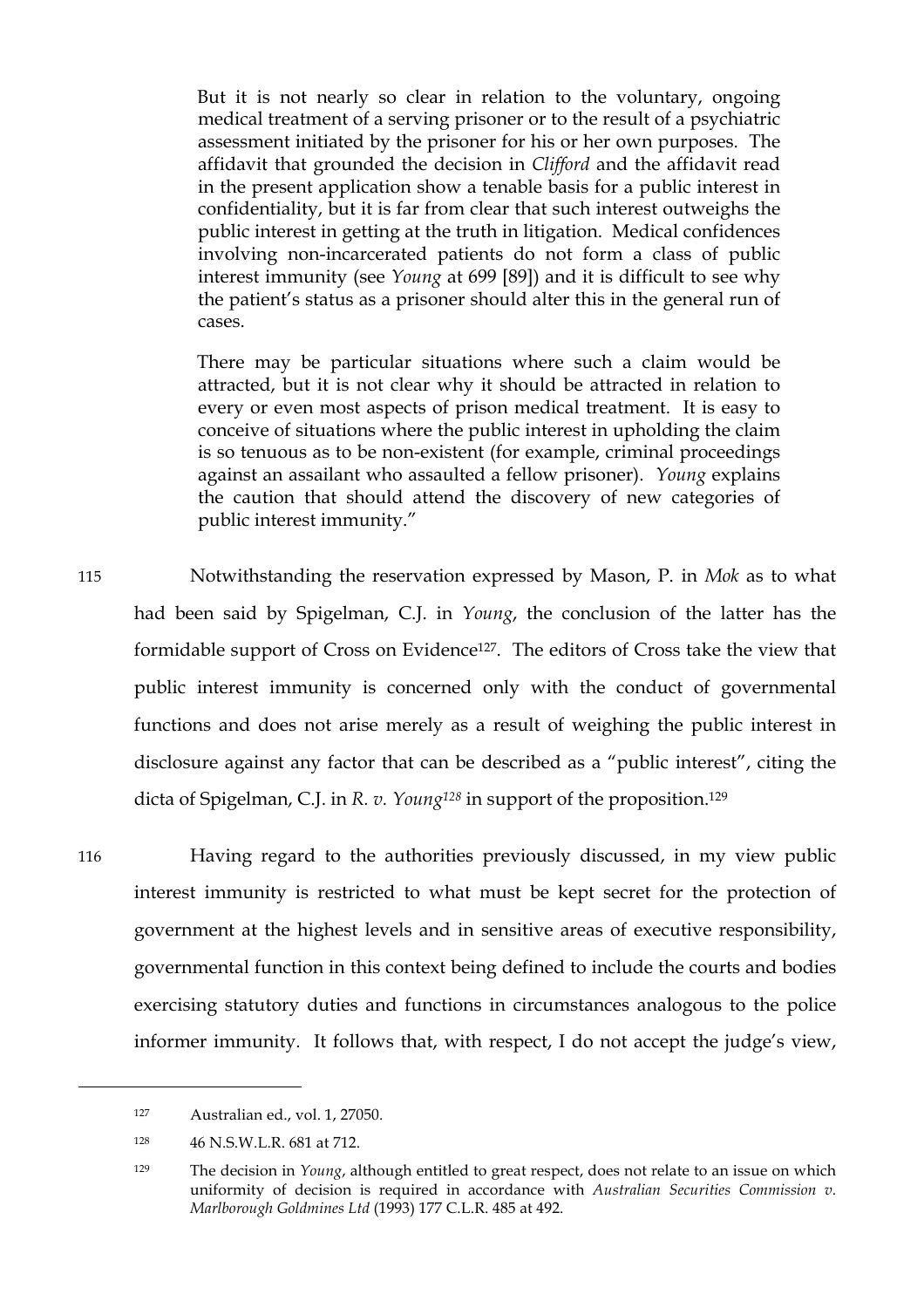that a governmental interest is not required. This difference of opinion is, however, of little consequence to the outcome of the appeal.

## *A governmental function?*

117 Counsel for the Hospital argued that there had been established the requisite public interest which requires public interest immunity, being the effective functioning of an entity which has been authorised under an Act of Parliament to deliver health services to the public. Accordingly it was submitted that the Hospital is entitled to claim public interest immunity attaching to the medical records and other documents referred to in the search warrant the subject of this appeal. It was put that the public interest requiring protection is indistinguishable from the public interest which required protection and was held sufficient to attract public interest immunity in *D v. NSPCC.* 

118 The circumstances which are said to result in the Hospital performing a governmental function were as follows. Three separate periods were referred to in evidence. The first, from 1 August 1995 to 30 June 2000 was as follows. The Hospital was said to be a "campus" of the Women's and Children's Health Care Network and a "metropolitan hospital" incorporated under the provisions of the *Health Services Act* 1988. Each "metropolitan hospital" was required to have a board of directors, by s.40D of the *Health Services Act*, now repealed. The board was appointed by the Governor in Council on the recommendation of the Minister for Health of Victoria. Section 40D(2) of the *Health Services Act* prescribed the functions of the board of directors of each "metropolitan hospital", and these functions included the development of strategies to ensure the provision of health services of the hospital. The Hospital was established pursuant to guidelines for the delivery of public hospital services to eligible persons in Victoria. The Governor in Council had power to remove a director of the board. The Chief General Manager pursuant to the *Health Services Act* could give directions in writing to the Hospital about the number and types of patients the Hospital should treat, the facilities which the Hospital should employ or refrain from employing, the manner in which and the extent to which the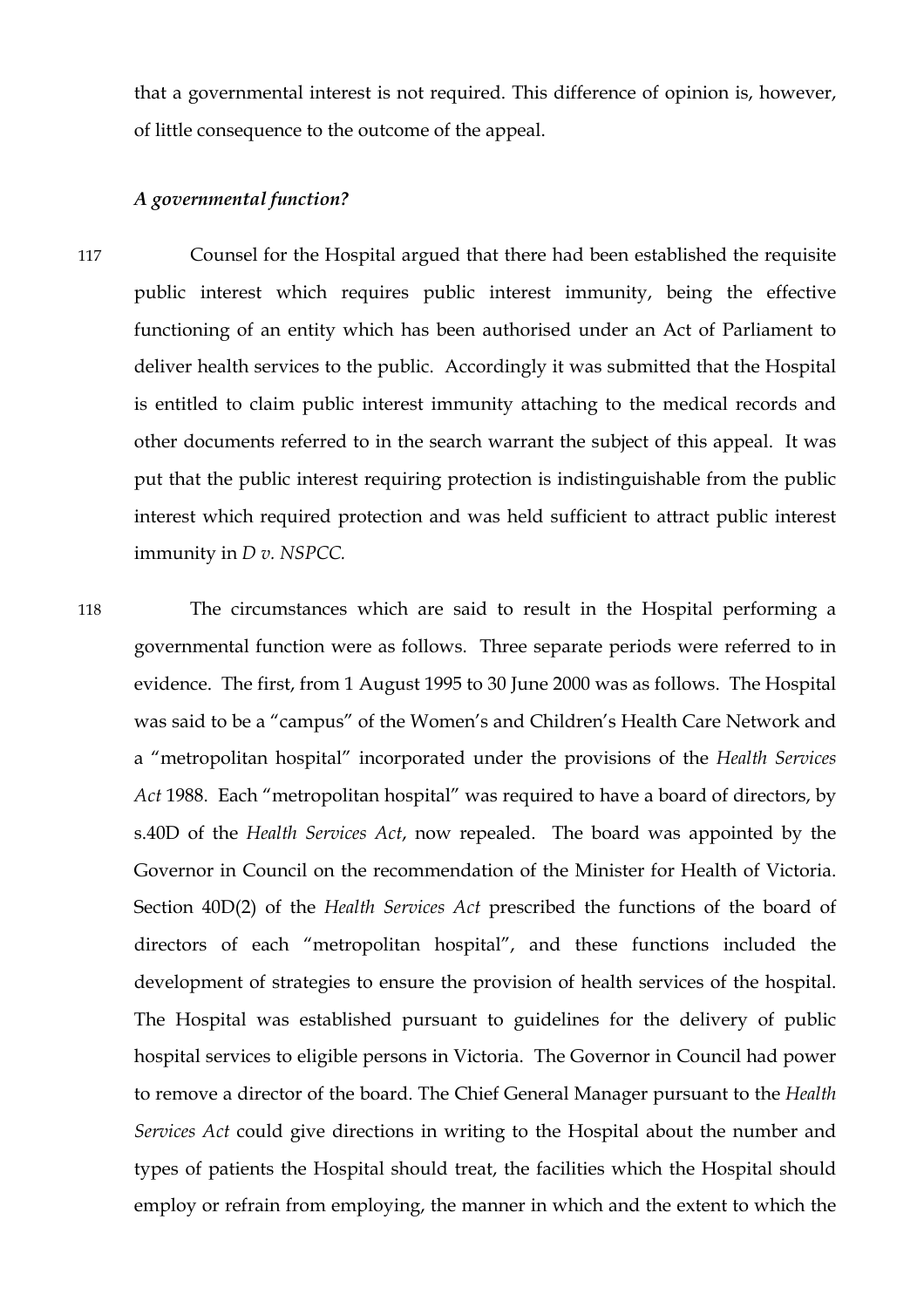admission of patients, patient care and treatment should be coordinated between hospitals, accounts and records to be kept by the Hospital and the inspection of them, and acts that should be "taken or avoided to enable the State to comply with the terms of any agreement made between it and the Commonwealth".

119 From 1 July 2000 to 30 June 2004, the Hospital continued to be a "campus" of women's and children's health and a "metropolitan health service" incorporated under the provisions of the *Health Services Act*. As before the Hospital as a "metropolitan health service" was required to have a board of directors, appointed by the Governor in Council on the recommendation of the Minister. The Governor in Council retained the power to remove a director of the board. Section 65S(2) of the *Health Services Act* prescribed the functions of the board of each "metropolitan health service" which plainly included the Hospital. These functions included the development of strategies to ensure the accountable and efficient provision of health services and the establishment and maintenance of effective systems to ensure that the health services provided met the needs of the community served by the "metropolitan health service". The government retained control over the Hospital under the *Health Services Act*, for example if the Minister were satisfied that the "metropolitan hospital service" was not performing to the appropriate standard, the Minister was entitled to exercise certain powers.

120 From 1 July 2004 to the present, the Hospital was established as a "public health service" as defined in the *Health Services Act* 1988. The objects of the Hospital included the object of providing high quality health services to the community, and the core object of the Hospital was to provide public health services in accordance with the principles established as guidelines for the delivery of public hospital services in Victoria. As before the *Health Services Act* required that the Hospital have a board of directors, appointed by the Governor in Council, who also had power to remove a director. The *Health Services Act* continued to prescribe the functions of the board of directors of the Hospital, and the Minister retained power to issue directions to the board on any matter which the Minister considered to be in the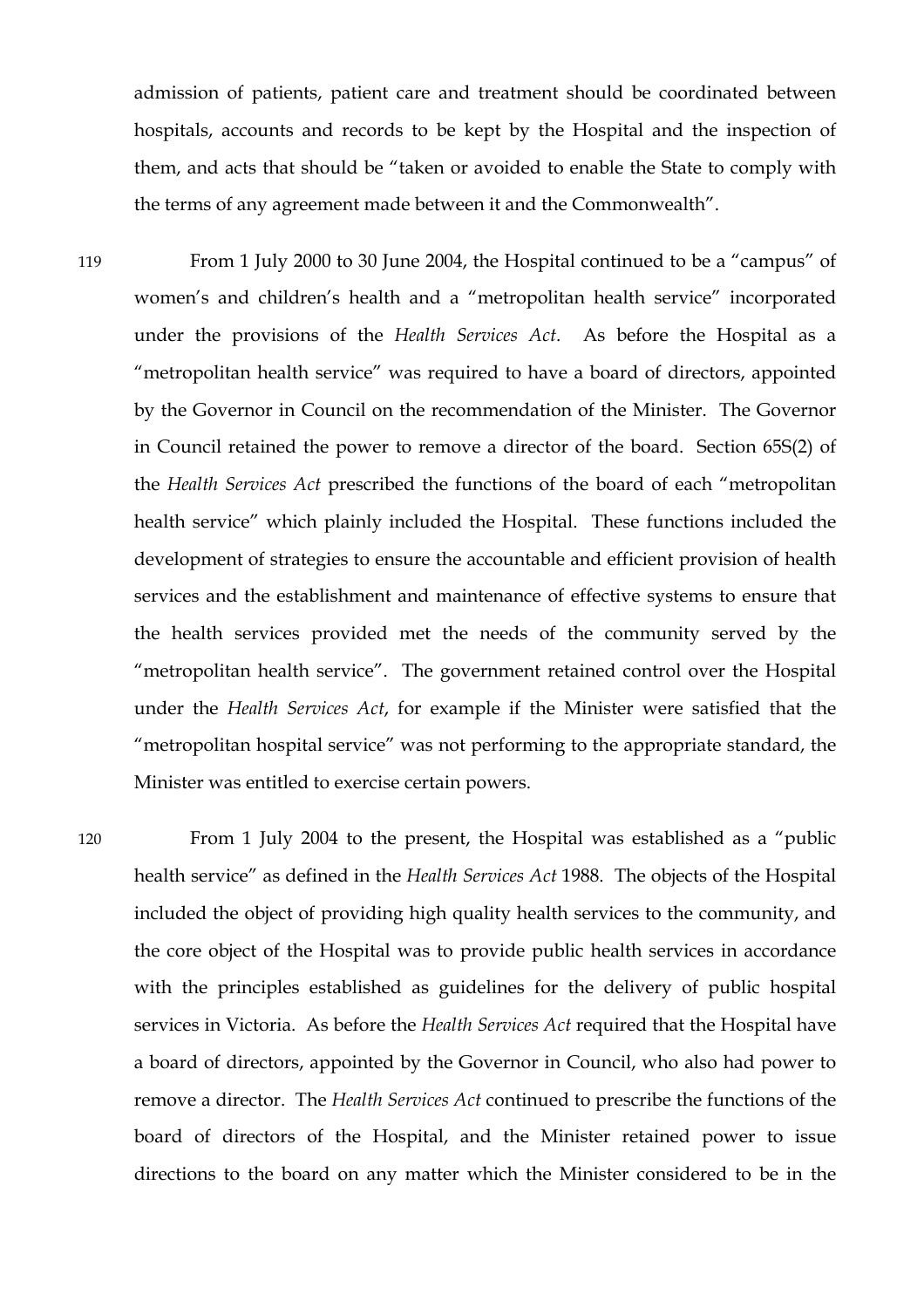public interest. The board was required to prepare a strategic plan for the operation of the "public health service". The Minister retained control to exercise powers under the *Health Services Act* if satisfied that the Hospital was not performing to the appropriate standard. The Hospital is required to prepare and submit an annual report.

121 The foregoing material clearly shows that the Hospital was at all relevant times a public hospital with a board of directors appointed by the Governor in Council, and from which any director could be removed, in each case on the recommendation of the Minister for Health. The Hospital delivers public hospital services to eligible persons (specifically women and children) free of charge in accordance with directions emanating from government covering the number and types of patients the Hospital should treat, the facilities the Hospital should employ, and the manner in which and extent to which the admission of patients and patient care should be coordinated between hospitals. The Hospital carries out these activities with public funding for which it is required to account under the *Financial Management Act* 1994.

122 It follows that the Hospital is, I think, clearly part of the public service and potentially within the reach of public interest immunity, if and insofar as that concept is limited to a "governmental function".130 It does not necessarily follow, however, that in the provision of medical services the Hospital is involved in a relevant governmental function.

123 It is, I think, an issue of considerable difficulty whether the Hospital can be said, as was contended, to have demonstrated the requisite public interest requiring protection insofar as it provides advice and treatment to women patients concerning reproductive matters including obstetrics and gynaecological care. In so doing, the Hospital does, of course, provide such services in the very same manner as do a number of private hospitals – although that would not alone prevent the provision of

<sup>130</sup> Cf. *Central Bayside Division of General Practice v. Commissioner of State Revenue* [2005] VSCA 168 at [10] per Chernov, J.A.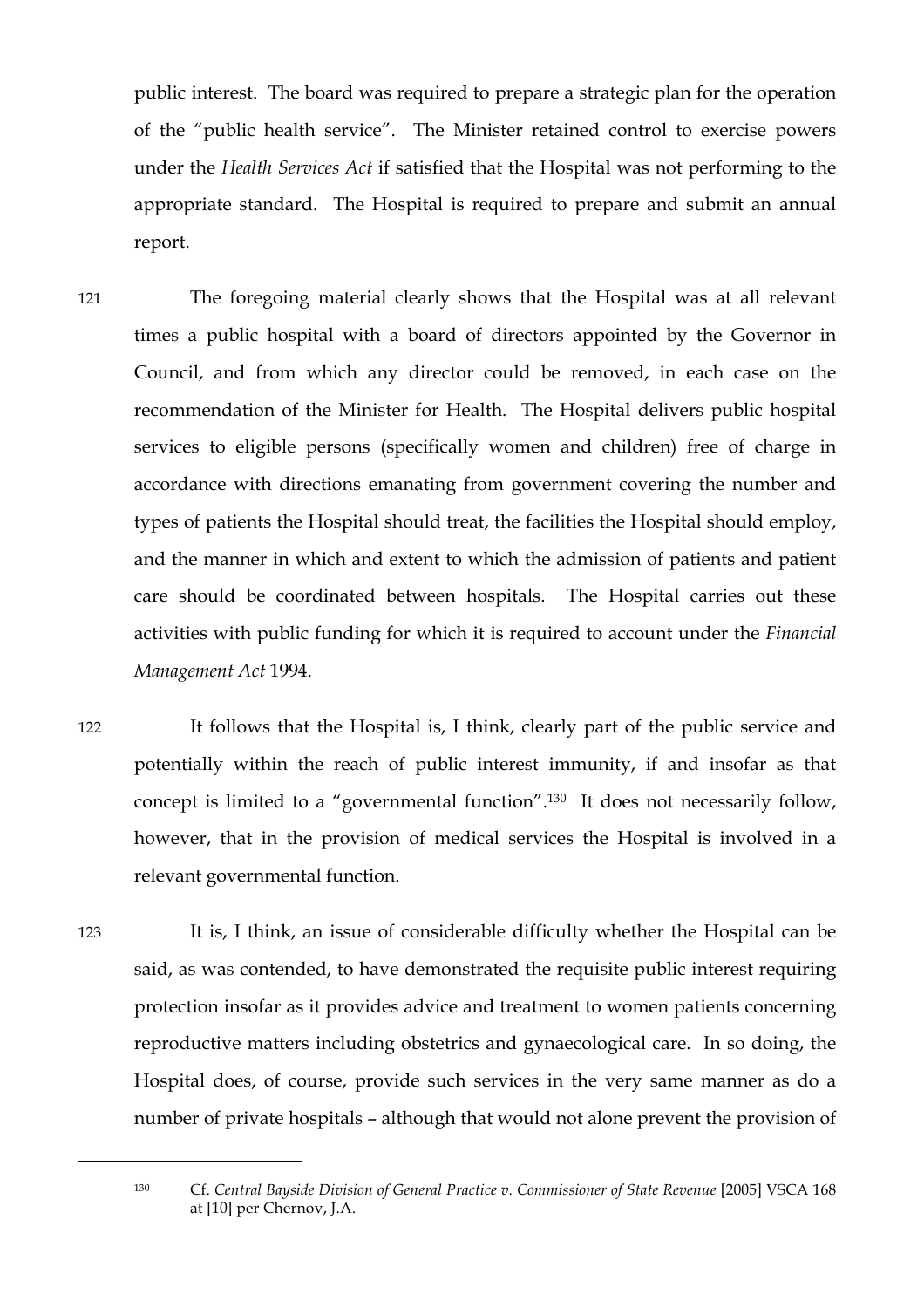such services by the Hospital being regarded as governmental in nature.<sup>131</sup> In this context, I note that in *British Steel Corporation v. Granada Television132* Lord Fraser of Tullybelton stated that public interest immunity did not protect information imparted in confidence by patients to their doctors. To like effect is the statement in *R. v. Young133* by Spigelman, C.J. (already quoted) that –

"'The 'business of the Department of Health' to which reference is made, consists of the provision of sexual counselling services to individuals. This is not governmental in character, even if it is supplied by a public institution."

That medical confidences involving non-incarcerated patients do not form a class of public interest immunity was also the view of Mason, P. in *Lok v. N.S.W. Crime Commission134*.

124 The claim of the Hospital to immunity is obviously not of the same nature as that of an individual patient (or doctor). In substance the Hospital claims that the whole public health system could be adversely affected if personal medical information could be seen as insecure and open to scrutiny. In the circumstances it is, I think, preferable to put to one side my substantial reservations as to whether the Hospital is entitled to claim immunity in the manner suggested, and turn to the balancing exercise.

## *The balancing exercise*

 $\overline{a}$ 

125 The magistrate's decision was based in part on the failure of the Hospital to provide supportive evidence, relying on what had been said by Spigelman, C.J. in *Young*<sup>135</sup>. In the present case the judge said<sup>136</sup> that the magistrate had erred in taking

- <sup>133</sup> 46 N.S.W.L.R. 681 at 60 at [65], see also at [89].
- <sup>134</sup> [2002] N.S.W.C.A. 53 at [31].
- <sup>135</sup> 46 N.S.W.L.R. 681 at [114]-[115].
- <sup>136</sup> Reasons for Judgment at [101].

<sup>131</sup> Compare *Ambulance Services of N.S.W. v. Deputy Commissioner of Taxation* (2003) 130 F.C.R. 477 at 487; *Central Bayside Division of General Practice v. Commissioner of State Revenue* [2005] VSCA 168 at [9] per Chernov, J.A.

<sup>132 [1981]</sup> A.C. 1096 at 1196.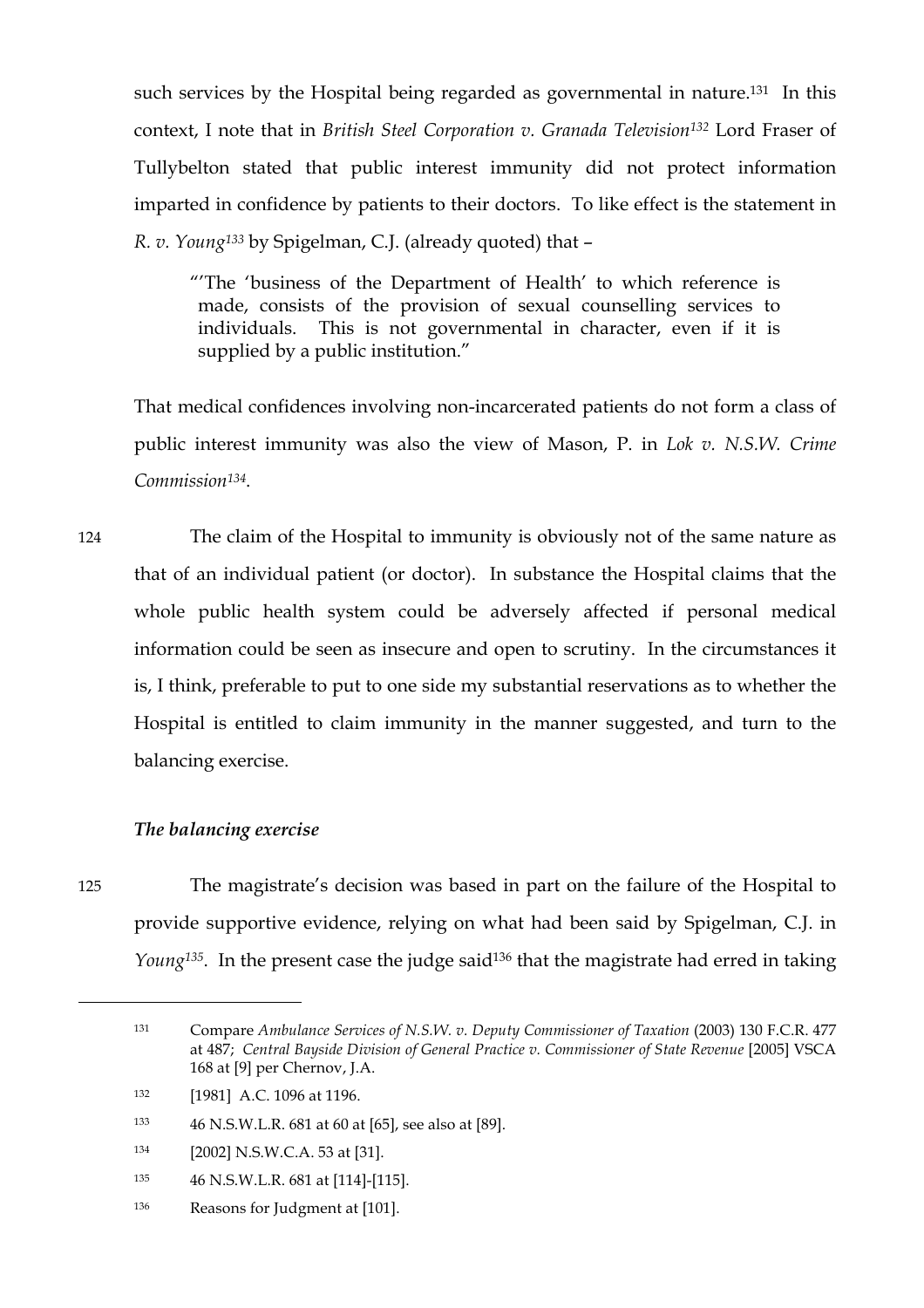this view, and that the comments of Spigelman, C.J. related to the creation of a new category of privilege and were not concerned with the claim to public interest immunity. With great respect, I do not accept this as correct, since the Chief Justice went on expressly to incorporate by reference that part of his reasons into the section of the judgment dealing with public interest immunity.137

## *Dr Bayly's affidavit*

126 Dr Bayly's affidavit set out in detail her concern that women patients may not approach the hospital or indeed may mislead the hospital in relation to sensitive matters concerning their health dealing with pregnancy and termination. The judge in his reasons for judgment in this matter treated Dr Bayly's statements of concern as applicable to all public hospitals in this State dealing with the care of pregnant women and termination of pregnancy. His Honour identified the matters relevant to non-disclosure in the public interest<sup>138</sup> as follows -

- 1. Public hospitals provide services to women patients of a gynaecological and obstetric nature which because of expense cannot always be performed in the private health system.
- 2. The provision of good health care for pregnant women depends upon a relationship of trust between patient and the provider of the health services.
- 3. Trust requires non-disclosure of personal information and treatment and the maintenance of the confidential relationships.
- 4. The patient knows of the privacy obligations and relies upon them.
- 5. The provision of proper and accurate information by a patient is

<sup>137</sup> See 46 N.S.W.L.R. 681 at 695 [68].

<sup>138</sup> Reasons for judgment at [132].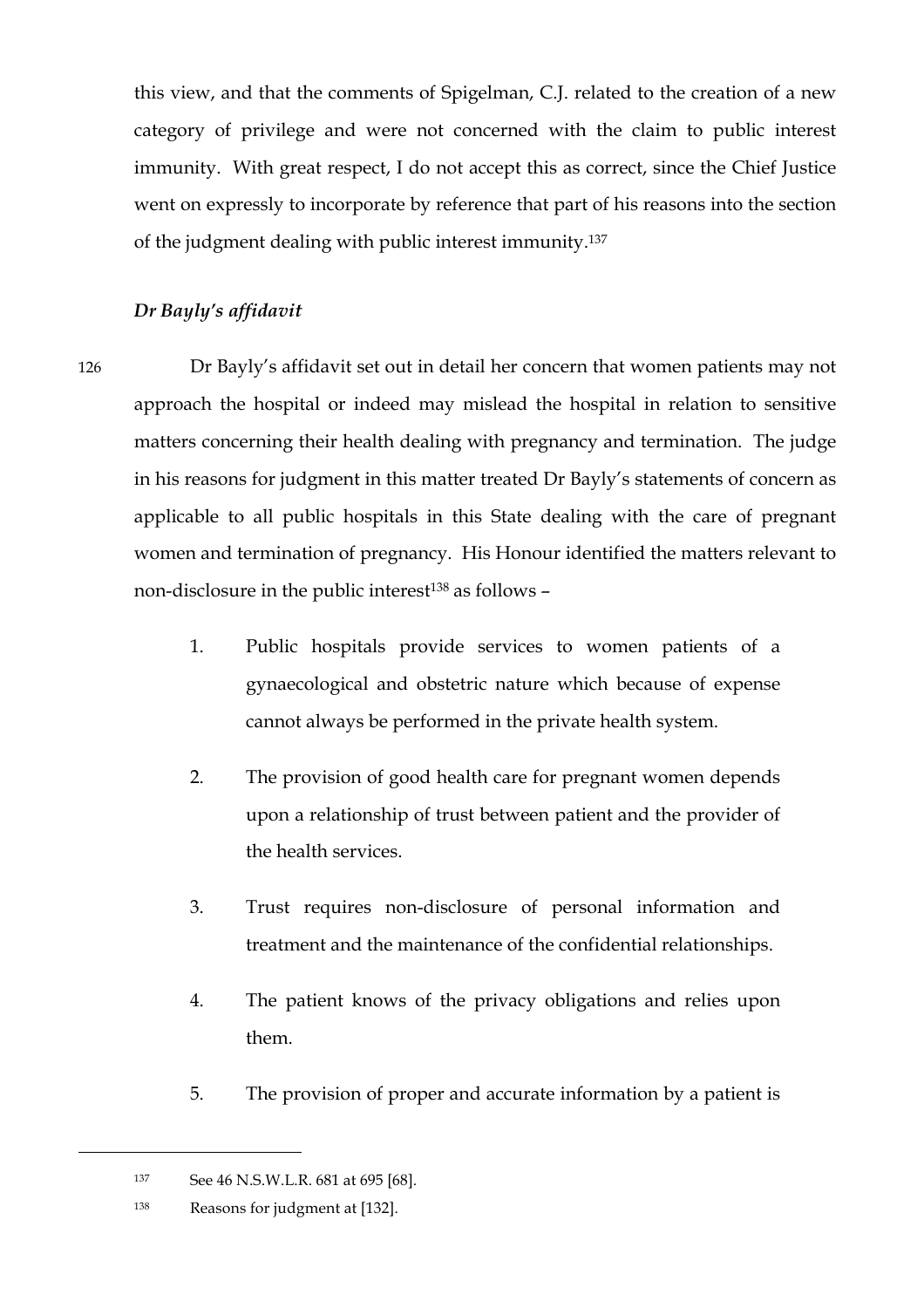necessary for the health professional to know to determine and carry out the necessary treatment.

- 6. The prospect of disclosure may discourage patients from seeking care or lead to them going from hospital to hospital or withholding information which is relevant to the treatment or giving misleading information resulting in delayed or adverse outcomes.
- 7. The withholding or misrepresentation of information may delay health services resulting in further and unnecessary expense.
- 8. Loss of trust could adversely affect the whole public health system because of the reluctance of pregnant women to seek treatment or failure to reveal accurately or at all, all relevant information.
- 9. Women patients expect privacy in sensitive areas relating to relationships, sexual behaviour, contraception, fertility, sexually transmitted diseases, and reproductive health and if a woman patient knows such information could be disclosed by compulsion of law, it could lead to non-disclosure of, or misleading, information.
- 10. Pregnancy termination is a major health issue and history prior to the Menhennitt ruling in 1969 shows that desperate pregnant women sometimes took desperate measures which are health and life-threatening. There is a concern that this could happen again if confidence was not maintained.
- 11. The fear of disclosure may discourage women from seeking safe care in a timely way in respect to termination of a pregnancy.
- 127 Counsel for the Hospital argued that this compilation failed to include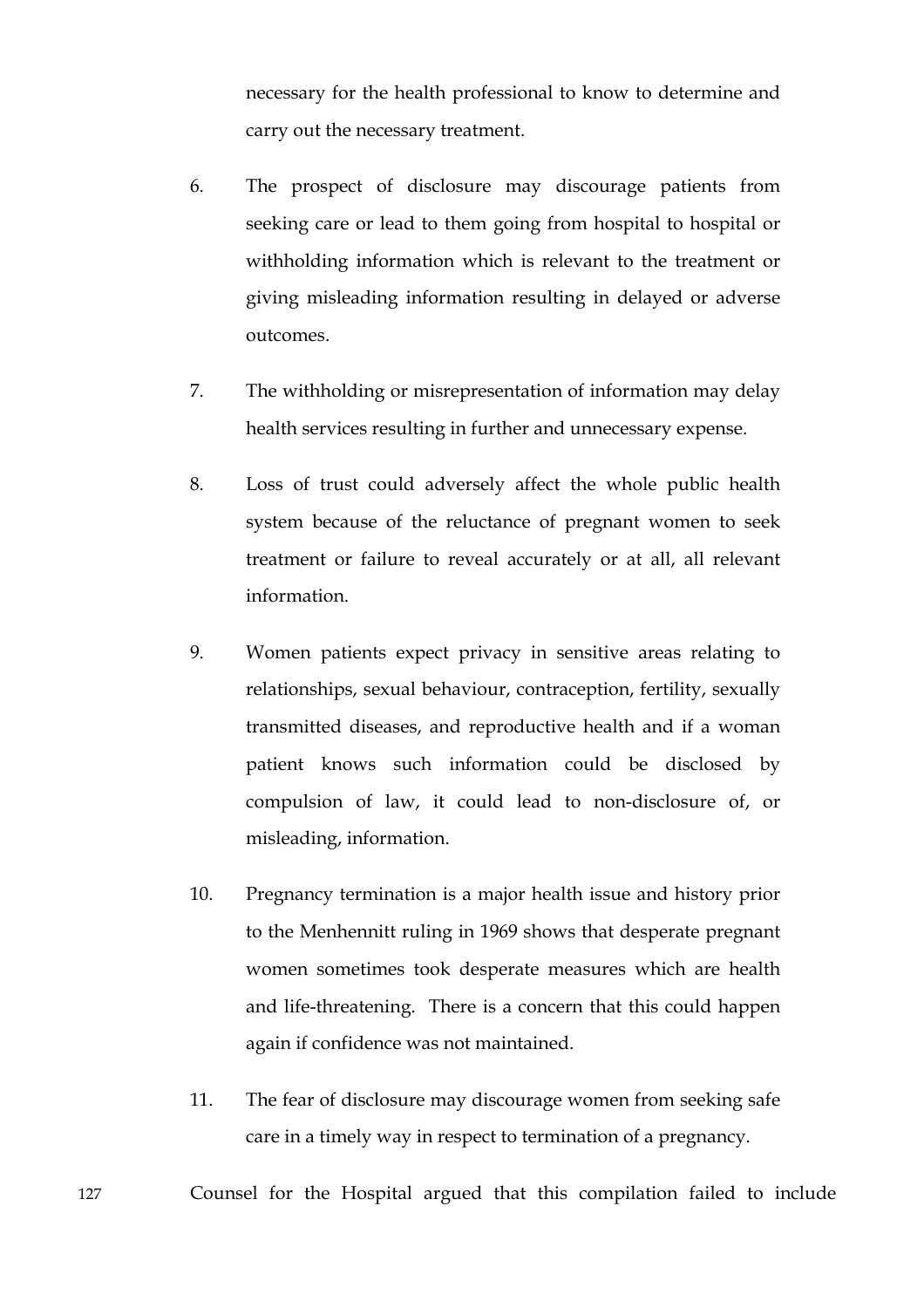Dr Bayly's enumeration of examples and special requests for confidentiality which it was said showed the special sensitivity of the women's concerns and the frequency with which the Hospital's staff were asked for assurances as to confidentiality. Particular complaint was made that mention had not been made of Mrs X's anxiety and the risk to her fragile mental health due to the fear of her confidentiality being breached.

128 Counsel for the Hospital made the following submissions based principally on the evidence of Dr Bayly, in submitting that the judge had erred in the requisite balancing exercise. The first argument was that the judge failed to take into account the particular circumstances of this case. It was in evidence that Mrs X threatened to leave the Hospital and commit suicide if her pregnancy were not immediately terminated and that her mental state continued to be fragile and was further threatened by the fear of her confidentiality being breached. She had refused her consent to the release of the documents and reference was made to the fact that the complaint had not been made by the patient or any family member related to Mrs X. It was submitted that as in *Clifford v. Victorian Institute of Forensic Health*, where attention had been concentrated on the potential harm to the individual affected, this case involved a "unique concatenation of facts". The unique importance of this case and the weight which should be given to the public interest was said to be supported by the statement of Dr C that the patient had said that she would kill herself rather than have the baby, and that he was very concerned she would take her life unless her pregnancy was terminated. Dr Bayly had also deposed that she was concerned that the release of the medical records in this case could even in part see a return to the unsafe and illegal attempts to secure abortion where many women were damaged for life in the circumstances existing prior to the Menhennitt ruling. Dr Bayly had also deposed that if the medical records in this case were released, there is a likelihood that other women who had already been treated at the Hospital would be concerned about similar exposure. Accordingly it was contended that there is an inextricable link between confidentiality and public health and that the encouragement of patients to seek medical assistance is the first step in reaching the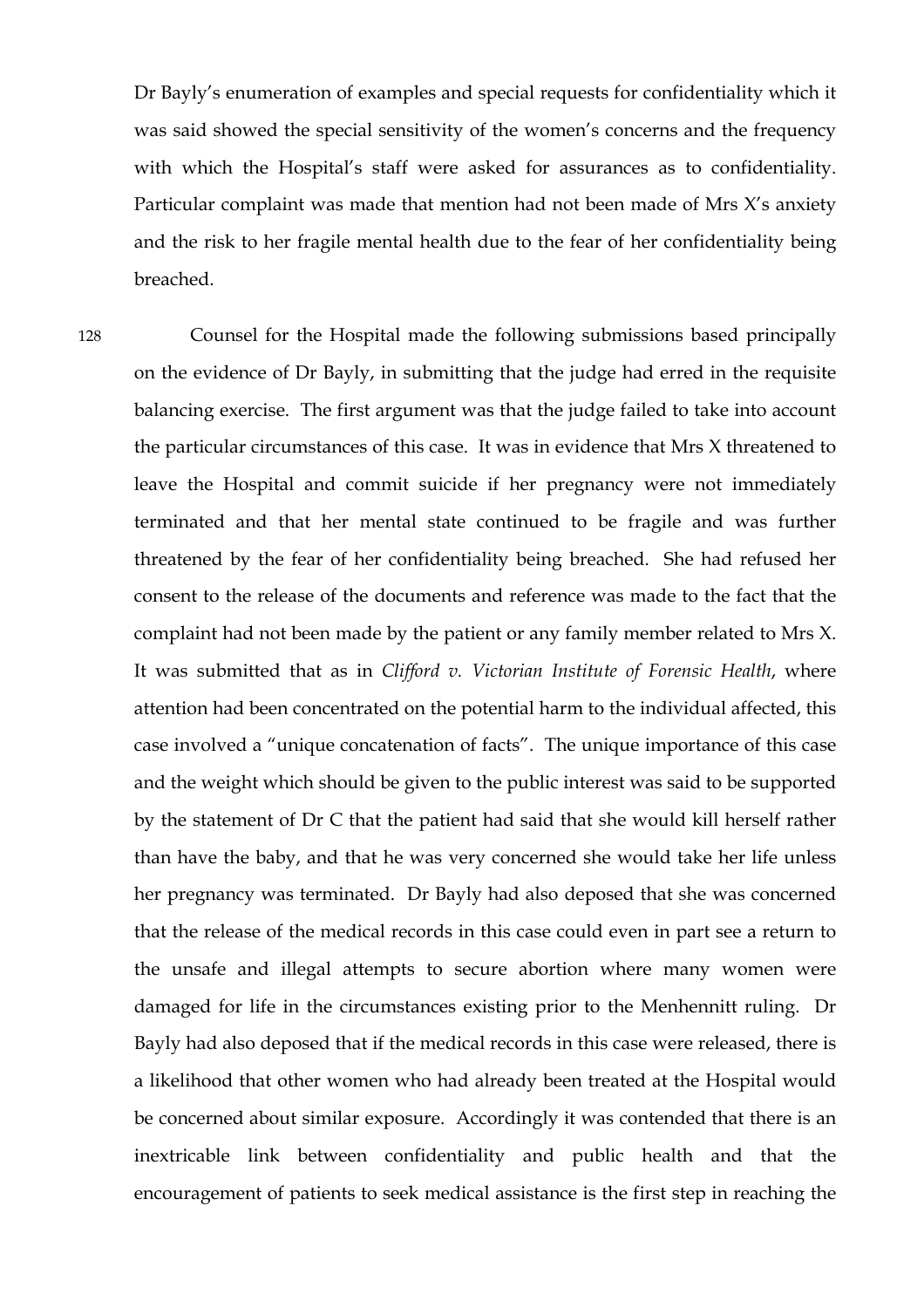goal of promoting public health and the effect of medical treatment of good quality. Preservation of confidentiality, it was argued, is the only way of securing public health. Drawing on what had been said by Bowen, C.J. in *Aboriginal Sacred Sites Protection Authority v. Morris & Ors.*<sup>139</sup> the factors claimed to be of critical importance in deciding whether public interest immunity should attach were said to be the confidentiality of the material, the fact that disclosure might dry up a source of information, the protection of informers against disclosure, and the question whether the information was necessary for the statutory body (in this case the Board) to perform its functions.

129 It was then argued that on the facts of this case it should be recognised that the patient provides information to the Hospital on a confidential basis. The patient may well seek alternative, inferior "confidential" treatment to their detriment if disclosure would result. Patients must be encouraged to seek necessary treatment and avoid inferior treatment and the Hospital could not perform its functions properly and effectively if confidential information of the relevant class were liable to be disclosed. Accordingly, the nature and extent of the harm outweighed the desirability of the evidence being given. In this case it was submitted that there was particular harm to the patient, physical, psychiatric and psychological, as well as general harm to the work of the Hospital, its reputation and the community at large.

130 I have already mentioned<sup>140</sup> the next four arguments made by the Hospital, that the judge should have inspected the documents, that his Honour reached conclusions to which he was not entitled, that the judge should have taken into account that the Board already had the majority of the relevant documents and finally that his Honour did not take into account applicable provisions of international human rights conventions.

 $\overline{a}$ 

131 I shall take first the last of these submissions, then the second, and finally the first, third and fourth together.

<sup>139</sup> (1986) 65 A.L.R. 247 at 251.

<sup>140</sup> Paragraphs [95]-[98] above.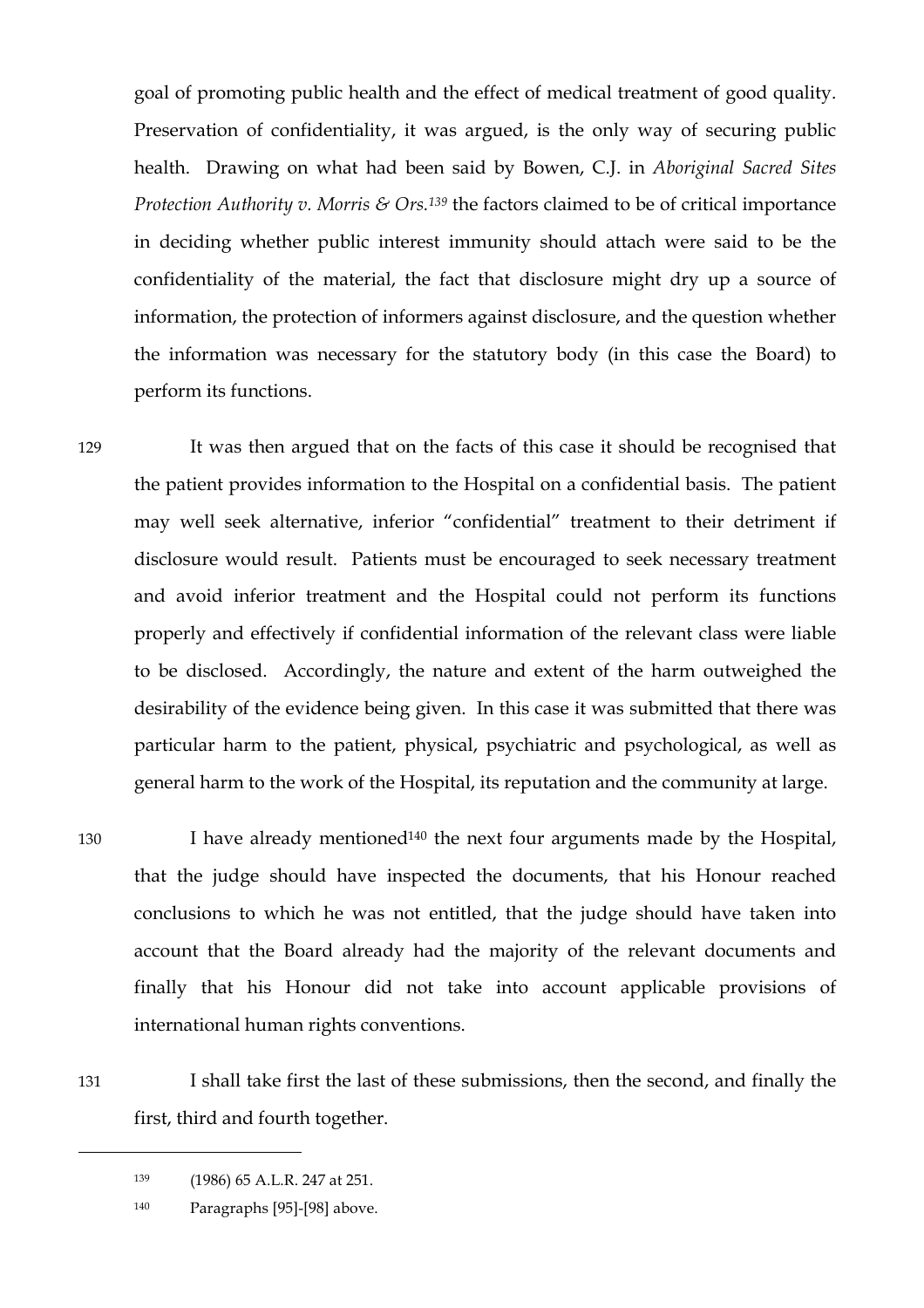132 Before dealing with the international conventions relied on by the Hospital, it is convenient to mention relevant Victorian legislation. There is plainly a considerable public interest in the protection of medical confidentiality, which was not disputed by the Board. The Victorian Parliament has, however, dealt with questions of medical confidentiality in several pieces of legislation. First, s.28(2) of the *Evidence Act* 1958 provides that no physician or surgeon shall without the consent of his patient divulge in any civil suit, action or proceeding any information which he has acquired in attending the patient. Next, s.141(2) of the *Health Services Act* 1988 provides a further measure of protection to medical confidentiality, although the section does not prevent the disclosure of medical information to which the section applies if the person is "expressly authorised, permitted or required to give such information under this or any other Act". The sub-section is also subject to a lengthy list of exceptions set out in s.141(3). Furthermore, the *Health Records Act* 2001, to which the Health Privacy Principles are attached (by Schedule 1) also provides further protection to medical confidentiality, although similarly qualified. Health Privacy Principle 2.2(c) permits the use of health records where "the use or disclosure is required, authorised or permitted whether expressly or implicitly by or under law (other than a prescribed law)".

133 In the present matter the Board obtained a warrant to obtain records from the Hospital pursuant to s.93A of the *Medical Practice Act* 1994. The warrant was sought under s.93A(1)(b), namely for the purposes of investigating a complaint under the Act which if substantiated might provide grounds for suspension or cancellation of registration of a medical practitioner.

134 Reference to the legislation previously referred to shows that under the relevant legislative provisions, Parliament has taken the view that the public interest in medical confidentiality is not unqualified. In each case, Parliament has recognised that the public interest in the protection of medical confidentiality may be required to give way to a competing public interest. It is necessary to bear in mind, therefore,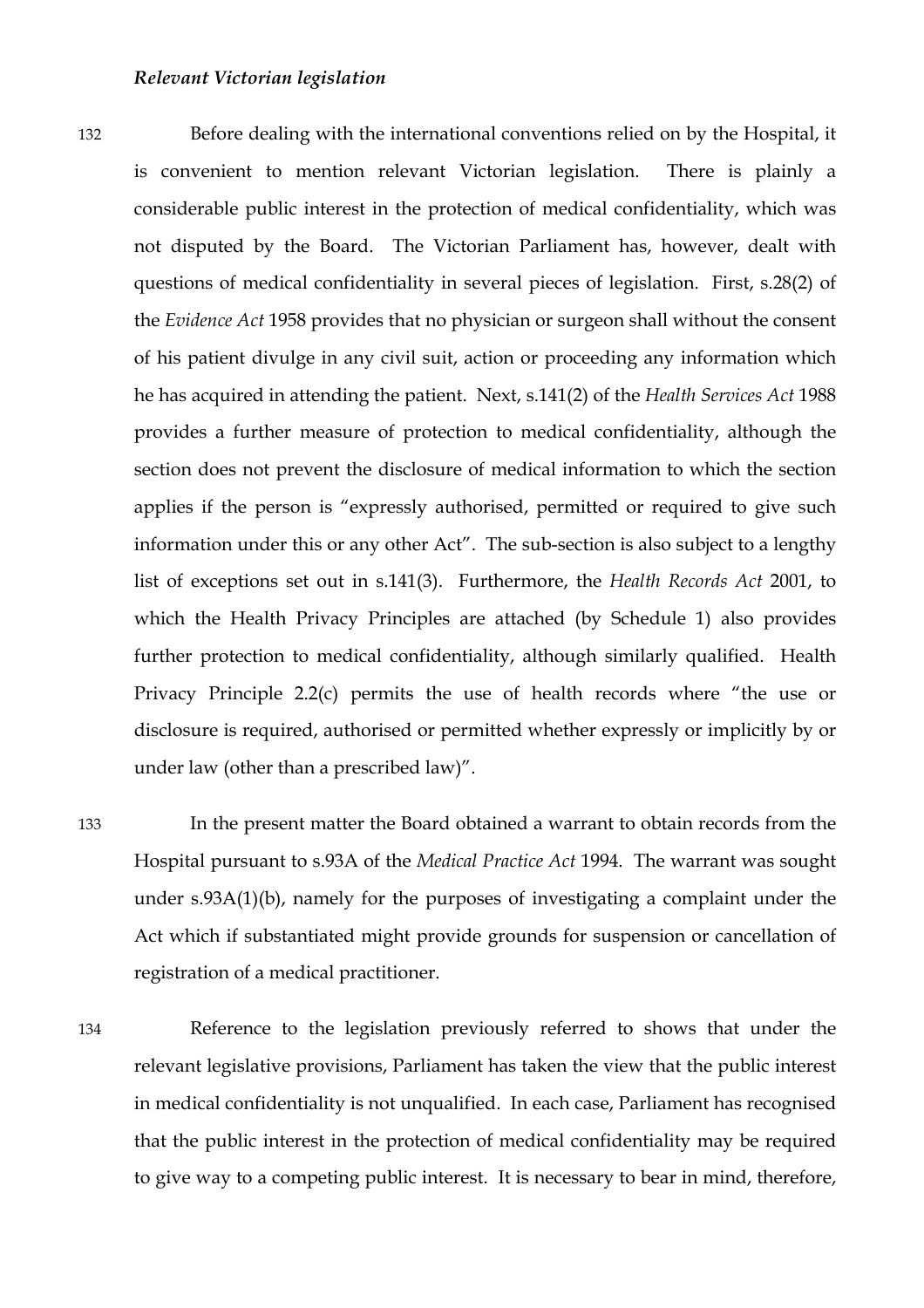when considering the Hospital's claim to public interest immunity for medical records, that Parliament has considered the question of the protection necessary for medical confidentiality in great detail in various pieces of legislation, and the fact such legislation permits the disclosure of medical records when a different public interest (such as a requirement for disclosure under other legislation) is considered to require it. As Abadee and Barr, JJ. observed in *R. v. Young141*, the Court is in effect invited by the Hospital to prevent disclosure of the documents in such a way as to supplant the judgment of Parliament and thus to perform a legislative function, and this in circumstances where it has been said that "It is clear that both common law and statute law subordinate private confidence [in medical confidentiality] to the wider public interest."142

## *The international conventions relied on by the Hospital*

135 The Hospital relied first on article 17 of the International Covenant on Civil and Political Rights (ICCPR) which provides –

- "1. No-one shall be subjected to arbitrary or unlawful interference with his privacy, family, home or correspondence, nor to unlawful attacks on his honour and reputation.
	- 2. Everyone has the right to protection of the law against such interference or attacks."

Australia is a party to the ICCPR although it has not been fully incorporated by statute into Australian municipal law. The Hospital argued, however, that Victorian statutes should be interpreted and applied, as far as their language permits, so as to be in conformity with Australia's obligations under an international convention, and put forward various authorities to demonstrate that Australian courts had been prepared to consider the use of international human rights conventions in considering the proper interpretation of legislation.143

<sup>141</sup> 46 N.S.W.L.R. 681 at [220].

<sup>142</sup> *R. v. Lowe* [1997] 2 V.R. 465 at 485.

<sup>143</sup> See, for example, *John Fairfax Publications Pty Ltd v. Doe* (1995) 37 N.S.W.L.R. 81 at 89-90 per Gleeson, C.J, and 97-98 per Kirby, P.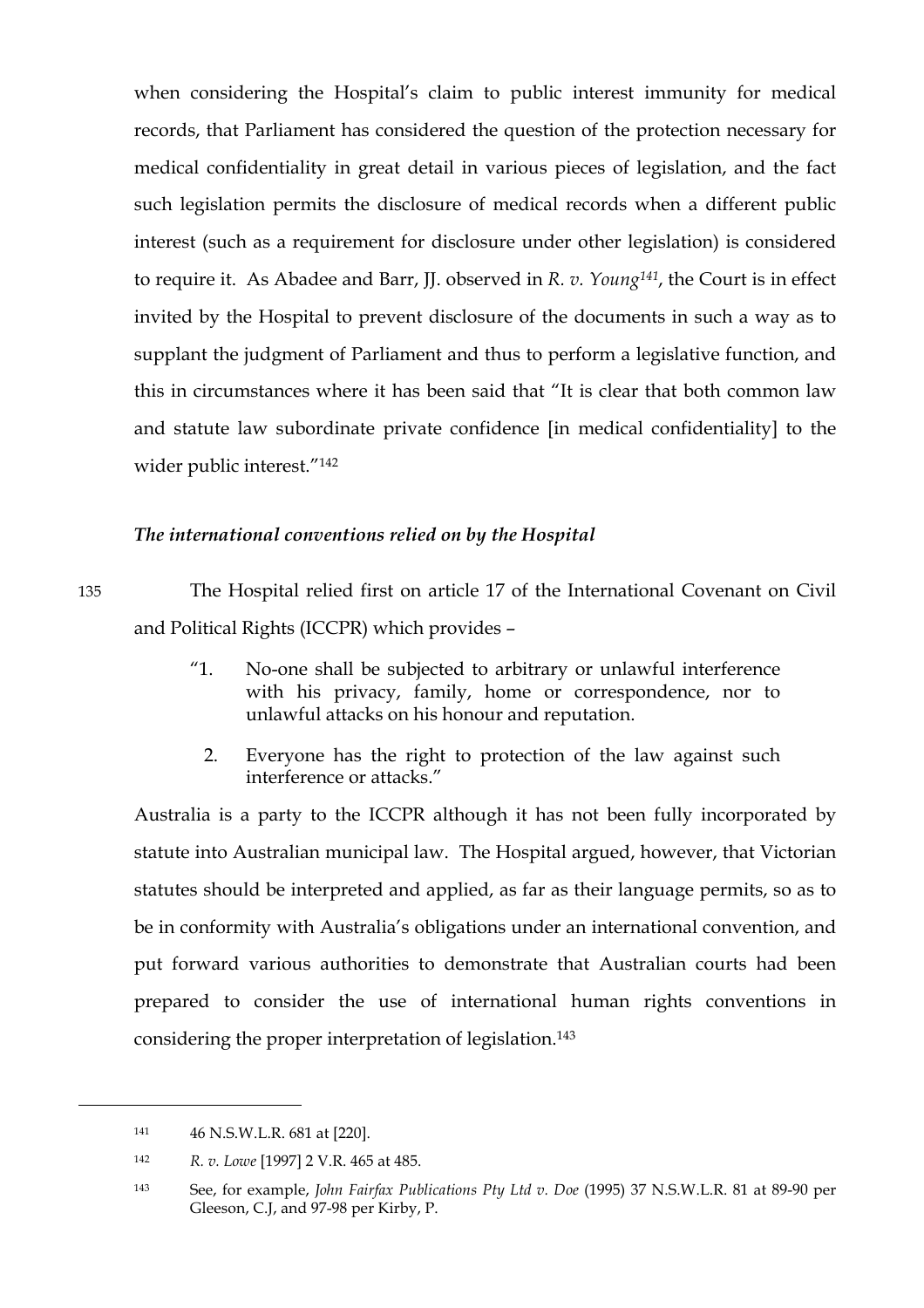136 In my view article 17 of the ICCPR does not assist the Hospital's argument. It could only have a bearing upon whether the Board had the power to seize medical records if that seizure could properly have been found to be "arbitrary or unlawful". In the circumstances of this case, it seems to me impossible to argue that the seizure of the documents under a warrant issued by the Magistrates' Court under s.93A of the Act could be said to be arbitrary or unlawful. The Board's attempts to obtain access to these medical records were made only after the Board had received a complaint, and had determined that the documents were required so that it could discharge its functions by investigating a medical procedure which was indisputably "at the extreme margins of current practice at the Hospital". The Board has a statutory duty to investigate notifications that it receives<sup>144</sup>. The Board was plainly entitled, indeed required, to investigate notifications that it had received, and if the complaint were substantiated it was possible that one or more medical practitioners involved could be found to have engaged in unprofessional conduct of a serious nature. When the Board sought to investigate these allegations, the non-coercive attempts first used to obtain the documents had been exhausted before the search warrant was obtained. It follows in my view that the application to the Court in these circumstances for the obtaining of a search warrant could not be described as "arbitrary".

137 The Hospital next sought to rely on article 12 of the International Covenant on Economic Social and Cultural Rights (ICESCR) and article 12 of the Convention on the Elimination of All Forms of Discrimination Against Women (CEDAW). Article 12 of the ICESCR provides –

- "1. The States Parties to the present covenant recognise the right of everyone to the enjoyment of the highest attainable standard of physical and mental health.
	- 2. The steps to be taken by the States Parties to the present Covenant to achieve the full realisation of this right shall include those necessary for:

<sup>144</sup> *Medical Practice Act* 1994 s.25.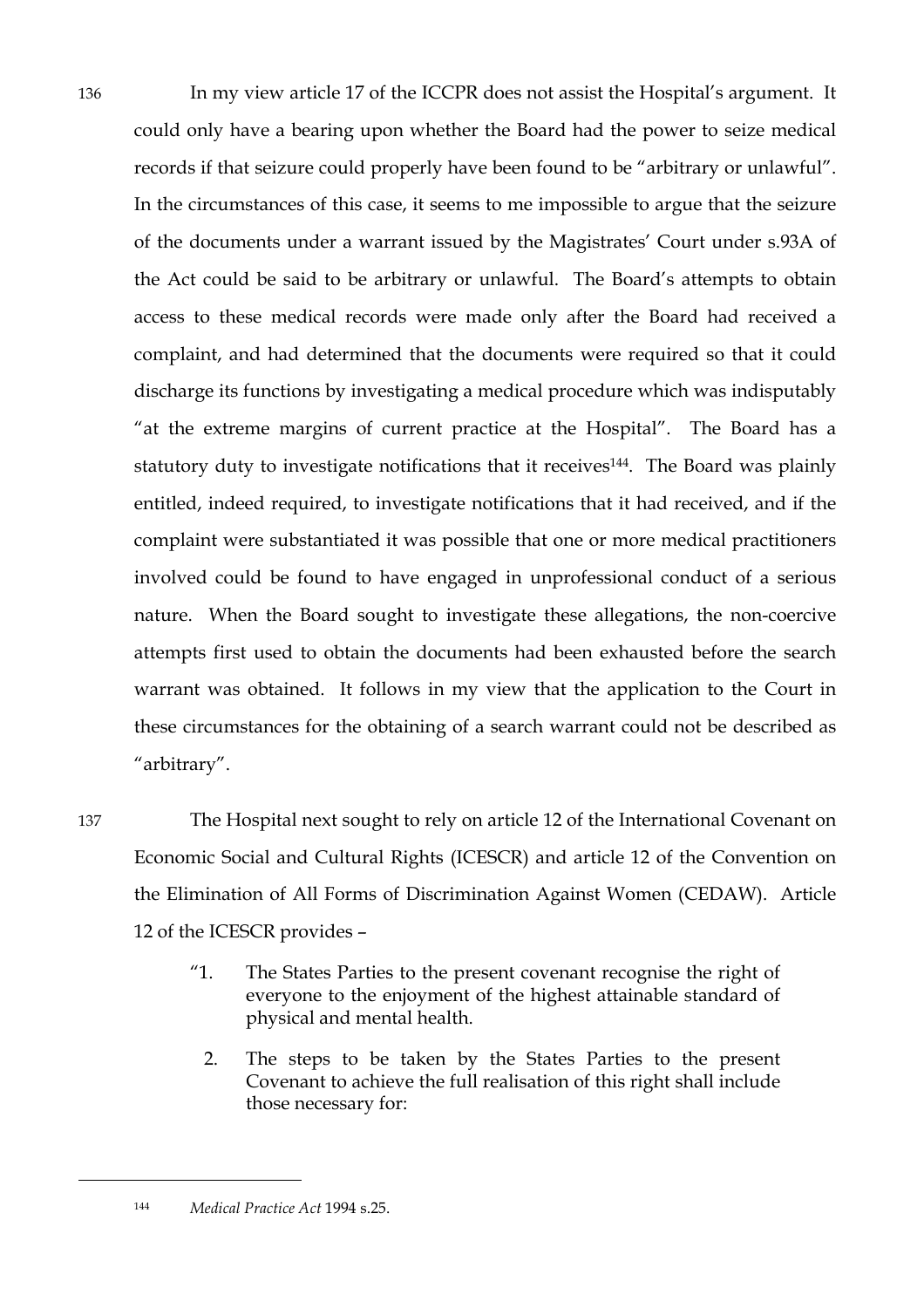- (a) the provision for the reduction of the stillbirth-rate and of infant mortality and for the healthy development of the child;
- (b) the improvement of all aspects of environmental and industrial hygiene;
- (c) the prevention, treatment and control of epidemic, endemic, occupational and other diseases;
- (d) the creation of conditions which would assure to all medical service and medical attention in the event of sickness."

Article 12 of the CEDAW provides:

- "1. States Parties shall take all appropriate measures to eliminate discrimination against women in the field of healthcare in order to ensure, on a basis of equality of men and women, access to healthcare services, including those related to family planning.
- 2. Notwithstanding the provisions of paragraph 1 of this article States Parties shall ensure to women appropriate services in connection with pregnancy, confinement and the post-natal period, granting free services where necessary, as well as adequate nutrition during pregnancy and lactation."

138 Australia is a party both to the ICESCR and the CEDAW, although neither of these conventions also has been fully incorporated into Australian municipal law by statute.

139 The Hospital's argument under these two conventions was that although a lack of respect for the confidentiality of patient medical information would be likely to affect both men and women, it might in particular deter women from seeking advice and treatment in relation to matters such as reproductive health and sexual or physical violence, and consequently adversely affect women's health and well being. The argument ran that a lack of confidentiality concerning a patient's medical records would be likely to affect detrimentally the accessibility and acceptability of health services and consequently detrimentally affect the right to health recognised in article 12(1) of the ICESCR. Similarly, a lack of confidentiality concerning a female patient's medical records relating to reproductive health would be likely to have a heightened detrimental effect on the accessibility and acceptability to women of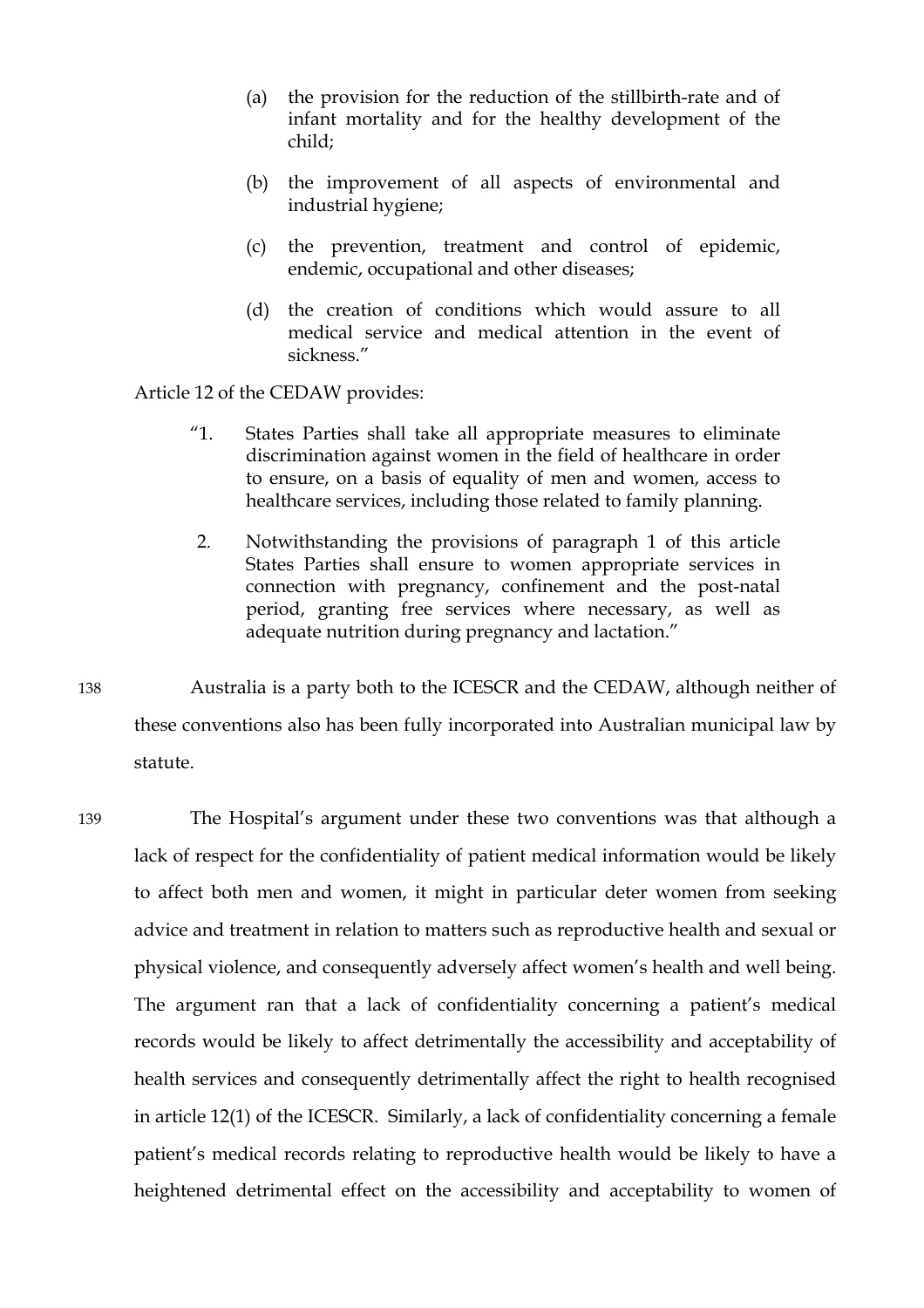reproductive health services which in turn would call into question whether health services would be available on a basis of equality between men and women as required by the ICESCR and the CEDAW.

140 The major premise of the Hospital's reliance on article 12 of both conventions was an asserted lack of confidentiality in relation to medical records. For this State, however, the legislation already referred to demonstrates that there is no such lack of confidentiality, as both the Health Privacy Principles and the *Health Services Act* 1988 demonstrate. On the contrary, Victorian law only permits the medical regulator, the Board, to obtain access to medical records in specific circumstances in order to assist in the discharge of its statutory duty. Insofar as the judge was required to give weight to these conventions in the interpretation of the Victorian legislation, the Hospital, in my view, gains no assistance from them. Insofar as the Hospital relied on the concept of discrimination, I think there was also no evidence to support the claim that the Board's actions were in any way discriminatory. For the reasons I have already given, I would reject the view that the seizure of the Hospital's documents under warrant obtained from the Magistrates' Court could be described as arbitrary or unlawful. I would therefore reject the fifth argument raised by the Hospital, in reliance on the international conventions.

## *The judge's failure to inspect the documents*

141 The second argument made by the Hospital was that the judge was required in the balancing exercise to inspect the documents. There is, I think, nothing in this argument. Neither the magistrate nor the judge was asked to inspect the documents during the hearings below. There is no question of the power of the Court in these circumstances to inspect the documents privately145. The documents were produced

to this Court. I have examined them. Having done so, I am not persuaded that inspection of the documents would have assisted the Hospital's arguments as to the balancing exercise, or affected its outcome.

<sup>145</sup> *Sankey v. Whitlam* (1978) 142 C.L.R. 1 at 46.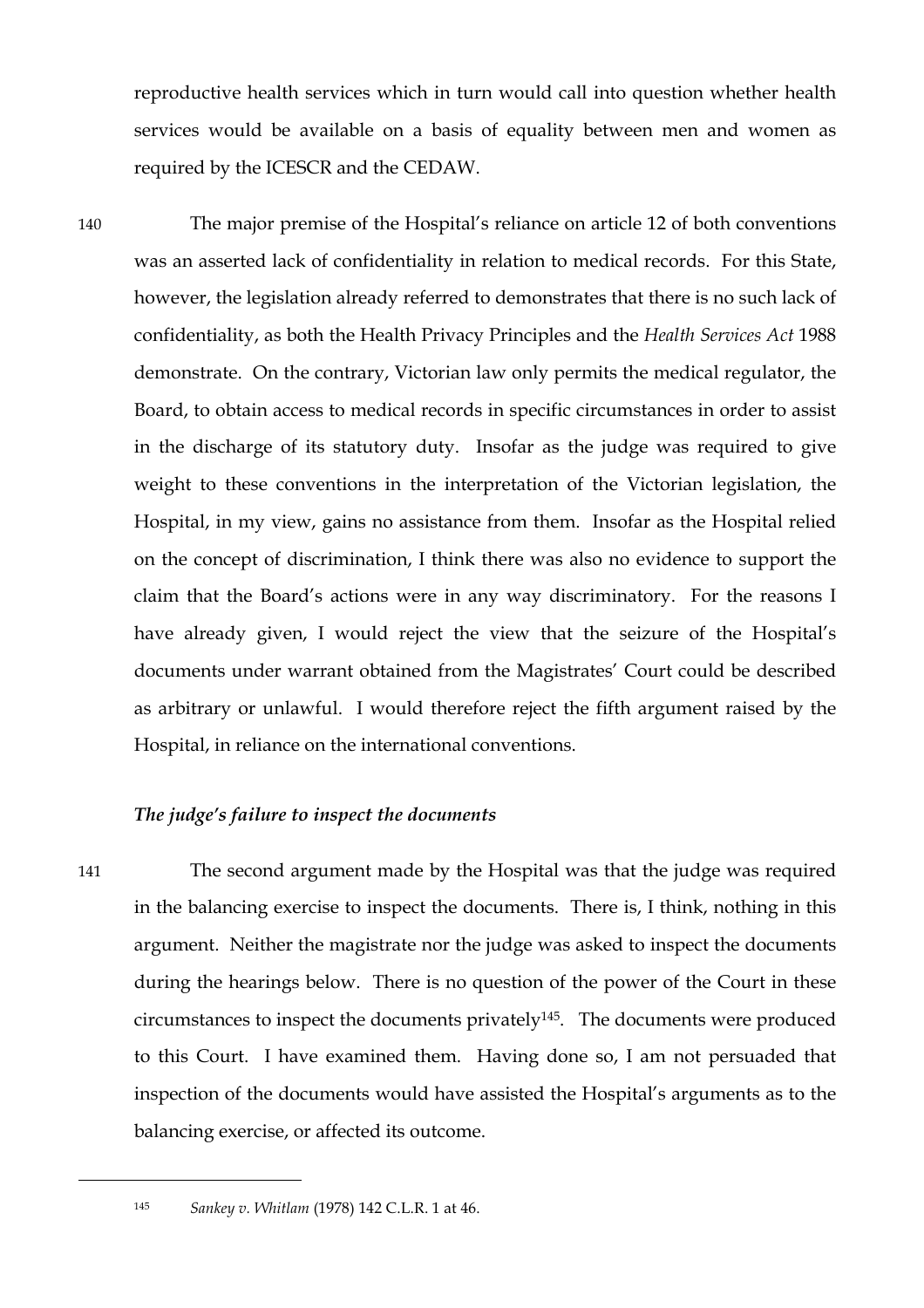#### *The remaining arguments as to the balancing exercise*

142 It is convenient now to consider the first, third and fourth arguments advanced by the Hospital, weighing them against the arguments made for disclosure of the documents to the Board. It should, at once, be emphasized that one of the principal purposes of the *Medical Practice Act* is –

> "To protect the public by providing for the registration of medical practitioners and investigations into the professional conduct, professional performance and ability to practice of registered medical practitioners."146

The Board's jurisdiction and authority have already been discussed at the outset of these reasons.147

143 The Board's investigation, which commenced in April 2002, concerned the termination of a 32-week old foetus, in circumstances that were described by the general manager of the Hospital as at "the extreme margins of current practice at the Royal Women's Hospital". Mrs X's concern arose because she was told that the foetus showed signs of dwarfism. But there was also an assertion in the material that after termination the foetus had been found to be normal. The complaint obviously raised a number of questions as to the competence of various medical practitioners at the Hospital, and the appropriateness of the procedures undertaken.

144 The effect of upholding the Board's claim to disclosure of the documents was argued by the Hospital to be "minimal" on the ground that the Board already had most of the documents. This is, I think, no answer. It can only be a matter of speculation whether the Board's investigation would have been impeded by the absence of documents not disclosed by the Hospital. Having examined the documents myself, I think that their contents are at least relevant to the Board's investigation. In any event, the argument should be tested on the basis that the Hospital claims to be entitled to withhold all such documents, and accordingly, that at least all other public hospitals should do likewise.

<sup>146</sup> Section 1(a).

<sup>147</sup> Paragraph [83] of these reasons.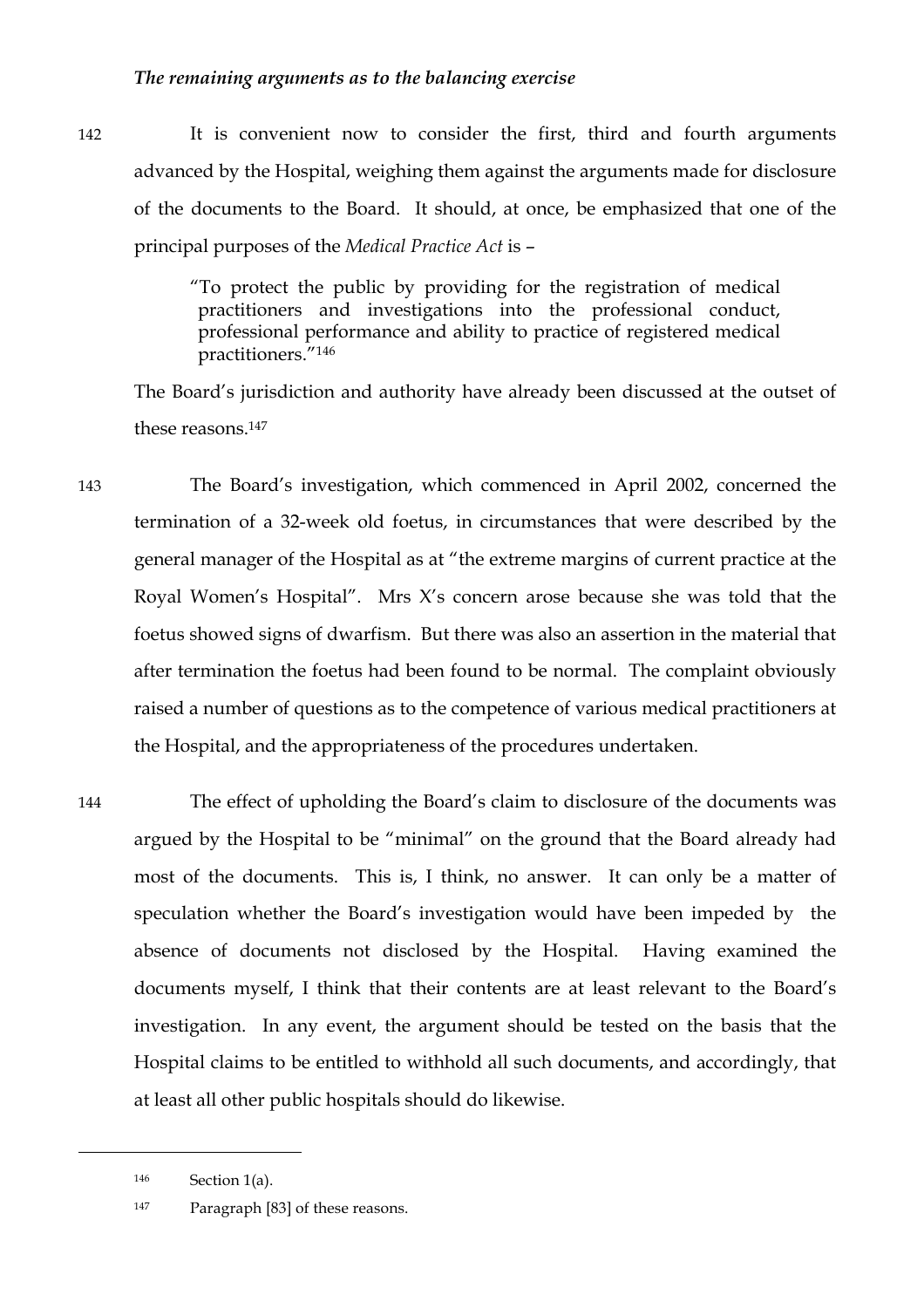145 If the Hospital's claim to immunity from production is accepted, it has a number of serious consequences. The Board would be unable to investigate properly - if at all - claims and complaints involving medical practitioners associated with the Hospital in relation to a very substantial and important area of the health services provided by the Hospital and all other public hospitals in Victoria. Similar concerns would of course arise in relation to like health services provided by private hospitals. It would substantially remove from the Board's scrutiny the quality of the health services and the activities of the practitioners in this area of medical practice in public hospitals. Given that the Board's function under the Act is first and foremost to protect the public, the Hospital inevitably shoulders a very significant burden in seeking to show that the harmful effects of disclosure of the documents would outweigh these very serious consequences.

146 I readily accept that there would be a very strong desire for confidentiality by women patients seeking advice and assistance in relation to the matters within the class claimed for public interest immunity and that women wish to be especially private about related matters, their relationships, sexual behaviour, contraception, fertility, sexually transmitted infections and reproductive health and, like the Chief Justice, I question the judge's conclusion that pregnant women would always be willing to "reveal all that is necessary to enable their treatment to be properly and carefully performed". The "exigencies of the occasion" may from time to time be insufficient to overcome the concerns of women as to the confidentiality of their medical records, and this may well cause women to give incomplete or misleading information to the staff of the Hospital. I also accept that Mrs X was at material times in a fragile mental state and wished no further contact with the Board or any investigation of the termination of her pregnancy. Dr Bayly in her affidavit expressed a concern that Mrs X's already fragile mental state is further threatened by the fear of her confidentiality being breached. We were told during the hearing that this statement was made after Dr Bayly had interviewed Mrs X.

RWH v MPB CHARLES, J.A.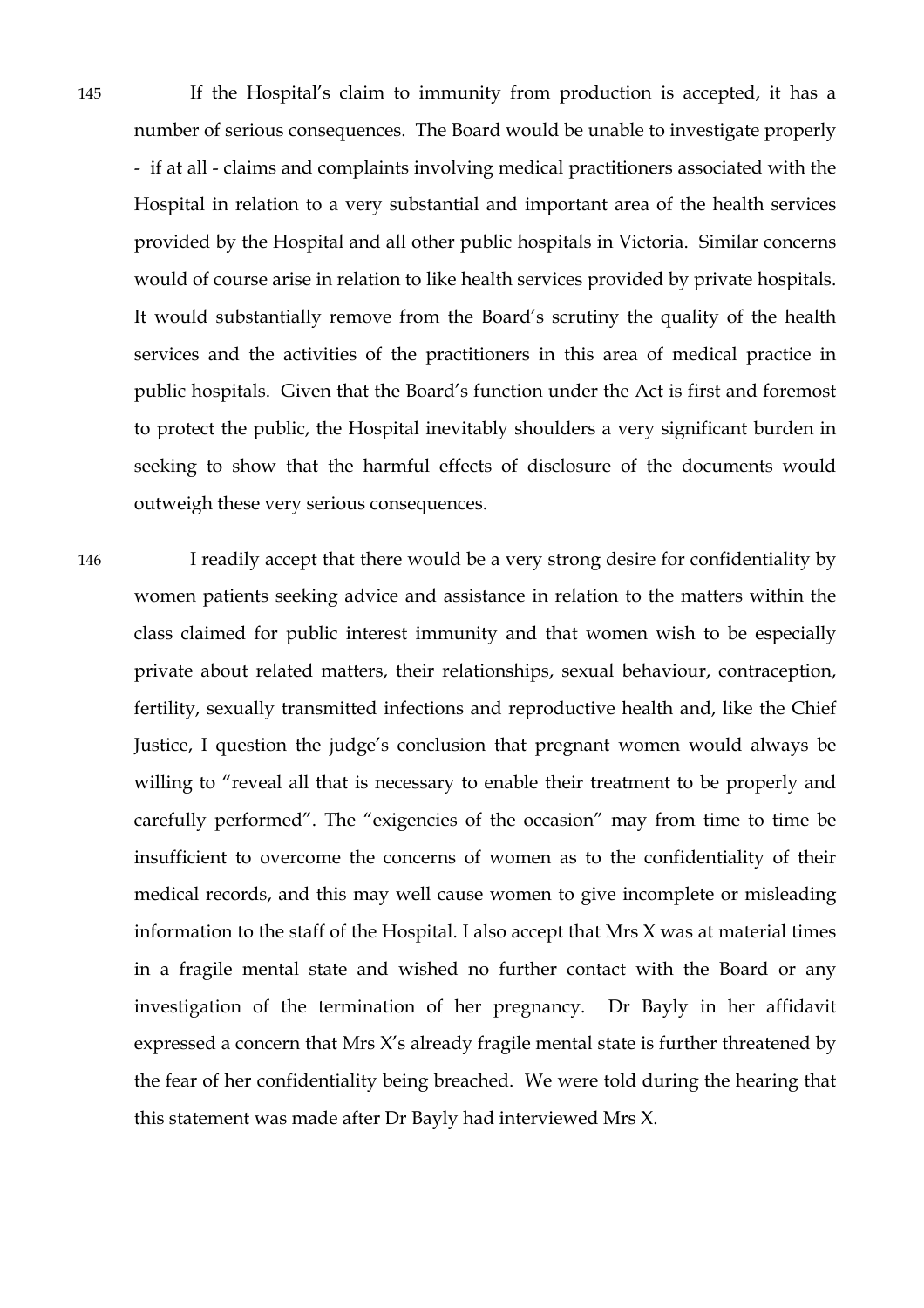#### *The confidentiality of the documents in the Board's possession*

147 Dr Bayly's concerns were based to a substantial extent upon the importance of the relationship of trust between patient and health professional, and the necessity for maintaining confidentiality in relation to communications by and information about the patient. This evidence, in turn, was based in part upon an assumption that the patient's medical records would become available to the public if they were produced to the Board. The Board contends that that assumption was unwarranted, and that there was no basis for the view that if the medical records were made available to the Board, that would be any more damaging to the public interest than the disclosure of the same documents to medical practitioners other than the treating practitioners during the Hospital's own investigation. There was evidence before the judge to show that in carrying out investigations and conducting formal and informal hearings, the Board acted to protect the confidentiality of patients and to protect the reputations of medical practitioners unless and until allegations of unprofessional conduct were proved and to protect the confidentiality of patients at all times. The evidence was that the Board has practices and procedures to protect the anonymity of patients during the course of its investigations and in all publicly available documentation. On the other hand, the Hospital submitted that these supposed procedures should be ignored either because they were not effectively controlled by the Board or because the Board could not absolutely guarantee that there would not be any further disclosure and it was argued that the Board did not even have the power to close a formal hearing under s.49(b) of the Act. The Hospital also challenged the confidentiality of the Board's proceedings given the potential for records to be released under s.33 of the *Freedom of Information Act* 1982.

148 I should now mention a matter raised during the hearing of this appeal, but involving an argument not advanced by the Board. The Board has, in my view, a strong claim to public interest immunity in relation to documents and information produced to it without the consent of the patient involved, in circumstances where the Board is investigating the activities of medical practitioners. This claim to public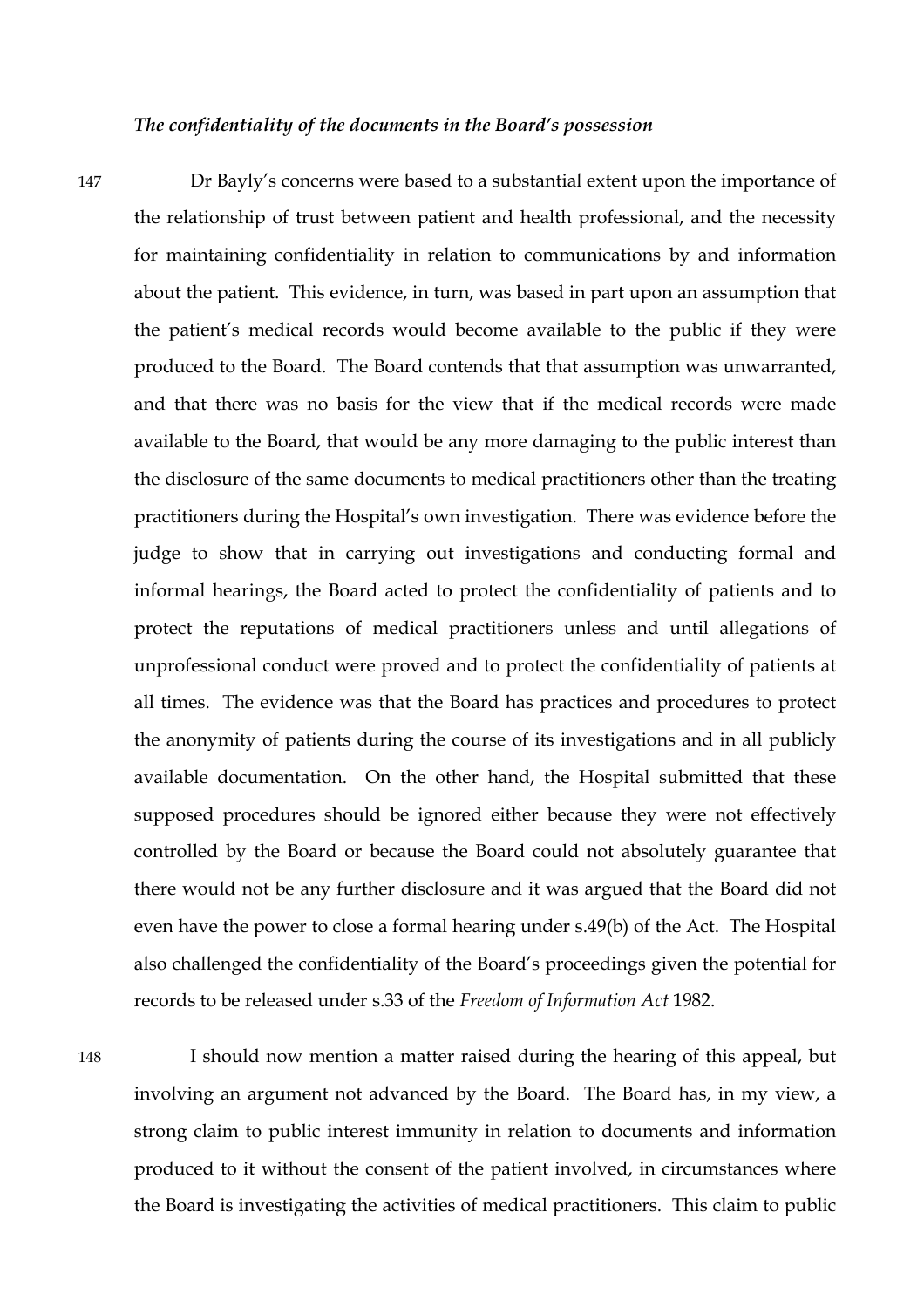interest immunity, akin to the right of police informers to immunity from disclosure of their identity, would be based on the same considerations as are urged by the Hospital in its class claim, to enable the Board to carry out effectively its investigations into the activities of medical practitioners. It seems to me that the Board undertakes an activity which is clearly governmental in character, involving the performance of statutory duties, being the authority established by the Act to protect the community and guide the medical profession in Victoria. There is a clear public interest in the Board obtaining documents of this kind, to ensure both that patients and others feel at complete liberty to make complaints anonymously to the Board to enable it to carry out its duties, and equally that when the medical records of patients such as Mrs X are provided under compulsion to the Board, patients can be assured that their confidentiality will be properly protected and that the readily understandable concerns articulated by Dr Bayly in her affidavit will be allayed as far as is reasonably possible. It follows that documents and information provided to the Board should be maintained in complete confidence, save where the patient consents to disclosure, for much the same reasons as were given by Hunt, C.J. at CL in *Attorney-General for N.S.W. v. Stuart148*. As Spigelman, C.J. noted in *Young149* -

"An example of the application of this proposition is that professional disciplinary bodies have been found to fall within the scope of public interest immunity. This is because these private bodies, in the relevant respect, perform a governmental – indeed generally statutory – function: see *Borg v. Barnes* (1987) 10 N.S.W.L.R. 734; *Law Institute (Vic.) v. Irving* [1990] V.R. 429; *Legal Services Commission v. Trotter*  (1990) 54 S.A.S.R. 74; *Finch v. Grieve* (1991) 22 N.S.W.L.R. 578."

 $\overline{a}$ 

149 The Board also submitted that Dr Bayly's argument was flawed in that she identified the damage that would arise from the disclosure of medical records to the Board in a manner that assumed that when patients approach their medical practitioners at present, they can be confident that their medical records will never be disclosed without their consent. It was submitted that the law has long recognised that in some cases medical records must be produced despite the

<sup>148</sup> (1994) 34 N.S.W.L.R. 667 at 674-675, discussed in paragraph [103] above.

<sup>149</sup> 46 N.S.W.L.R. 681 at [62].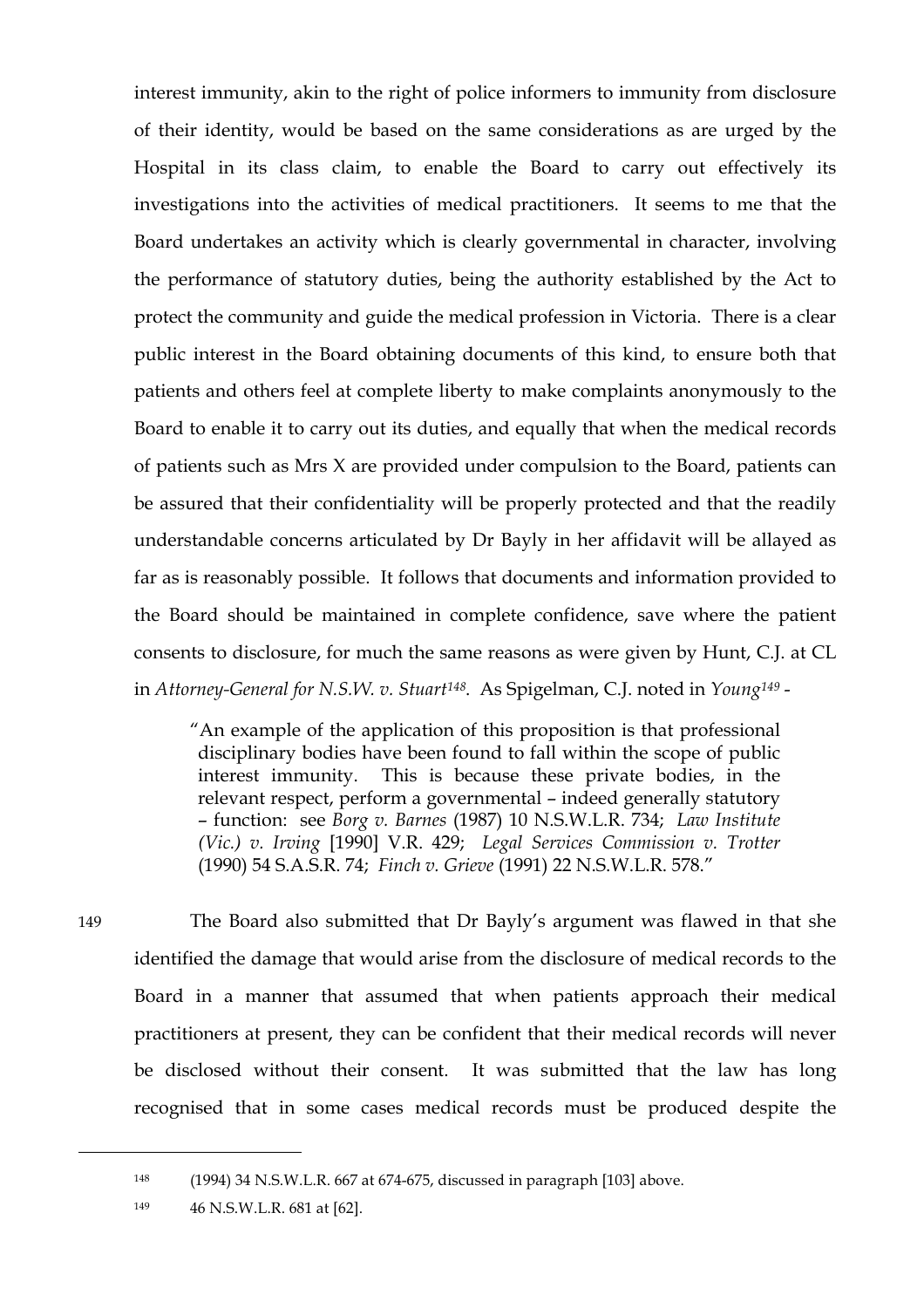potential undermining of the confidentiality of the doctor-patient relationship. Examples of this that were given included that court rules of procedure in personal injury cases commonly require the exchange of medical reports. Other circumstances included the reporting of infectious diseases and the mandatory reporting of abuse. It was submitted by the Board that these limitations on medical confidentiality have not caused the health system to collapse, nor patients to be unwilling to attend their doctors.

#### *Conclusions as to the balancing exercise*

150 It is now time to reach a conclusion on the arguments in the Hospital's submission that there was error in the balancing exercise carried out by the judge. Insofar as the first argument is concerned, which focused on the particular circumstances of this case, a precise examination of the emphasis on Mrs X and her situation shows that the Hospital's argument is not really a claim for confidentiality of documents or information, but rather a concern that the Board's investigation of the termination of Mrs X's pregnancy should cease. Mrs X's identity has always been known to the Board and, as the Hospital complains, a number (if not most) of the relevant documents are already in the Board's possession. In these circumstances Mrs X's concern, quite understandably, is for there to be no further investigation at all of her treatment and for her to have no further contact with the Board. But the termination of the Board's investigation is not, I think, something that she, or the Hospital, or the medical practitioners, are entitled to demand, nor, indeed, could the Board accept it. The Board is obliged by statute to carry out its investigation. The only real question is whether it is entitled to demand delivery up of the remaining few documents to ensure that it has all the relevant information in its possession before doing so. Insofar as the Hospital's concern is that in this (I would accept) extremely sensitive area, investigations by the Board may cause the most serious trepidation to its patients, surely that is an inevitable corollary of the Board's statutory obligation to investigate complaints or potential misconduct brought to its attention. Insofar as the Hospital's obligation under statutory warrant to deliver up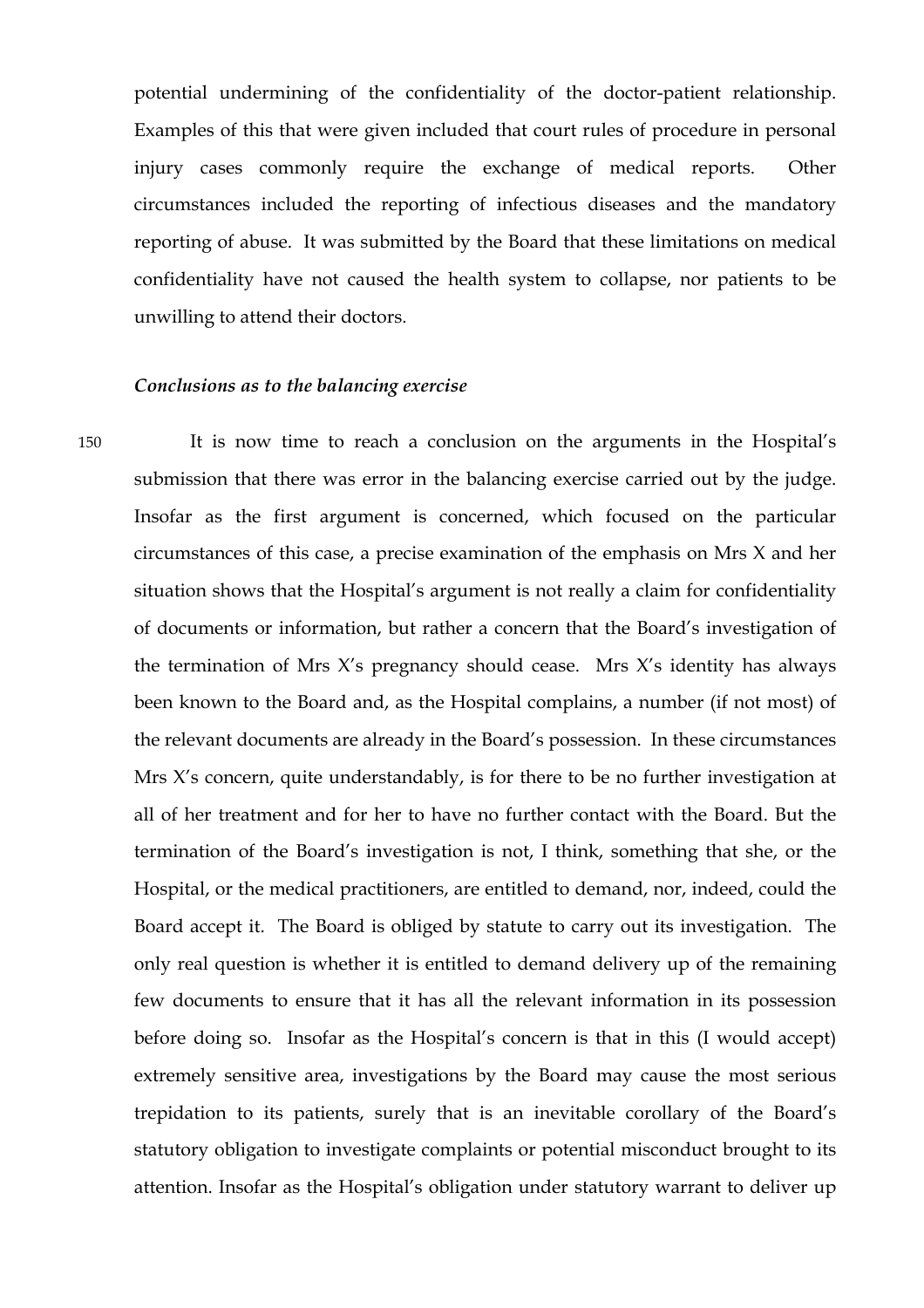to the Board documents relevant to such investigations leads to such serious concerns, these documents and relevant information should be dealt with by the Board in confidence, and the Board should claim public interest immunity in response to any attempt to seek access to such documents or information, unless the patient consents to their disclosure. These considerations, I think, outweigh the concerns both of Mrs X and the Hospital, notwithstanding their importance.

151 As to the third argument I would reject that also for similar reasons. The judge took the view that disclosure to the Board would not have adverse effects on pregnant women approaching hospitals, or that women would seek such treatment in any case from public hospitals because of the exigencies of the occasion. I have already said that I share the Chief Justice's reservations as to the judge's view on this matter. The contrary concerns of Dr Bayly involve, in a sense, some speculation in that no research or other evidence (of the type discussed by Spigelman, C.J. in *Young150*) was produced to support them. Furthermore, a judge of fact is entitled to form an opinion contrary to expert evidence.151 It seems to me in any case that the argument should be examined at a different level. I accept that the Hospital and women patients would not wish their confidentiality breached or the procedures they have undertaken to be examined by the Board. But the Hospital's argument amounts to this: that if patients became aware that the Board might investigate their treatment – or a termination of a pregnancy – in the Hospital, they might choose less safe or in effect, "backyard" operators for this purpose. I doubt if Mrs X would have been deterred by any such consideration from seeking medical assistance from the Hospital, so long as the Hospital was prepared to terminate the pregnancy, having regard to the way in which she put her demand to Dr C.152 A woman in a distressed mental state coming to the Hospital and demanding the termination of a pregnancy may be faced with the warning that if such a procedure is undertaken, the termination may be investigated by the Board. The Hospital might, as the

<sup>152</sup> Referred to in paragraph [128].

<sup>150</sup> 46 N.S.W.L.R. 681 at [68].

<sup>151</sup> *R. v. Boyle* (1996) 87 A.Crim.R. 539 at 546 per Callaway, J.A.; *R. v. Fleming* [2006] VSCA 13 at [15].